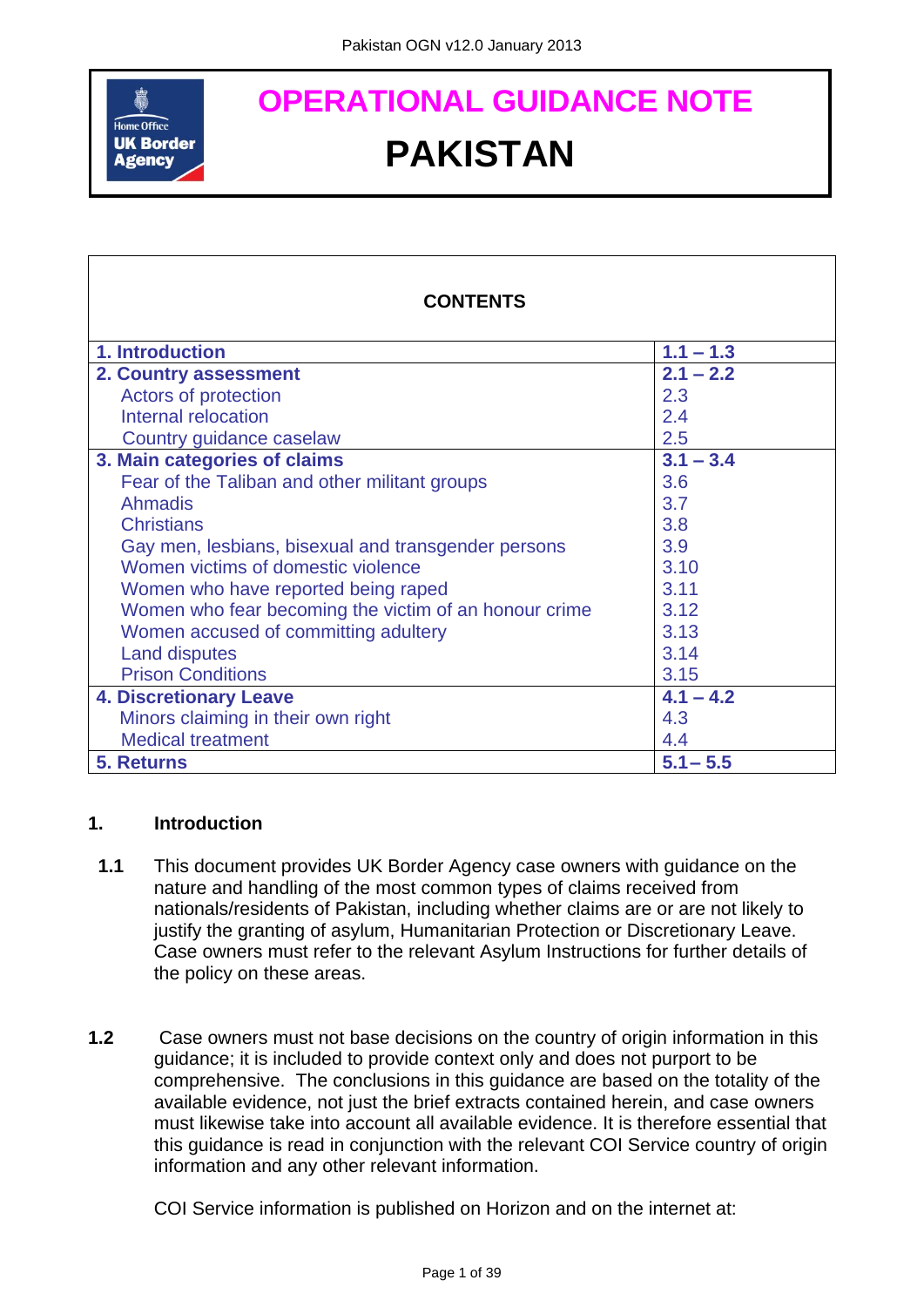<http://www.ukba.homeoffice.gov.uk/policyandlaw/guidance/coi/>

**1.3** Claims should be considered on an individual basis, but taking full account of the guidance contained in this document. Where a claim for asylum or Humanitarian Protection is being considered, case owners must consider any elements of Article 8 of the ECHR in line with the provisions of Appendix FM (Family Life) and paragraphs 276 ADE to 276DH (Private Life) of the Immigration Rules. Case owners must also consider if the applicant qualifies for Discretionary Leave in accordance with the published policy. If, following consideration, a claim is to be refused, case owners should consider whether it can be certified as clearly unfounded under the case by case certification power in section 94(2) of the Nationality Immigration and Asylum Act 2002. A claim will be clearly unfounded if it is so clearly without substance that it is bound to fail. Where a person is being considered for deportation, case owners must consider any elements of Article 8 of the ECHR in line with the provisions of Part 13 of the Immigration Rules.

#### <span id="page-1-0"></span>**2. Country Assessment**

**2.1** Case owners should refer the relevant COI Service country of origin information material. An overview of the country situation including headline facts and figures about the population, capital city, currency as well as geography, recent history and current politics can also be found in the relevant FCO country profile at:

[http://www.fco.gov.uk/en/travel-and-living-abroad/travel-advice-by-country/country](http://www.fco.gov.uk/en/travel-and-living-abroad/travel-advice-by-country/country-profile/)[profile/](http://www.fco.gov.uk/en/travel-and-living-abroad/travel-advice-by-country/country-profile/)

**2.2** An overview of the human rights situation in certain countries can also be found in the FCO Annual Report on Human Rights which examines developments in countries where human rights issues are of greatest concern:

[http://fcohrdreport.readandcomment.com/wp-content/uploads/2011/02/Cm-](http://fcohrdreport.readandcomment.com/wp-content/uploads/2011/02/Cm-8339.pdf)[8339.pdf](http://fcohrdreport.readandcomment.com/wp-content/uploads/2011/02/Cm-8339.pdf)

#### <span id="page-1-1"></span>**2.3 Actors of Protection**

**2.3.1** Case owners must refer to section 7 of the Asylum Instruction - [Considering the](http://www.ukba.homeoffice.gov.uk/sitecontent/documents/policyandlaw/asylumprocessguidance/consideringanddecidingtheclaim/guidance/considering-protection-.pdf?view=Binary)  [asylum claim and assessing credibility.](http://www.ukba.homeoffice.gov.uk/sitecontent/documents/policyandlaw/asylumprocessguidance/consideringanddecidingtheclaim/guidance/considering-protection-.pdf?view=Binary) To qualify for asylum, an individual must have a fear of persecution for a Convention reason and be able to demonstrate that their fear of persecution is well founded and that they are unable, or unwilling because of their fear, to seek protection in their country of origin or habitual residence. Case owners must take into account whether or not the applicant has sought the protection of the authorities or the organisation controlling all or a substantial part of the State, any outcome of doing so or the reason for not doing so. Effective protection is generally provided when the authorities (or other organisation controlling all or a substantial part of the State) take reasonable steps to prevent the persecution or suffering of serious harm by for example operating an effective legal system for the detection, prosecution and punishment of acts constituting persecution or serious harm, and the applicant has access to such protection.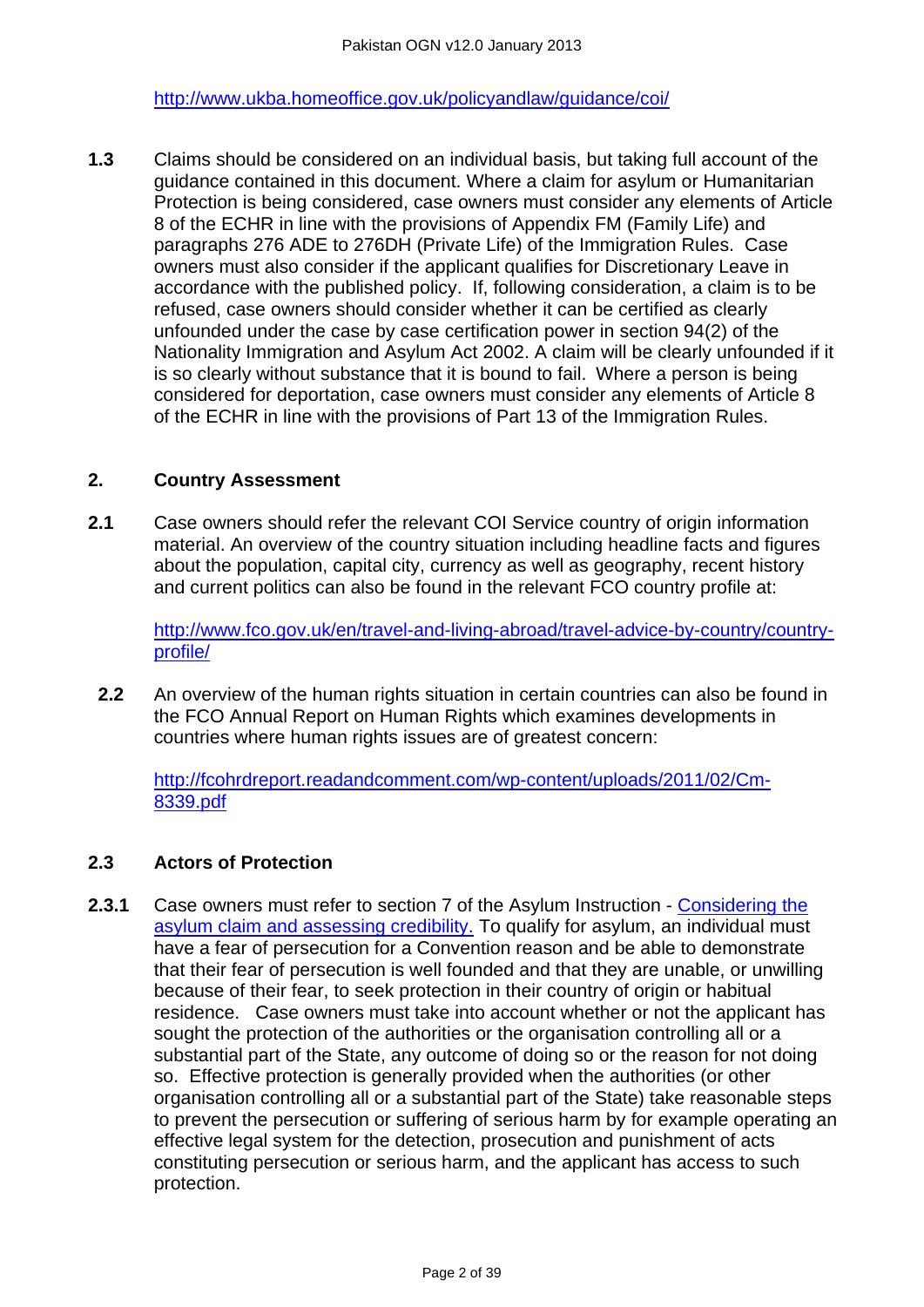- **2.3.2** Police have primary internal security responsibilities for most of the country. By law, control of local police falls under the Ministry of Interior. The Rangers are a paramilitary organisation under the authority of the Ministry of Interior, with branches in Sindh and Punjab. The armed forces are responsible for external security. At times during the year they also were assigned domestic security responsibilities.<sup>1</sup>
- **2.3.3** The Frontier Crimes Regulations (FCR) provides the framework for law and order in the Federally Administered Tribal Areas (FATA). The FCR has long been criticized for several harsh and inhuman provisions, some of which were mitigated when President Zardari modified the FCR on 12 August 2011. Major changes in the FCR related to banning the collective responsibility of a tribe, restricting the arbitrary nature of the powers of political agents or district co-ordination officers and granting citizens the right to challenge the decisions of political agents in the Courts. The FCR is implemented through a political agent who reports to the president through the Khyber Pakhtunkhwa Governor. In lieu of police, multiple law enforcement entities operated in FATA. These incorporated the paramilitary Frontier Scouts, which report to the Ministry of Interior in peacetime and the army in times of conflict; the Frontier Constabulary, which patrols the area between FATA and KP; levies, which operate in FATA and report to the political agent; khassadars (hereditary tribal police), which help the political agent maintain order; and lashkars (tribal militias), which are convened by tribal leaders to deal with temporary law and order disturbances.<sup>2</sup>
- **2.3.4** At present Pakistan has only about 354,000 police personnel for a population of 170 million and the mandated strength is rarely reached, especially in rural areas where most criminal activity occur. It is estimated that Punjab, Pakistan's most populous province, has an 180,000-strong police force of which only 40,000 are permanently stationed in police stations. Lahore, with 10 million inhabitants, has only 25,000 police and Karachi, the city with the highest incidence of crime and with a population of more than 16 million, has around 29,000 police. The number of terrorist attacks against police has dramatically risen in recent years, from 113 in 2005 to around 2,000 in 2009. The Khyber Pakhtunkhwa police force lost 353 policemen in 2009 in terrorism-related incidents. In August 2010, the head of the Frontier Constabulary was one of the most senior security officials ever to be killed by militants in the country. Since May 2011 the Pakistani Taliban have launched numerous deadly attacks on police targets to avenge the killing of Al-Qaeda leader Osama bin Laden. These include a suicide attack on a Frontier Corps training centre, killing at least 80 troops, and an execution-style killing of 16 policemen in Dir district<sup>3</sup>
- **2.3.5** The Police Service of Pakistan (PSP) is the career federal civil service body from which senior police officers are drawn. Junior officers are appointed by provincial governments. PSP cadres are assigned to serve with provincial governments or to central government bodies. Recruits are selected annually by examination, and the body's decent pay rates and prestige ensure that competition is keen. Successful candidates receive two years of training at the Police Training College in Sihala, near Islamabad, and are then assigned to duty. Postings and promotions

 $\overline{a}$ <sup>1</sup> US State Department Human Rights Report 2011 Pakistan Section 1 <http://www.state.gov/documents/organization/186685.pdf>

<sup>2</sup> US State Department Human Rights Report 2011 Pakistan Section 1 <http://www.state.gov/documents/organization/186685.pdf>

<sup>&</sup>lt;sup>3</sup> COIS Pakistan Country Report June 2012 (Para 9.06[\) http://www.ukba.homeoffice.gov.uk/policyandlaw/guidance/coi](http://www.ukba.homeoffice.gov.uk/policyandlaw/guidance/coi) Jane's Information Group (Subscription Only) <http://www.janes.com/products/janes/index.aspx> Sentinel Security Assessment: Pakistan, Updated between 10 October 2011 and 23 April 2012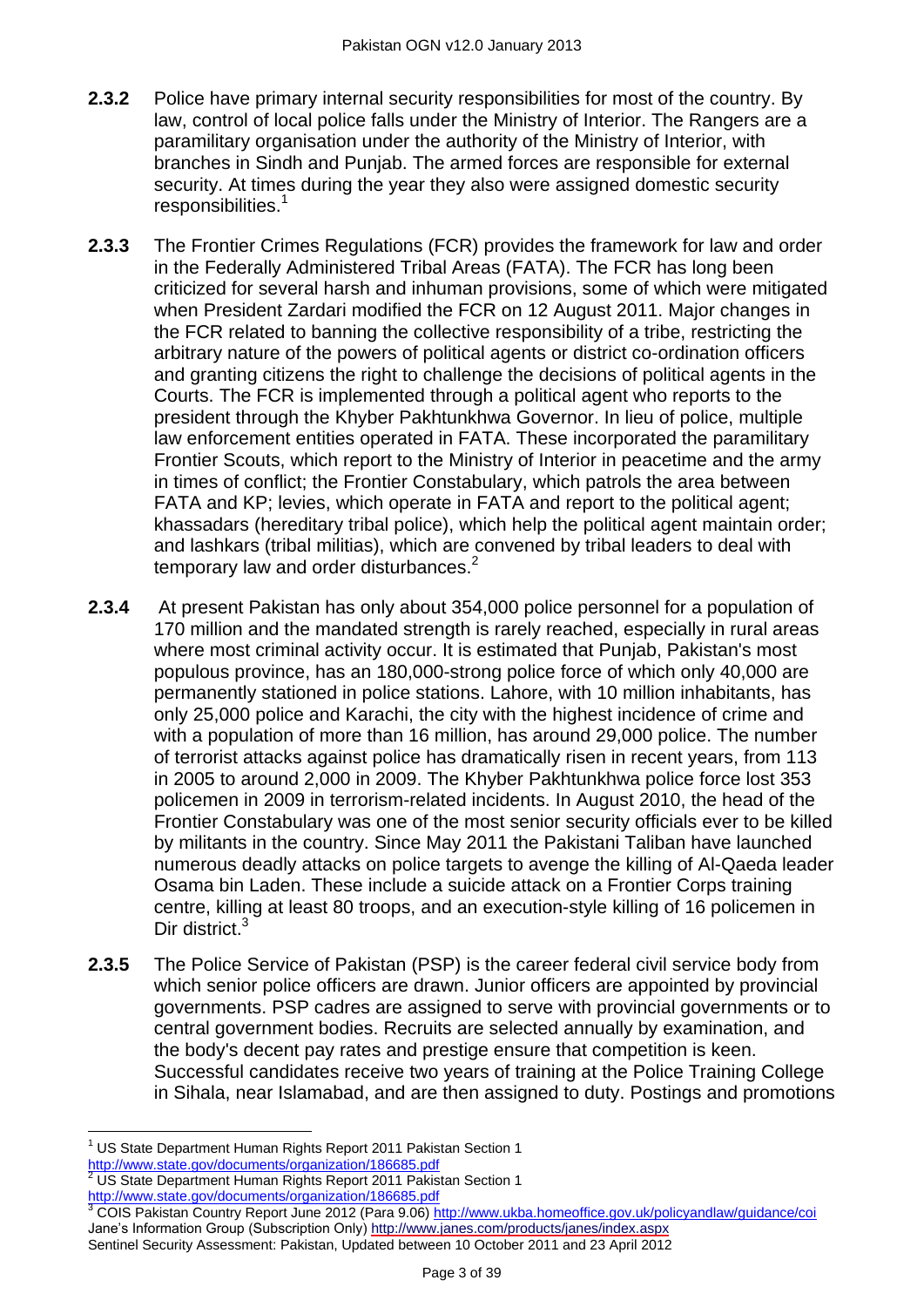are frequently subject to political interference.<sup>4</sup>

- **2.3.6** In addition to the regular uniformed forces, tribal elders have formed tribal militias or laskhars (literally, 'armies'). The institution of the tribal lashkar, originally a tribal irregular volunteer militia, has undergone a transformation during the past few years; it is not a permanent defence force but is an irregular force with a localised mission and hence not accustomed to being directed by a central authority for a sustained purpose. In many instances, tribes, frustrated at insurgent operations including unlawful killings, harassment, intimidation and displacement, set up lashkars for their protection. The army, relying on the superior local knowledge of tribesmen, has of late encouraged and in some cases armed such militias to fight insurgents, in the FATA region as well as in Khyber Pakhtunkhwa. Laskhars have fought militants in several of the FATA's seven agencies; insurgents, in return, have targeted lashkar members and unlawfully killed anti-Taliban tribal elders who have ties to the laskhars as well as relatives of lashkar members.<sup>5</sup>
- **2.3.7** Taliban and allied armed groups have systematically and widely engaged in human rights abuses in FATA and neighbouring areas of northwest Pakistan. But many civilians from these areas told Amnesty International that they had no less fear of military operations, as was demonstrated in Malakand when more than two million people fled their homes at the onset of military operations in April 2009 or again in South Waziristan in October 2009, where 200,000 people fled as the army moved in. Many residents blamed the Taliban for placing military forces within civilian areas, raising the likelihood of harm to civilians during operations. But government forces are also culpable of systematic and widespread human rights violations in FATA and Khyber Pakhtunkhwa (formerly the NWFP), both in the course of military operations and by subjecting suspected insurgents to arbitrary arrest, enforced disappearance and apparent extrajudicial execution.<sup>6</sup>
- **2.3.8** Police effectiveness varied greatly by district, ranging from reasonably good to ineffective. Although the law prohibits torture and other cruel, inhuman, or degrading treatment, there were reports that security forces, including intelligence services, tortured and abused individuals in custody. A Non Governmental Organisation (NGO), the Society for Human Rights and Prisoners Aid (SHARP), reported that, as of 15 December 2011, police tortured persons in more than 8,000 cases, compared with findings of 4,069 cases in 2010. Human rights organisations reported that methods of torture included beating with batons and whips, burning with cigarettes, whipping soles of the feet, prolonged isolation, electric shock, denial of food or sleep, hanging upside down, and forced spreading of the legs with bar fetters. Torture occasionally resulted in death or serious injury. Observers noted the underreporting of torture throughout the country.<sup>7</sup>
- **2.3.9** Frequent failure to punish abuses created a climate of impunity. Police and prison officials frequently used the threat of abuse to extort money from prisoners and their families. The inspectors general, district police officers, district nazims (a chief elected official of a local government or mayor equivalent), provincial interior or chief ministers, federal interior minister, prime minister, or courts can order

Sentinel Security Assessment: Pakistan, Updated between 10 October 2011 and 23 April 2012<br><sup>5</sup> "As If Hell Fell On Me": The Human Rights Crisis in Northwest Pakistan, 10 June 2010

<http://www.amnesty.org/en/library/info/ASA33/004/2010/en> 6 As If Hell Fell On Me": The Human Rights Crisis in Northwest Pakistan, 10 June 2010 <http://www.amnesty.org/en/library/info/ASA33/004/2010/en>

 $\overline{a}$ **<sup>4</sup>** COIS Pakistan Country Report June 2012 (Para 9.08[\) http://www.ukba.homeoffice.gov.uk/policyandlaw/guidance/coi](http://www.ukba.homeoffice.gov.uk/policyandlaw/guidance/coi) Jane's Information Group (Subscription Only) <http://www.janes.com/products/janes/index.aspx>

US State Department Human Rights Report 2011 Pakistan Section 1 <http://www.state.gov/documents/organization/186685.pdf>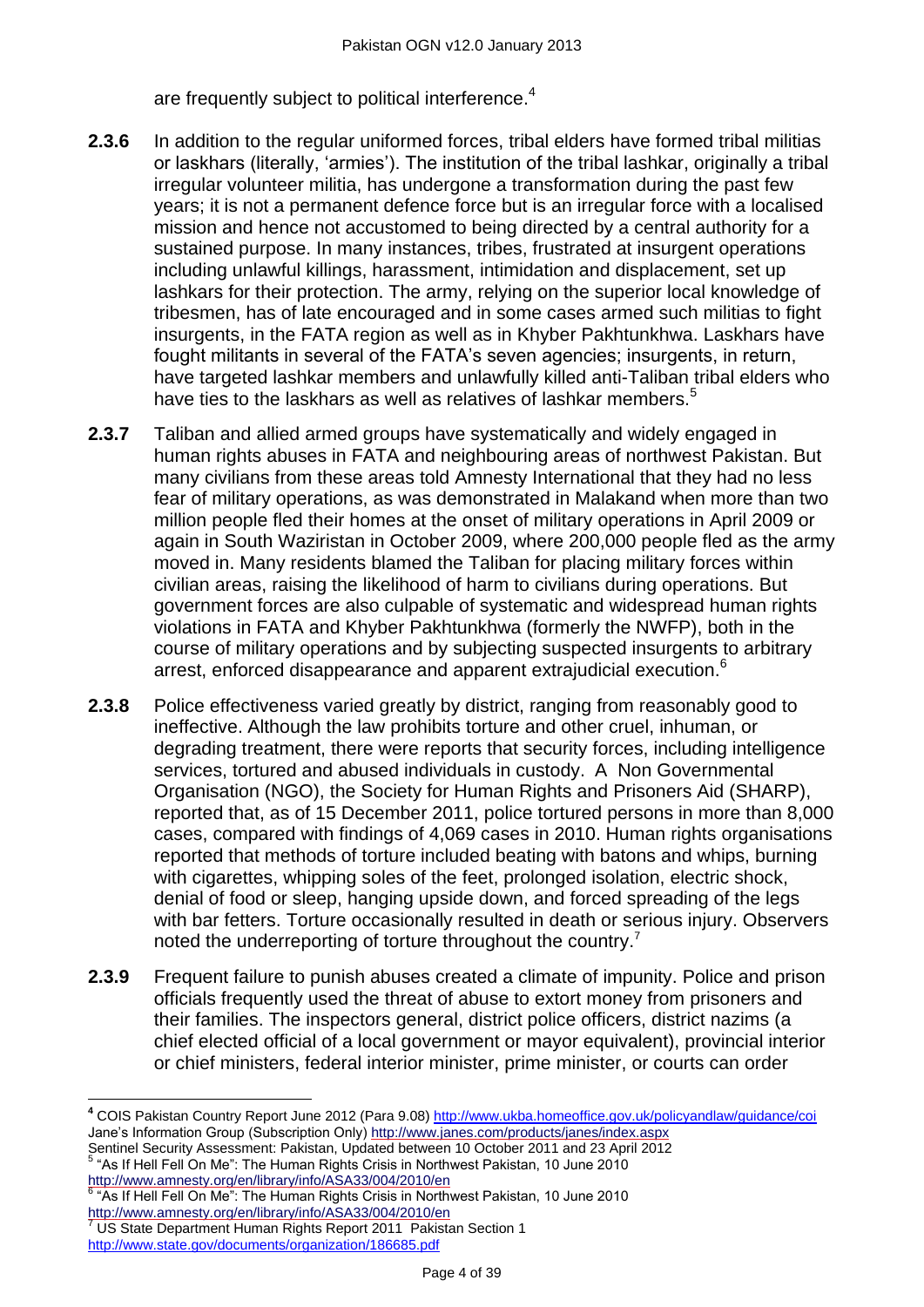internal investigations into abuses and order administrative sanctions. Executive branch and police officials can recommend, and the courts can order, criminal prosecution. These mechanisms were sometimes used.<sup>8</sup>

- **2.3.10** There have however been reports of improvements in police professionalism during 2011. Punjab provincial government continue to conduct regular training and retraining in technical skills and protection of human rights for police at all levels.<sup>9</sup> In March 2010 the Islamabad Capital Police established a human rights cell to encourage persons to report cases of human rights violations either in person, through a telephone hotline, or via e-mail. Islamabad police also decided to appoint human rights officers (HROs) and members of the community at all police stations. HROs could visit police stations at different times and had authority to interview arrested individuals. If a police officer was reported to be involved in torturing or detaining persons at police stations without justification, HROs could recommend disciplinary action against the officer involved. Provincial and federal law enforcement officers also attended a training course that included human rights, victims' rights, and women's rights. Since 2008 the NGO SHARP has provided training to more than 2,000 police officers in human rights.<sup>10</sup>
- **2.3.11** The law provides for an independent judiciary; in practice the judiciary was often subject to external influences, such as fear of reprisal in terrorism cases. In nonpolitical cases the media and the public generally considered the high courts and the Supreme Court credible. The civil, criminal, and family court systems provide for public trial, presumption of innocence, cross-examination by an attorney and appeal of sentences. There are no trials by jury. Although defendants have the right to be present and consult with an attorney, courts appointed attorneys for indigents only in capital cases. Defendants bear the cost of legal representation in lower courts, but a lawyer can be provided at public expense in appellate courts. Defendants can confront or question witnesses brought by the prosecution and present witnesses and evidence on their behalf. Defendants and attorneys have legal access to government-held evidence relevant to their cases. Due to the limited number of judges, a heavy backlog of cases, lengthy court procedures, frequent adjournment, and political pressure, cases routinely lasted for years and defendants had to make frequent court appearances.<sup>11</sup>
- **2.3.12** There were extensive case backlogs in the lower and superior courts, as well as other problems that undermined the right to effective remedy and the right to a fair and public hearing. Delays in justice in civil and criminal cases arose due to antiquated procedural rules, weak case management systems, costly litigation to keep a case moving in the system, and weak legal education. According to Chief Justice Iftikhar Chaudhry, at the start of the new judicial year on 12 September 2011, 19,323 cases were pending before the Supreme Court. A total of 1.4 million cases were pending in the entire judicial system.<sup>12</sup>

 $\overline{a}$ 8 US State Department Human Rights Report 2011 Pakistan Section 1 <http://www.state.gov/documents/organization/186685.pdf>

<sup>9</sup> US State Department Human Rights Report 2011 Pakistan Section 1 <http://www.state.gov/documents/organization/186685.pdf>

<sup>&</sup>lt;sup>10</sup> US State Department Human Rights Report 2010 Pakistan Section 1 <http://www.state.gov/j/drl/rls/hrrpt/2010/sca/154485.htm>

US State Department Human Rights Report 2011 Pakistan Section 1 Let Julie Department Francisco Rights Report 2011 Pakis<br><http://www.state.gov/documents/organization/186685.pdf><br> $\frac{12}{12}$  JIS State Departments

<sup>12</sup> US State Department Human Rights Report 2011 Pakistan Section 1 <http://www.state.gov/documents/organization/186685.pdf>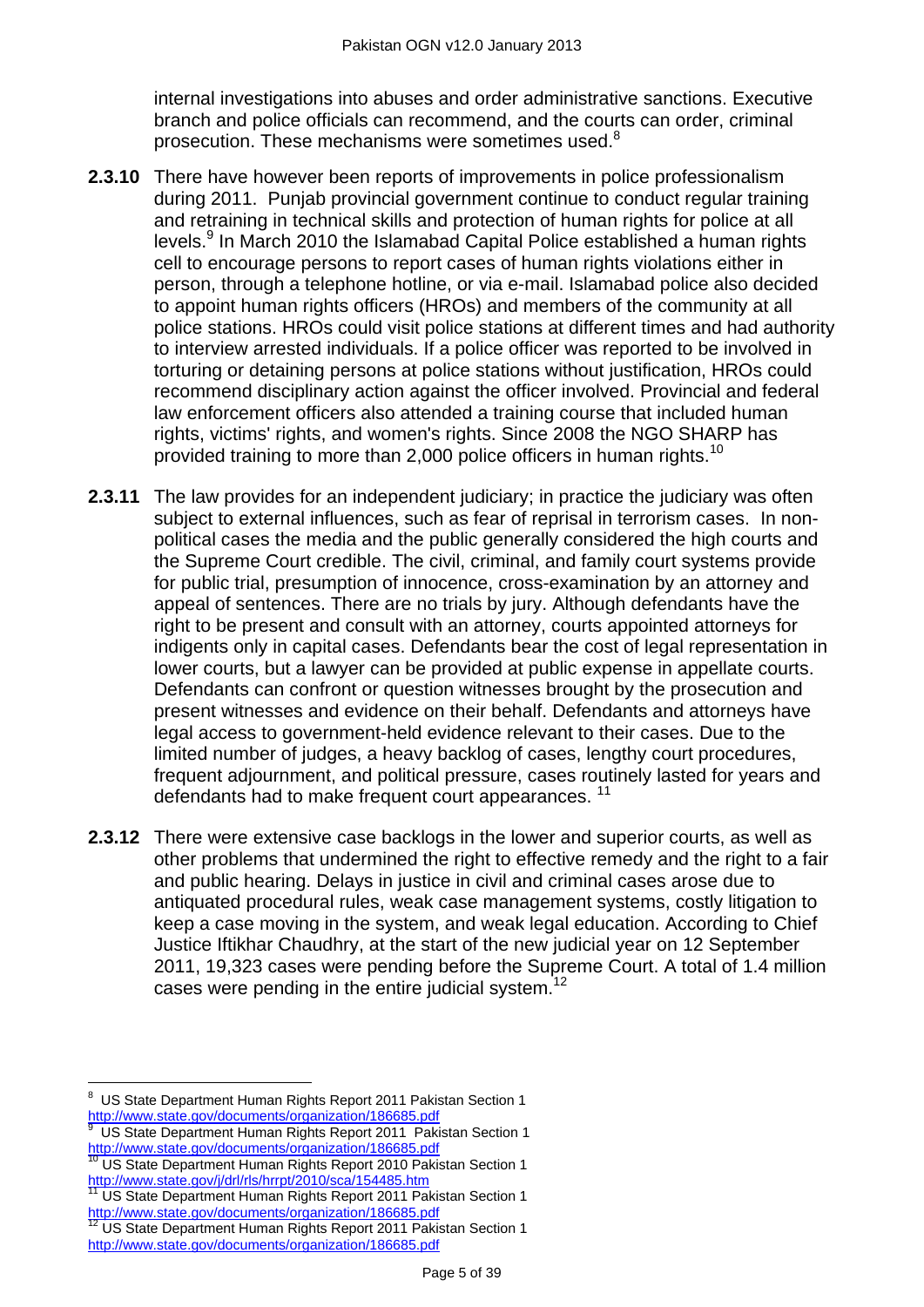# <span id="page-5-0"></span>**2.4 Internal Relocation**

- **2.4.1** Case owners must refer to the Asylum Instruction on [Internal Relocation](http://www.ukba.homeoffice.gov.uk/sitecontent/documents/policyandlaw/asylumpolicyinstructions/apis/internalrelocation.pdf?view=Binary) and in the case of a female applicant, the AI on [Gender Issues in the Asylum Claim,](http://www.ukba.homeoffice.gov.uk/sitecontent/documents/policyandlaw/asylumpolicyinstructions/apis/gender-issue-in-the-asylum.pdf?view=Binary) for quidance on the circumstances in which internal relocation would be a 'reasonable' option, so as to apply the test set out in paragraph 339O of the Immigration Rules. It is important to note that internal relocation can be relevant in both cases of state and non-state agents of persecution, but in the main it is likely to be most relevant in the context of acts of persecution by localised non-state agents. If there is a part of the country of return where the person would not have a well founded fear of being persecuted and the person can reasonably be expected to stay there, then they will not be eligible for a grant of asylum. Similarly, if there is a part of the country of return where the person would not face a real risk of suffering serious harm and they can reasonably be expected to stay there, then they will not be eligible for humanitarian protection. Both the general circumstances prevailing in that part of the country and the personal circumstances of the person concerned including any gender issues should be taken into account. Case owners must refer to the Gender Issues in the asylum claim where this is applicable. The fact that there may be technical obstacles to return, such as re-documentation problems, does not prevent internal relocation from being applied.
- **2.4.2** Very careful consideration must be given to whether internal relocation would be an effective way to avoid a real risk of ill-treatment/persecution at the hands of, tolerated by, or with the connivance of, state agents. If an applicant who faces a real risk of ill-treatment/persecution in their home area would be able to relocate to a part of the country where they would not be at real risk, whether from state or non-state actors, and it would not be unreasonable to expect them to do so, then asylum or humanitarian protection should be refused.
- **2.4.3** The law provides for freedom of movement within the country, and for uninhibited foreign travel, emigration, and repatriation; the government limited these rights in practice. The law prohibits travel to Israel, and the country's passports include a statement that they are "valid for all countries except Israel." Government employees and students must obtain "no objection certificates" from the government before travelling abroad. This requirement rarely was enforced for students.<sup>13</sup>
- **2.4.4** The Pakistan government cooperates with the UNHCR and other humanitarian organisations in providing protection and assistance to IDPs, refugees, returning refugees, asylum seekers, and other persons of concern. However, the government's restrictions on access to certain areas of FATA, KP, and Balochistan, often due to security concerns, hindered the ability of humanitarian assistance providers to deliver aid to vulnerable populations.<sup>14</sup>
- **2.4.5** Persons on the Exit Control List (ECL) are prohibited from foreign travel. Although the ECL is intended to prevent those with pending criminal cases from travelling abroad, no judicial action is required for the Ministry of Interior to add a name to the ECL. The ECL is sometimes used to harass human rights activists or leaders of nationalist parties. Those on the list have the right to appeal to the courts for

 $\overline{a}$  $13$  US State Department Human Rights Report 2011 Pakistan Section 2 Let Julie Department Fighter Rights Report 2011 Pal<br><http://www.state.gov/j/drl/rls/hrrpt/2010/sca/186685.htm> US State Department Human Rights Report 2011 Pakistan Section 2 <http://www.state.gov/j/drl/rls/hrrpt/2010/sca/186685.htm>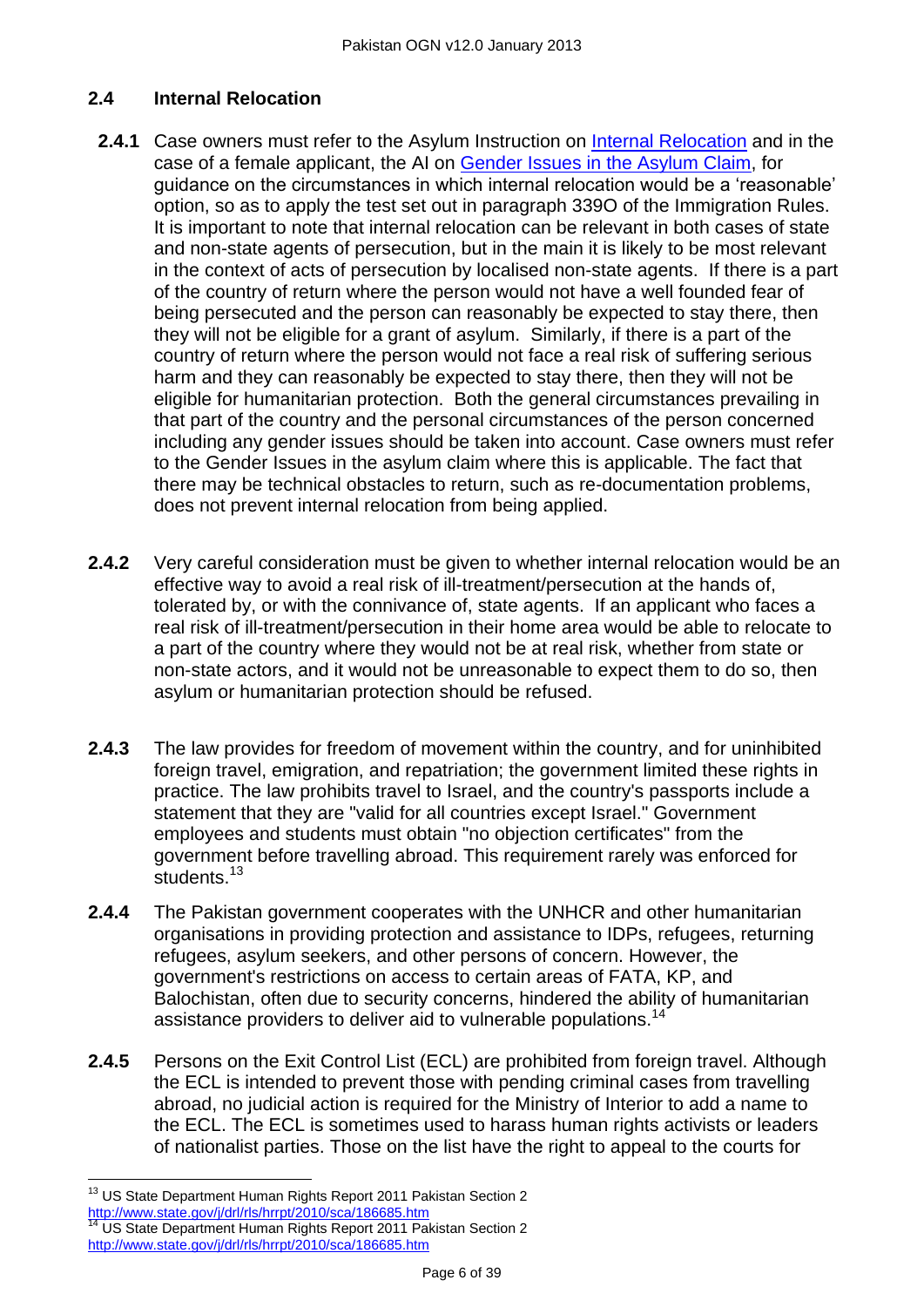removal of their names.<sup>15</sup>

**2.4.6** Under Pakistani family law, which is based on Islamic law, the father controls virtually all aspects of his family's life. He decides where his wife and children will live, how the children are to be educated and whether or where they may travel. Courts rarely, if ever, give custody of children to a woman who is not a Muslim, who will not raise the children as Muslims, does not plan to raise them in Pakistan, or has remarried. In all probability, even if the mother wins custody, the children would still need the father's permission, to leave the country. Any matter of custody in Pakistan can only be resolved through the appropriate local judicial system. In Pakistan, most mothers do not earn an income. The courts keep this is mind in determining what is in the best interests of the child. A father is legally bound to take care of his children no matter what since he is the income earner. A mother is not so bound. That is why, in most cases, the father is granted custody. Laws protecting the rights of mothers are written into the Quran (Koran). Under Islamic law, a woman has the right to keep a boy child up to the age of seven years and a girl child up to the age of twelve.<sup>16</sup>

# <span id="page-6-0"></span>**2.5 Country Guidance Caselaw**

# **[MN and others \(Ahmadis –](http://www.bailii.org/uk/cases/UKUT/IAC/2012/00389_ukut_iac_2012_mn_ors_pakistan_cg.html) Country Conditions – Risk) Pakistan CG [2012] [UKUT 00389\(IAC\)](http://www.bailii.org/uk/cases/UKUT/IAC/2012/00389_ukut_iac_2012_mn_ors_pakistan_cg.html)**

- 1. This country guidance replaces previous guidance in **[MJ & ZM \(Ahmadis –](http://www.bailii.org/uk/cases/UKIAT/2008/00033.html) [risk\) Pakistan CG \[2008\] UKAIT 00033](http://www.bailii.org/uk/cases/UKIAT/2008/00033.html)**, and **[IA and Others \(Ahmadis:](http://www.bailii.org/cgi-bin/markup.cgi?doc=/uk/cases/UKIAT/2007/00088.html&query=ia&method=boolean)  [Rabwah\) Pakistan CG \[2007\] UKAIT 00088](http://www.bailii.org/cgi-bin/markup.cgi?doc=/uk/cases/UKIAT/2007/00088.html&query=ia&method=boolean)**. The guidance we give is based in part on the developments in the law including the decisions of the Supreme Court in **[HJ \(Iran\) \[2010\] UKSC 31,](http://www.bailii.org/cgi-bin/markup.cgi?doc=/uk/cases/UKSC/2010/31.html&query=hj&method=boolean) [RT \(Zimbabwe\) \[2012\] UKSC 38](http://www.bailii.org/uk/cases/UKSC/2012/38.html)** and the CJEU decision in **[Germany v. Y \(C-71/11\) & Z \(C-99/11\)](http://www.bailii.org/eu/cases/EUECJ/2012/C7111.html)**. The guidance relates principally to Qadiani Ahmadis; but as the legislation which is the background to the issues raised in these appeals affects Lahori Ahmadis also, they too are included in the country guidance stated below.
- 2. (i) The background to the risk faced by Ahmadis is legislation that restricts the way in which they are able openly to practise their faith. The legislation not only prohibits preaching and other forms of proselytising but also in practice restricts other elements of manifesting one's religious beliefs, such as holding open discourse about religion with non-Ahmadis, although not amounting to proselytising. The prohibitions include openly referring to one's place of worship as a mosque and to one's religious leader as an Imam. In addition, Ahmadis are not permitted to refer to the call to prayer as azan nor to call themselves Muslims or refer to their faith as Islam. Sanctions include a fine and imprisonment and if blasphemy is found, there is a risk of the death penalty which to date has not been carried out although there is a risk of lengthy incarceration if the penalty is imposed. There is clear evidence that this legislation is used by non-state actors to threaten and harass Ahmadis. This includes the filing of First Information Reports (FIRs) (the first step in any criminal proceedings) which can result in detentions whilst prosecutions are

 $\overline{a}$ <sup>15</sup> US State Department Human Rights Report 2011 Pakistan Section 2 <http://www.state.gov/j/drl/rls/hrrpt/2010/sca/186685.htm><br><sup>16</sup> LIS Department of State. International Department Of JL

<sup>16</sup> US Department of State - International Parental Child Abduction: Pakistan, Undated [http://travel.state.gov/abduction/country/country\\_513.html](http://travel.state.gov/abduction/country/country_513.html)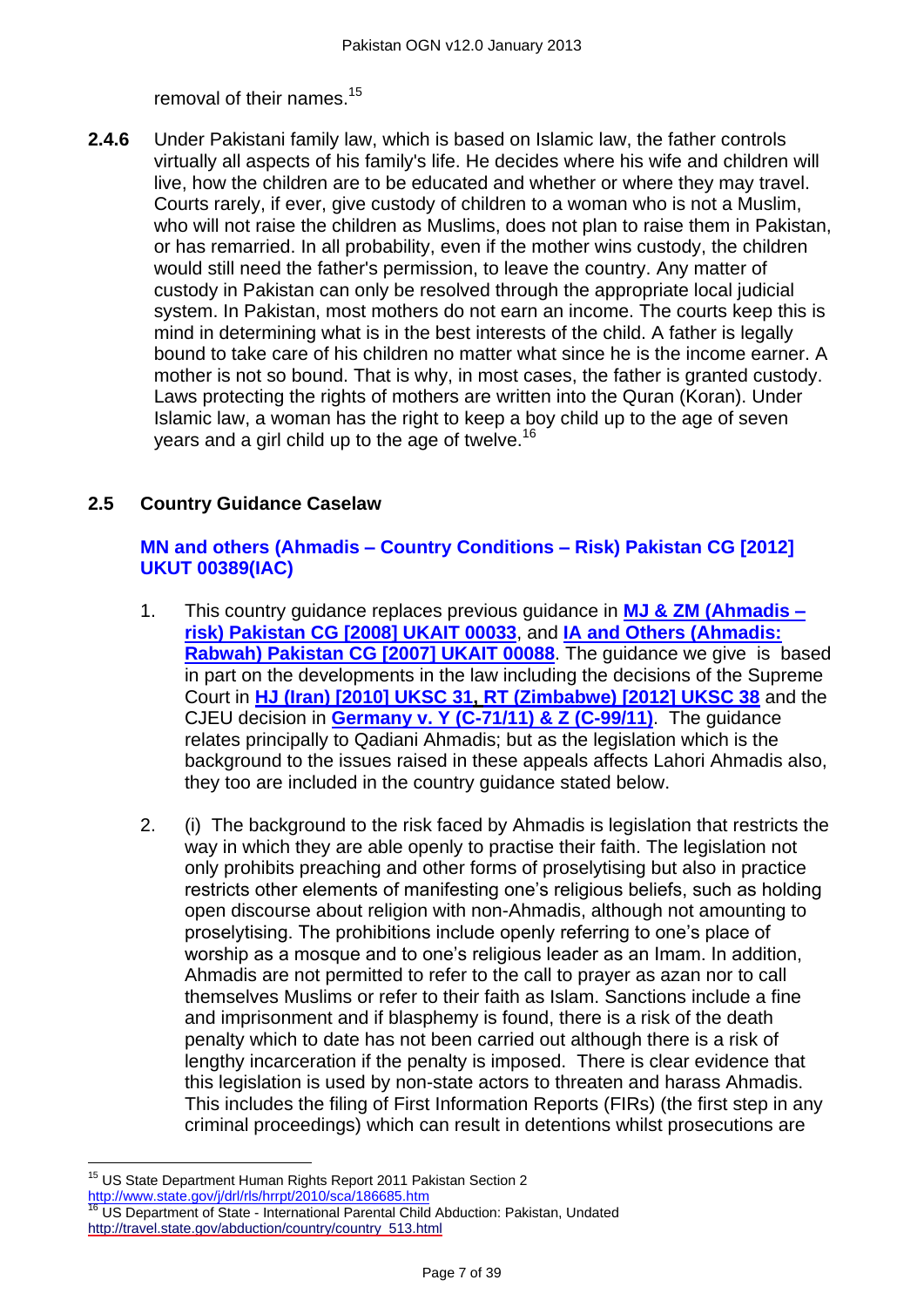being pursued. Ahmadis are also subject to attacks by non-state actors from sectors of the majority Sunni Muslim population.

(ii) It is, and has long been, possible in general for Ahmadis to practise their faith on a restricted basis either in private or in community with other Ahmadis, without infringing domestic Pakistan law.

3. (i) If an Ahmadi is able to demonstrate that it is of particular importance to his religious identity to practise and manifest his faith openly in Pakistan in defiance of the restrictions in the Pakistan Penal Code (PPC) under sections 298B and 298C, by engaging in behaviour described in paragraph 2(i) above, he or she is likely to be in need of protection, in the light of the serious nature of the sanctions that potentially apply as well as the risk of prosecution under section 295C for blasphemy.

(ii) It is no answer to expect an Ahmadi who fits the description just given to avoid engaging in behaviour described in paragraph 2(i) above ("paragraph 2(i) behaviour") to avoid a risk of prosecution.

- 4. The need for protection applies equally to men and women. There is no basis for considering that Ahmadi women as a whole are at a particular or additional risk; the decision that they should not attend mosques in Pakistan was made by the Ahmadi Community following attacks on the mosques in Lahore in 2010. There is no evidence that women in particular were the target of those attacks.
- 5. In light of the above, the first question the decision-maker must ask is (1) whether the claimant genuinely is an Ahmadi. As with all judicial fact-finding the judge will need to reach conclusions on all the evidence as a whole giving such weight to aspects of that evidence as appropriate in accordance with Article 4 of the Qualification Directive. This is likely to include an enquiry whether the claimant was registered with an Ahmadi community in Pakistan and worshipped and engaged there on a regular basis. Post-arrival activity will also be relevant. Evidence likely to be relevant includes confirmation from the UK Ahmadi headquarters regarding the activities relied on in Pakistan and confirmation from the local community in the UK where the claimant is worshipping.
- 6. The next step (2) involves an enquiry into the claimant's intentions or wishes as to his or her faith, if returned to Pakistan. This is relevant because of the need to establish whether it is of particular importance to the religious identity of the Ahmadi concerned to engage in paragraph 2(i) behaviour. The burden is on the claimant to demonstrate that any intention or wish to practise and manifest aspects of the faith openly that are not permitted by the Pakistan Penal Code (PPC) is genuinely held and of particular importance to the claimant to preserve his or her religious identity. The decision maker needs to evaluate all the evidence. Behaviour since arrival in the UK may also be relevant. If the claimant discharges this burden he is likely to be in need of protection.
- 7. The option of internal relocation, previously considered to be available in Rabwah, is not in general reasonably open to a claimant who genuinely wishes to engage n paragraph 2(i) behaviour, in the light of the nationwide effect in Pakistan of the anti-Ahmadi legislation.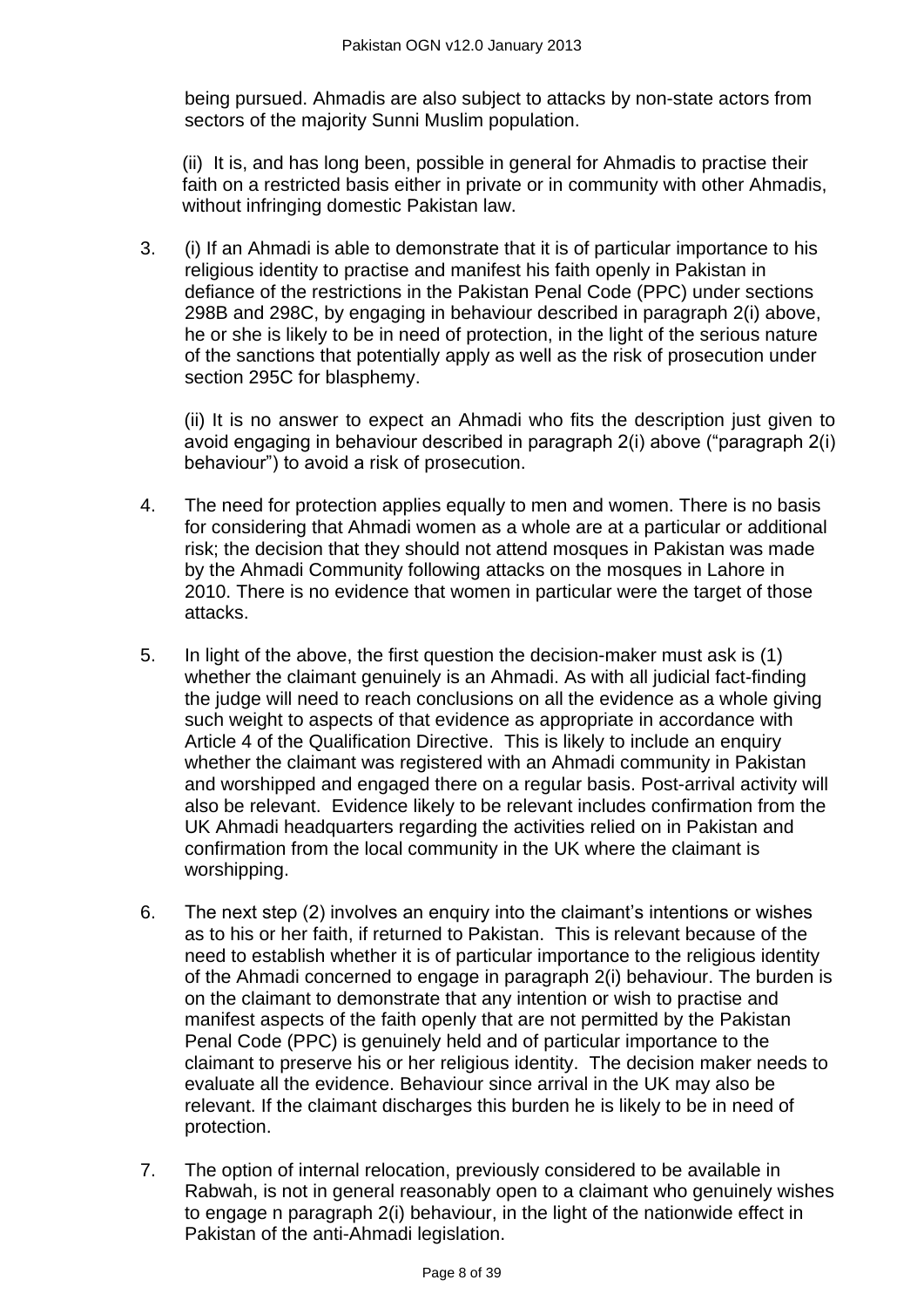- 8. Ahmadis who are not able to show that they practised their faith at all in Pakistan or that they did so on anything other than the restricted basis described in paragraph 2(ii) above are in general unlikely to be able to show that their genuine intentions or wishes are to practise and manifest their faith openly on return, as described in paragraph 2(i) above.
- 9. A sur place claim by an Ahmadi based on post-arrival conversion or revival in belief and practice will require careful evidential analysis. This will probably include consideration of evidence of the head of the claimant's local United Kingdom Ahmadi Community and from the UK headquarters, the latter particularly in cases where there has been a conversion. Any adverse findings in the claimant's account as a whole may be relevant to the assessment of likely behaviour on return.
- 10. Whilst an Ahmadi who has been found to be not reasonably likely to engage or wish to engage in paragraph 2(i) behaviour is, in general, not at real risk on return to Pakistan, judicial fact-finders may in certain cases need to consider whether that person would nevertheless be reasonably likely to be targeted by non-state actors on return for religious persecution by reason of his/her prominent social and/or business profile.

# **[Supreme Court. RT \(Zimbabwe\) & others](http://www.supremecourt.gov.uk/docs/UKSC_2011_0011_Judgment.pdf)** *v* **Secretary of State for the Home [Department \[2012\] UKSC 38 \(25 July 2012\)](http://www.supremecourt.gov.uk/docs/UKSC_2011_0011_Judgment.pdf)**

The Supreme Court ruled that the rationale of the decision in HJ (Iran) applies to cases concerning imputed political opinion. Under both international and European human rights law, the right to freedom of thought, opinion and expression protects non-believers as well as believers and extends to the freedom not to hold and not to express opinions. Refugee law does not require a person to express false support for an oppressive regime, any more than it requires an agnostic to pretend to be a religious believer in order to avoid persecution. Consequently an individual cannot be expected to modify their political beliefs, deny their opinion (or lack thereof) or feign support for a regime in order to avoid persecution.

**[Germany v Y & Z \[2012\] EUECJ C-71/11 \(05 September 2012\)](http://www.bailii.org/eu/cases/EUECJ/2012/C7111.html)** In this case concerning two Ahmadis from Pakistan the European Court of Justice (ECJ) rejected the notion of core and peripheral aspects of religion, dismissing the argument that only an interference with a core right might constitute persecution:

63. Such a distinction is incompatible with the broad definition of 'religion' given by Article 10(1)(b) of the [Qualification] Directive, which encompasses all its constituent components, be they public or private, collective or individual. Acts which may constitute a 'severe violation' within the meaning of Article  $9(1)(a)$  of the Directive include serious acts which interfere with the applicant's freedom not only to practice his faith in private circles but also to live that faith publicly.

The ECJ went on to find that the determining factor as to whether an interference with religious freedom will constitute persecution is 'the severity of the measures and sanctions adopted or liable to be adopted against the person concerned' (para 66). Where a person who exercises their freedom of religion runs a genuine risk of being prosecuted or being subjected to inhuman or degrading treatment or punishment then that is likely to constitute persecution (para 67). Specifically, the prohibition of participation in worship in public either alone or in community with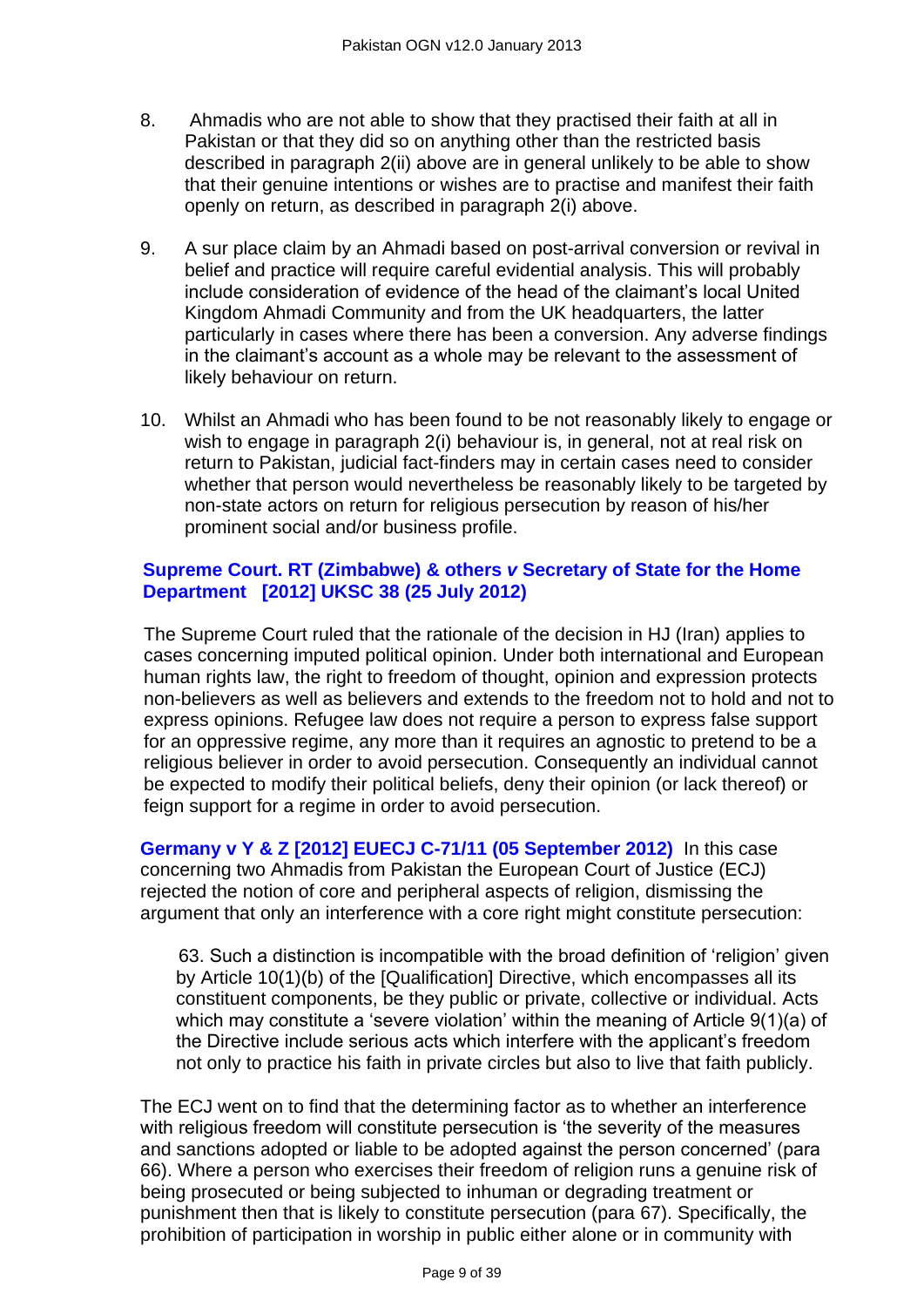others may constitute persecution where there is a genuine risk of prosecution or being subjected to inhuman or degrading treatment or punishment (para 69).

The ECJ held that desire to preserve one's religious identity even where the prohibited religious practice is not a core element of the religion, is a relevant risk factor:

70. In assessing such a risk, the competent authorities must take account of a number of factors, both objective and subjective. The subjective circumstance that the observance of a certain religious practice in public, which is subject to the restrictions at issue, is of particular importance to the person concerned in order to preserve his religious identity is a relevant factor to be taken into account in determining the level of risk to which the applicant will be exposed in his country of origin on account of his religion, even if the observance of such a religious practice does not constitute a core element of faith for the religious community concerned.

The ECJ also rejected the argument that a person can be expected to be discreet in order to avoid persecution:

79. It follows that, where it is established that, upon his return to his country of origin, the person concerned will follow a religious practice which will expose him to a real risk of persecution, he should be granted refugee status, in accordance with Article 13 of the Directive. The fact that he could avoid that risk by abstaining from certain religious practices is, in principle, irrelevant.

**KU (Pakistan) v Secretary of State for the Home [Department \[2012\] EWCA Civ](http://www.bailii.org/ew/cases/EWCA/Civ/2012/107.html)** 

**[107](http://www.bailii.org/ew/cases/EWCA/Civ/2012/107.html)** In this determination the Court of Appeal concluded that it would be difficult for the appellant to maintain a very low profile in the part of Pakistan where there were not high densities of migrants from the FATA, and that he might be an object of official suspicion in such areas which might in turn bring him to the attention of the Taliban network, and alternatively that if he did relocate in an area where there were others from South Waziristan, then it was even more likely that sooner or later he would be identified as someone who was wanted by the Taliban.

**MT (Ahmadi – [HJ \(Iran\)\) Pakistan \[2011\] UKUT 00277\(IAC\).](http://www.bailii.org/uk/cases/UKUT/IAC/2011/00277_ukut_iac_2011_mt_pakistan.html)** In this reported determination, the Tribunal ruled that where it is found that an Ahmadi will be ―discreet‖ on return the reasons for such discretion will need to be considered in the light of HJ (Iran) [2010] UKSC 31.

**[AW \(sufficiency of protection\) Pakistan \[2011\] UKUT 31\(IAC\).](http://www.bailii.org/uk/cases/UKUT/IAC/2011/00031_ukut_iac_2011_aw_pakistan.html)** The Tribunal made the point that whilst there is general sufficiency of state protection in Pakistan, nonetheless a claimant may still have a well founded fear of persecution if authorities know or ought to know of circumstances particular to his/her case giving rise to the fear, but are unlikely to provide the additional protection the particular circumstances reasonably require. In considering whether an appellant's particular circumstances give rise to a need for additional protection, particular account must be taken of past persecution (if any) so as to ensure the question posed is whether there are good reasons to consider that such persecution (and past lack of sufficient protection) will not be repeated.

**SA (political activist – [internal relocation\) Pakistan \[2011\] UKUT 30 \(IAC\).](http://www.bailii.org/cgi-bin/markup.cgi?doc=/uk/cases/UKUT/IAC/2011/00030_ukut_iac_2011_sa_pakistan.html&query=title+(+sa+)&method=boolean)** The Tribunal held that requiring a political activist to live away from his home area in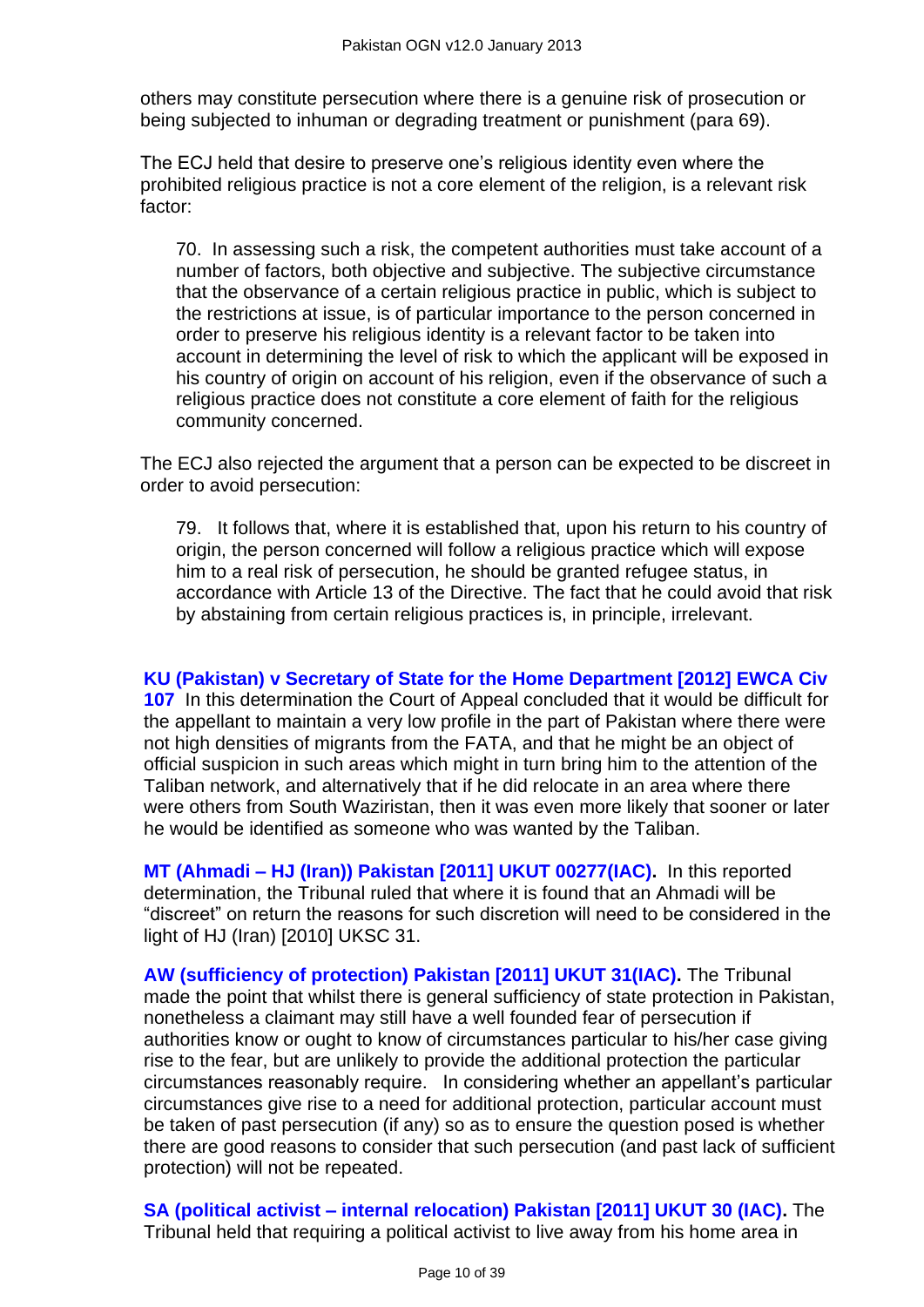order to avoid persecution at the hands of his political opponents has never been considered a proper application of the internal relocation principle: see e.g. Nolan J in R v Immigration Appeal Tribunal, ex p.Jonah [1985] Imm AR 7. And (since October 2006) such a requirement cannot be considered to be consistent with para 3390 of the Immigration Rules (Article 8 of the Qualification Directive). Indeed, the pitfalls of requiring a person to act contrary to his normal behaviour in order to avoid persecution have been further emphasised by the Supreme Court in HJ (Iran) [2010] UKSC 31.

# **KA and Others (domestic violence – [risk on return\) Pakistan CG \[2010\] UKUT](http://www.bailii.org/cgi-bin/markup.cgi?doc=/uk/cases/UKUT/IAC/2010/00216_ukut_iac_2010_ka_others_pakistan_cg.html&query=title+(+ka+)&method=boolean)**

- **[216 IAC.](http://www.bailii.org/cgi-bin/markup.cgi?doc=/uk/cases/UKUT/IAC/2010/00216_ukut_iac_2010_ka_others_pakistan_cg.html&query=title+(+ka+)&method=boolean)** The court made the following findings:
- (i) In general persons who on return face prosecution in the Pakistan courts will not be at real risk of a flagrant denial of their right to a fair trial, although it will always be necessary to consider the particular circumstances of the individual case.
- (ii) Although conditions in prisons in Pakistan remain extremely poor, the evidence does not demonstrate that in general such conditions are persecutory or amount to serious harm or ill-treatment contrary to Article 3 ECHR.
- (iii) The Protection of Women (Criminal Laws Amendment) Act 2006 ("PWA"), one of a number of legislative measures undertaken to improve the situation of women in Pakistan in the past decade, has had a significant effect on the operation of the Pakistan criminal law as it affects women accused of adultery. It led to the release of 2,500 imprisoned women. Most sexual offences now have to be dealt with under the Pakistan Penal Code (PPC) rather than under the more punitive Offence of Zina (Enforcement of Hudood) Ordinance 1979. Husbands no longer have power to register a First Information Report (FIR) with the police alleging adultery; since 1 December 2006 any such complaint must be presented to a court which will require sufficient grounds to be shown for any charges to proceed. A senior police officer has to conduct the investigation. Offences of adultery (both zina liable to hadd and zina liable to tazir) have been made bailable. However, Pakistan remains a heavily patriarchal society and levels of domestic violence continue to be high.
- (iv) Whether a woman on return faces a real risk of an honour killing will depend on the particular circumstances; however, in general such a risk is likely to be confined to tribal areas such as the Khyber Pukhtunkhwa (formerly the NWFP) and is unlikely to impact on married women.
- (v) Pakistan law still favours the father in disputes over custody but there are signs that the courts are taking a more pragmatic approach based on the best interests of the child.
- (vi) The guidance given in SN and HM (Divorced women risk on return) Pakistan CG [2004] UKIAT 00283 and FS (Domestic violence – SN and HM – OGN) Pakistan CG [2006] 000283 remains valid. The network of women's shelters (comprising government-run shelters (Darul Amans) and private and Islamic women's crisis centres) in general affords effective protection for women victims of domestic violence, although there are significant shortcomings in the level of services and treatment of inmates in some such centres. Women with boys over 5 face separation from their sons.
- (vii) In assessing whether women victims of domestic violence have a viable internal relocation alternative, regard must be had not only to the availability of such shelters/centres but also to the situation women will face after they leave such centres**.**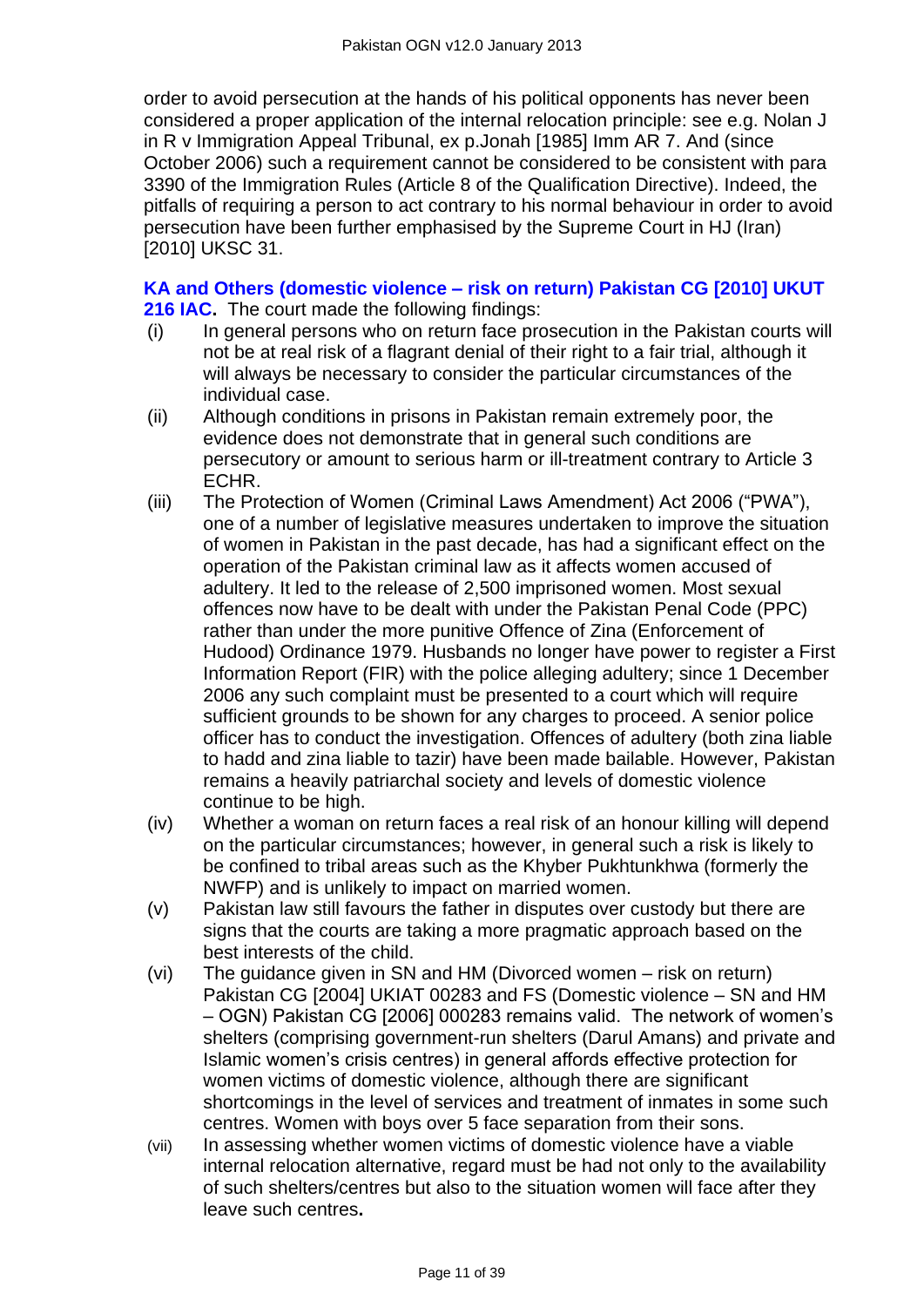# **[HJ \(Iran\) v Secretary of State for the Home Department \[2010\] UKSC 31](http://www.bailii.org/uk/cases/UKSC/2010/31.html)**

In this case, the Supreme Court established the test which should be applied when assessing a claim based on fear of persecution because of an applicant's sexual orientation which is as follows:

- (i) Is the applicant gay or someone who would be treated as gay by potential persecutors in the country of origin?
- (ii) If yes, would gay people who live openly be liable to persecution in that country of origin?
- (iii) How would the applicant behave on return? If the applicant would live openly and be exposed to a real risk of persecution, he has a well-founded fear of persecution even if he could avoid the risk by living discreetly.
- (iv) If the applicant would live discreetly, why would he live discreetly? If the applicant would live discreetly because he wanted to do so, or because of social pressures (e.g. not wanting to distress his parents or embarrass his friends) then he is not a refugee. But if a material reason for living discreetly would be the fear of persecution that would follow if he lived openly, then he is a refugee.

## **MJ and ZM (Ahmadis – [risk\) Pakistan CG \[2008\] UKAIT 00033.](http://www.bailii.org/cgi-bin/markup.cgi?doc=/uk/cases/UKIAT/2008/00033.html&query=mj&method=boolean)**

In this country guidance case the Tribunal concluded that:

- (i) The finding in IA and Others that the existence of a majority Ahmadi community in Rabwah does not justify dismissing an appeal which would otherwise be allowed remains valid. Rabwah is no safer than elsewhere in Pakistan for Ahmadis, but the question whether it is an appropriate internal relocation option for an Ahmadi will always depend on the particular circumstances and facts of that individual's situation.
- (ii) In Pakistan as a whole, whilst it is clear that from time to time local pressure is exerted to restrict the building of new Ahmadi mosques, schools and cemeteries, and that a very small number of Ahmadis are arrested and charged with blasphemy or behaviour offensive to Muslims, the number of problems recorded is small and has declined since the Musharraf Government took power. Set against the number of Ahmadis in Pakistan as a whole, they are very low indeed. The courts do grant bail and all appeals against blasphemy convictions in recent years have succeeded.
- (iii) There is very sparse evidence indeed of harm to Ahmadis from non-state agents (though rather more anecdotal evidence of difficulties for Christians). The general risk today on return to Pakistan for Ahmadis who propagate the Ahmadi faith falls well below the level necessary to show a real risk of persecution, serious harm or ill-treatment and thus to engage any form of international protection.
- (iv) Where, exceptionally, the facts of a particular appellant's case indicate that such an appellant cannot be returned safely to their home area, the existence of an internal relocation option, either to Rabwah or elsewhere in Pakistan, is a question of fact in each such appeal.

**[IA and Others \(Ahmadis: Rabwah\) Pakistan CG \[2007\] UKAIT 00088.](http://www.bailii.org/cgi-bin/markup.cgi?doc=/uk/cases/UKIAT/2007/00088.html&query=ia&method=boolean)** In this country guidance case the Tribunal concluded that Rabwah does not constitute a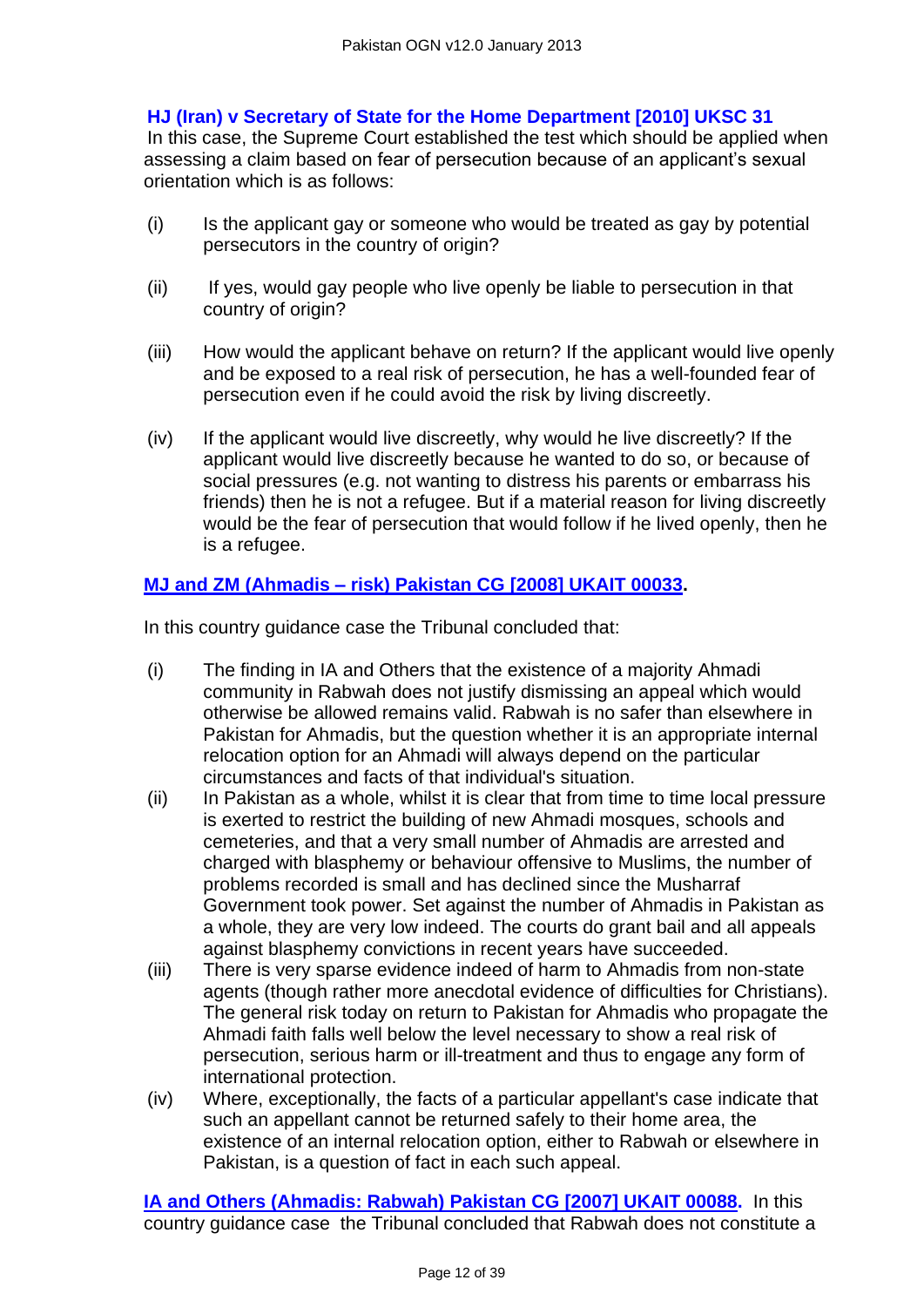safe haven for any Ahmadi at risk of persecution elsewhere in Pakistan and should not, without more, be treated as an appropriate place of internal relocation. However on appeal - IA (Pakistan) [2008] EWCA Civ 580 - the Court of Appeal agreed that the headnote in that case should be read that 'Rabwah does not necessarily constitute a safe haven for every Ahmadi' rather than the phrase used which read as 'a safe haven for any Ahmadi'. The Court of Appeal set out the following steps to consider:

- It is not necessarily the case that an Ahmadi who reasonably fears persecution elsewhere in Pakistan can safely relocate to Rabwah.
- An Ahmadi who does move to Rabwah may not be able to remain there for long; and for those who are able to remain in Rabwah, safety is not assured because local power is not in Ahmadi hands and the KN is at least as active in Rabwah as elsewhere.
- But this does not mean that no Ahmadi can be reasonably safe in Rabwah. As in the rest of Pakistan, the incidence of harm to Ahmadis there is not high.
- What matters therefore is the particular risk faced by the individual Ahmadi and the reasons for it.
- It follows that, for those who can establish a well-founded fear of persecution elsewhere in Pakistan, Rabwah is not to be assumed to be either generically safe or generically unsafe. The issue must be determined case by case.

#### **[FS \(domestic violence –SN and HM –](http://www.bailii.org/cgi-bin/markup.cgi?doc=/uk/cases/UKIAT/2006/00023.html&query=fs&method=boolean) OGN) Pakistan [2006] UKAIT 00023.** The Tribunal concluded the background evidence on the position of women at risk of domestic violence in Pakistan and the availability to them of State protection remained as set out in SN & HM (Divorced women– risk on return) Pakistan CG [2004] UKIAT 00283. It appears that the current intention of the authorities is to improve State protection for such women, although progress is slow. Every case will still turn on its particular facts and should be analysed according to the step by step approach set out at paragraph 48 of SN & HM, with particular regard to the support on which the appellant can call if she is returned.

**[KK \(Pakistan\) \[2005\] UKIAT 00033.](http://www.bailii.org/cgi-bin/markup.cgi?doc=/uk/cases/UKIAT/2005/00033.html&query=kk&method=boolean)** The Tribunal found that for the 'unexceptional' Ahmadi, there is no real risk of persecutory or Article 3 infringing treatment on return to Pakistan (whether Rabwah or elsewhere) merely by the reason of being Ahmadi. The unexceptional Ahmadi was defined as a man of the Ahmadi faith but who:

- has no record of active preaching and is not a person in respect of whom any finding has been made that there is a real risk that he will preach on return;
- has no particular profile in the Ahmadi faith;
- has no history of persecution or other ill-treatment in Pakistan related to his Ahmadi faith; and
- has no other particular feature to give any potential added to the risk to him (e.g. by being a convert to the Ahmadi faith).

# **SN & HM (Divorced women– [risk on return\) Pakistan CG \[2004\] UKIAT 00283](http://www.bailii.org/cgi-bin/markup.cgi?doc=/uk/cases/UKIAT/2004/00283.html&query=sn&method=boolean)**

In this country guidance case the Tribunal held that the question of internal flight will require careful consideration in each case. The general questions which Adjudicators should ask themselves in these cases of this kind are:

(a) has the claimant shown a real risk or reasonable likelihood of continuing hostility from her husband (or former husband) or his family members, such as to raise a real risk of serious harm in her former home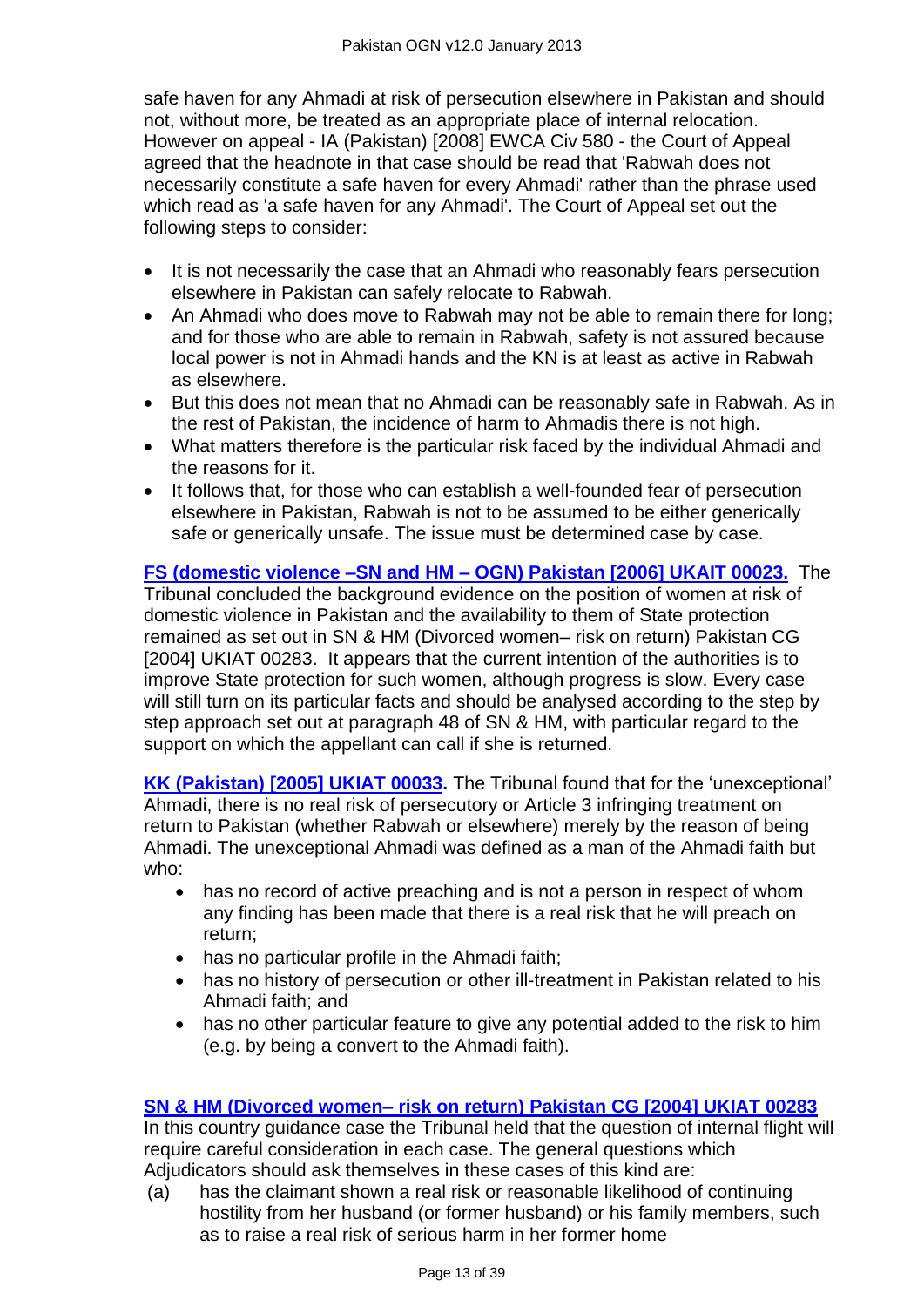- (b) If yes, has she shown that she would have no effective protection in her home area against such a risk, including protection available from the Pakistani state, from her own family members, or from a current partner or his family?
- (c) If, yes would such a risk and lack of protection extend to any other part of Pakistan to which she could reasonably be expected to go (Robinson [1977] EWCA Civ 2089 AE and FE [2002] UKIAT 036361), having regard to the available state support, shelters, crisis centres, and family members or friends in other parts of Pakistan?

In order to engage obligations under the Refugee Convention or Article 3 ECHR there should be a positive answer to each of these questions.

**[AJ \(Risk-Christian Convert\) Pakistan CG \[2003\] UKIAT 00040.](http://www.bailii.org/cgi-bin/markup.cgi?doc=/uk/cases/UKIAT/2003/00040.html&query=aj&method=boolean)** In this case the Tribunal found that whilst there were incidents of Christians being harmed in Pakistan, the number of Christians in the country as a whole (over 4m) suggested that converts were not generally subject to treatment which would be persecutory or otherwise inhuman or degrading.

**[Shah and Islam HL \[1999\] ImmAR283 25 March 1999.](http://www.bailii.org/cgi-bin/markup.cgi?doc=/uk/cases/UKHL/1999/20.html&query=shah+and+islam&method=boolean)** The House of Lords held that women in Pakistan constituted a particular social group because they share the common immutable characteristic of gender, they were discriminated against as a group in matters of fundamental human rights and the State gave them no adequate protection because they were perceived as not being entitled to the same human rights as men.

#### **3. Main Categories of Claims**

**3.1** This Section sets out the main types of asylum claim, humanitarian protection claim and discretionary leave claim on human rights grounds (whether explicit or implied) made by those entitled to reside in Pakistan. Where appropriate it provides guidance on whether or not an individual making a claim is likely to face a real risk of persecution, unlawful killing or torture or inhuman or degrading treatment/ punishment. It also provides guidance on whether or not sufficiency of protection is available in cases where the threat comes from a non-state actor; and whether or not internal relocation is an option. The law and policies on persecution, Humanitarian Protection, sufficiency of protection and internal relocation are set out in the relevant Asylum Instructions, but how these affect particular categories of claim are set out in the instructions below. All Asylum Instructions can be accessed via the Horizon intranet site. The instructions are also published externally on the Home Office internet site at:

[http://www.ukba.homeoffice.gov.uk/sitecontent/documents/policyandlaw/asylumpoli](http://www.ukba.homeoffice.gov.uk/sitecontent/documents/policyandlaw/asylumpolicyinstructions/) [cyinstructions/](http://www.ukba.homeoffice.gov.uk/sitecontent/documents/policyandlaw/asylumpolicyinstructions/)

**3.2** Each claim should be assessed to determine whether there are reasonable grounds for believing that the applicant would, if returned, face persecution for a Convention reason - i.e. due to their race, religion, nationality, membership of a particular social group or political opinion. The approach set out in Karanakaran should be followed when deciding how much weight to be given to the material provided in support of the claim (see the Asylum Instruction 'Considering the asylum claim and assessing [credibility'\)](http://www.ukba.homeoffice.gov.uk/sitecontent/documents/policyandlaw/asylumprocessguidance/consideringanddecidingtheclaim/guidance/considering-protection-.pdf?view=Binary).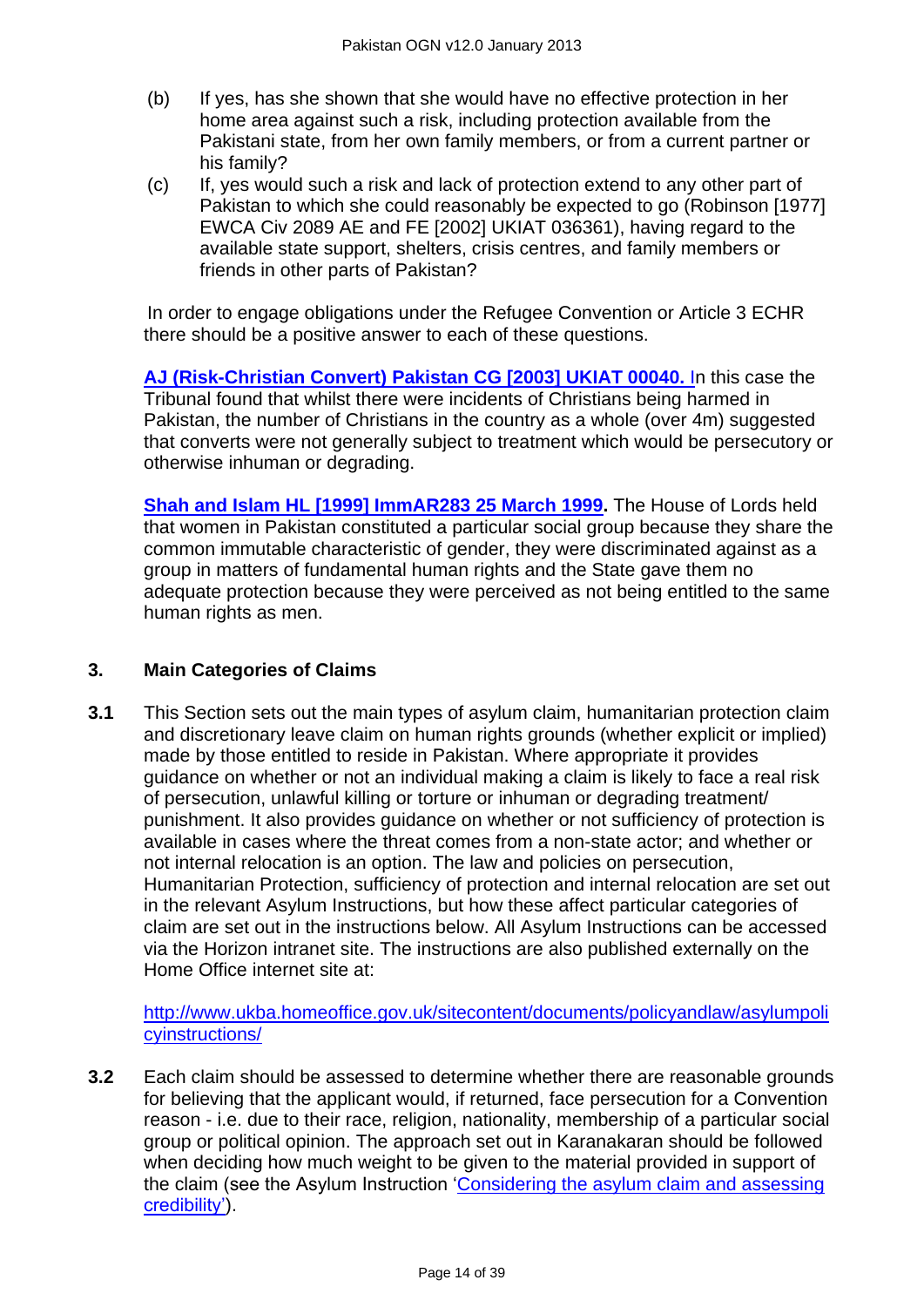- **3.3** For any asylum cases which involve children either as dependents or as the main applicants, case owners must have due regard to Section 55 of the Borders, Citizenship and Immigration Act 2009. The UK Border Agency instruction 'Every [Child Matters; Change for Children'](http://www.ukba.homeoffice.gov.uk/sitecontent/documents/policyandlaw/legislation/bci-act1/change-for-children.pdf?view=Binary) sets out the key principles to take into account in all Agency activities.
- **3.4** If the applicant does not qualify for asylum, consideration should be given as to whether a grant of Humanitarian Protection is appropriate. If the applicant does not qualify for asylum, or Humanitarian Protection, consideration must be given to any claim as to whether he/she qualifies for leave to remain on the basis of their family or private life. Case owners must also consider if the applicant qualifies for Discretionary Leave, either on the basis of the particular categories detailed in Section 4 or on their individual circumstances.
- **3.4.1 Consideration of Articles 15(a) and (b) of the Directive/Articles 2 and 3 ECHR** An assessment of protection needs under Article 15(c) of the Directive should only be required if an applicant does not qualify for refugee protection, and is ineligible for subsidiary protection under Articles 15(a) and (b) of the Directive (which broadly reflect Articles 2 and 3 of the ECHR). Case owners are reminded that an applicant who fears a return to a situation of generalised violence may be entitled to a grant of asylum where a connection is made to a Refugee Convention reason or to a grant of Humanitarian Protection because the Article 3 threshold has been met.

#### **3.4.2 Other severe humanitarian conditions and general levels of violence meeting the Article 3 threshold.**

There may come a point at which the general conditions in the country – for example, absence of water, food or basic shelter – are unacceptable to the point that return in itself could, in extreme cases, constitute inhuman and degrading treatment. Decision makers need to consider how conditions in the country and locality of return, as evidenced in the available country of origin information, would impact upon the individual if they were returned. Factors to be taken into account would include age, gender, health, effects on children, other family circumstances, and available support structures. It should be noted that if the State is withholding these resources it could constitute persecution for a Convention reason and a breach of Article 3 of the ECHR.

**3.4.3** As a result of the **Sufi & Elmi v UK** judgment in the European Court of Human Rights (ECtHR), where a humanitarian crisis is predominantly due to the direct and indirect actions of the parties to a conflict, regard should be had to an applicant's ability to provide for his or her most basic needs, such as food, hygiene and shelter and his or her vulnerability to ill-treatment. Applicants meeting either of these tests would qualify for Humanitarian Protection.

# **3.5 Credibility**

**3.5.1** This guidance is not designed to cover issues of credibility. Case owners will need to consider credibility issues based on all the information available to them. For guidance on credibility see 'Section 4 – Making the Decision in the Asylum Instruction 'Considering the asylum claim and assessing credibility'. Case owners must also ensure that each asylum application has been checked against previous UK visa applications. Where an asylum application has been biometrically matched to a previous visa application, details should already be in the UK Border Agency file. In all other cases, the case owner should satisfy themselves through CRS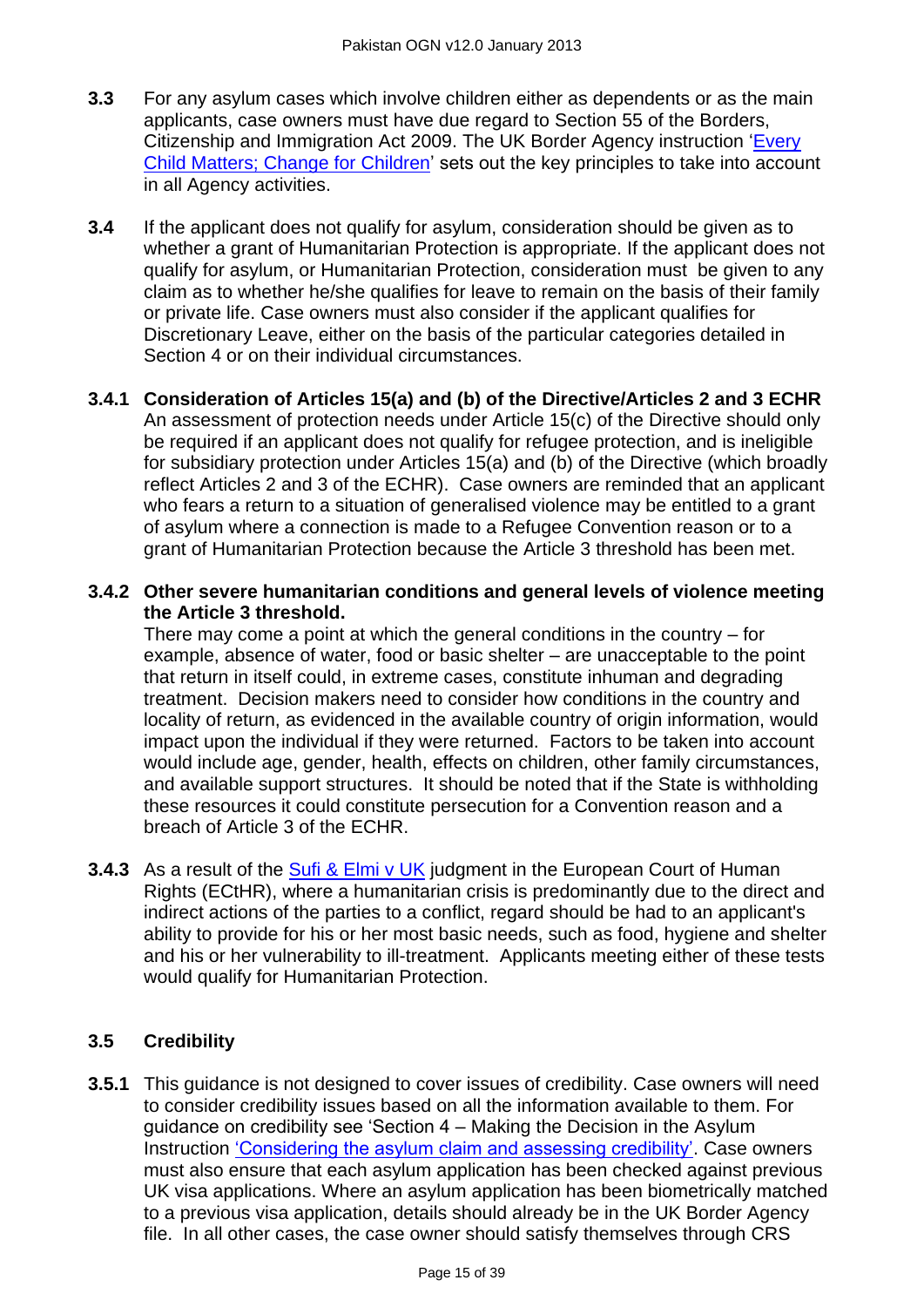database checks that there is no match to a non-biometric visa. Asylum applications matches to visas should be investigated prior to the asylum interview, including obtaining the Visa Application Form (VAF) from the visa post that processed the application.

# **3.6 Fear of the Taliban and other Militant Groups**

- **3.6.1** Some applicants will apply for asylum or make a human rights claim based on the grounds that they fear the Taliban and other militant groups in Pakistan and are unable to seek protection from the authorities.
- **3.6.2 Treatment***.* Pakistan's western border areas are racked by violence as separatists and pro-Taliban militants fight government forces to try to extend their control. Hundreds of thousands of people have been displaced by the fighting, many of them out of reach of aid agencies. The main areas affected are Khyber-Pakhtunkhwa (formerly known as North West Frontier Province) and the semiautonomous Federally Administered Tribal Areas (FATA) which have a strong Taliban presence, and Balochistan where separatists are seeking greater political autonomy and control over local mineral resources.<sup>17</sup>
- **3.6.3** The Tehrik-e-Taliban Pakistan (TTP) was formed in December 2007 as an umbrella group that would enable the numerous pro-Taliban groups operating in Pakistan's Federally Administered Tribal Areas (FATA) and Khyber Pakhtunkhwa (formerly the NWFP) to co-ordinate their activities and consolidate their growing influence in the region. Like the Afghan Taliban, the TTP's ultimate objective is the creation of an Islamic emirate governed according to their fundamentalist Deobandi interpretation of sharia (Islamic law). However, unlike earlier Pakistani Taliban groups which focused solely on supporting the Afghan Taliban against the US-led coalition, the TTP is explicitly revolutionary, and is committed to overthrowing the Pakistani government. Following the failure of two high-profile government peace initiatives, military operations against the group have increased, particularly with the Bajaur Agency in August 2008; Swat in April/May 2009; and South Waziristan in October 2009. The TTP suffered an additional setback in August 2009 when its founder and inspirational leader, Baitullah Mehsud, was killed. However, the TTP remains a powerful force on the ground in Pakistan's tribal areas under the new leadership of Hakimullah Mehsud, and remains capable of conducting high-yield suicide bomb attacks on hard targets throughout the country.<sup>18</sup>
- **3.6.4** It is difficult to delineate exactly how the Pakistani Taliban and their allied insurgent groups in FATA and north-western Pakistan are organised, who commands them, and where they get their support: the groups' allegiances have shifted several times in recent years, and groups or parts of groups have moved from place to place, both within tribal agencies and across the border into Afghanistan. While most share an extreme religiously inspired militant ideology and a Pashtun identity, they vary widely in objectives and focus. However, many of the groups now share an operational plan, and have demonstrated that they possess effective chains of command and the ability to impose discipline on their ranks when they so desire.<sup>19</sup>

Jane's Information Group (Subscription Only) <http://www.janes.com/products/janes/index.aspx> Sentinel Security Assessment: Pakistan, Updated between 10 October 2011 and 23 April 2012 .

 $\overline{a}$  $17$  Reuters - Background Briefings: Pakistan Violence, Last Updated 19 December 2011 <http://www.trust.org/alertnet/crisis-centre/crisis/pakistan-violence>

<sup>18</sup> COIS Pakistan Country Report June 2012 (Para 8.62) <http://www.ukba.homeoffice.gov.uk/policyandlaw/guidance/coi/>

<sup>&</sup>lt;sup>19</sup> "As If Hell Fell On Me": The Human Rights Crisis in Northwest Pakistan, 10 June 2010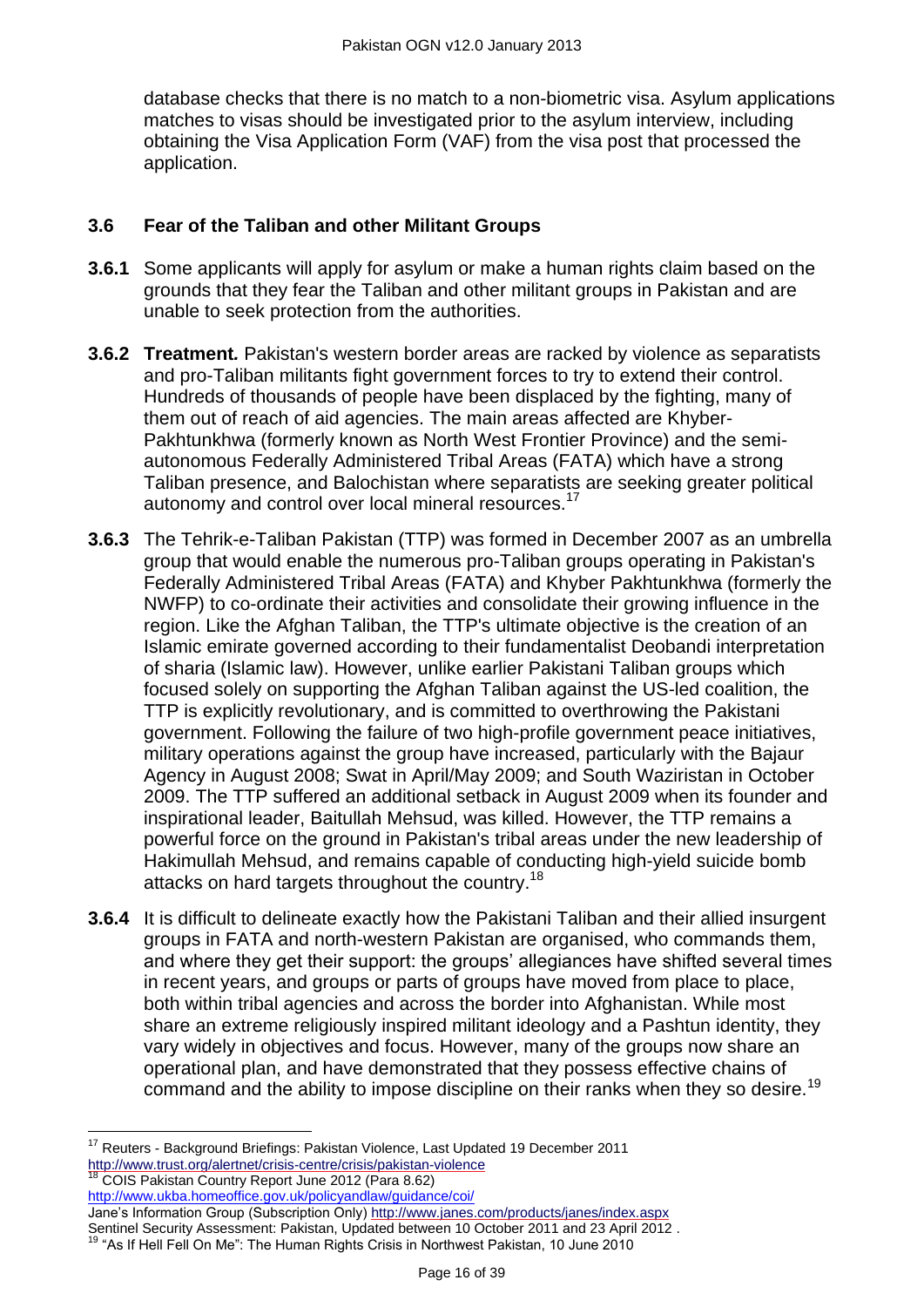- **3.6.5** The Pakistani army pushed Taliban forces out of the Swat Valley and South Waziristan in 2009, and out of the Bajaur and Orakzai agencies in 2010. Militants inflicted cruel and inhuman punishments, attacked civilians and destroyed civilian structures, including schools.<sup>20</sup> Suicide bombings, armed attacks, and killings by the Taliban, al Qaeda, and their affiliates targeted nearly every sector of Pakistani society, including journalists and religious minorities, resulting in hundreds of deaths. The US and others alleged that the military and Inter Services Intelligence (ISI) were complicit with these networks, claims the military and government adamantly denied. $21$
- **3.6.6** As well as terrorist related atrocities there have been allegations that security forces routinely violate basic rights in the course of counterterrorism operations. Suspects are frequently detained without charge or are convicted without a fair trial. Thousands of suspected members of al Qaeda, the Taliban, and other armed groups—who were rounded up in a country-wide crackdown that began in 2009 in Swat and the Federally Administered Tribal Areas—remain in illegal military detention; few have been prosecuted or produced before the courts. The army continues to deny lawyers, relatives, independent monitors, and humanitarian agency staff access to persons detained in the course of military operations.<sup>22</sup>
- **3.6.7** The government and the military have encouraged the creation of lashkars (village militias) to help to counter the threat posed by TTP and TTP-linked groups in FATA and neighbouring parts of the Khyber Pakhtunkhwa. The government and the military provide intelligence and 'logistical support' (which may or may not include arms) to the militias; villagers provide arms of their own, ranging from guns to axes to sticks.<sup>23</sup>
- **3.6.8** The government claims that these militias are hindering TTP operations. Although the militias might be seen as more attuned to local issues and sensibilities than the national army, how effective they will prove to be is far from clear. The government has been criticised by some who feel that, having persuaded local groups to rise up against militants, it has failed to offer them adequate protection. It has also raised fears that the government is merely abdicating its responsibility to ensure law and order. $^{24}$

#### **See also: [Actors of protection](#page-1-1) (section 2.3 above) [Internal relocation](#page-5-0) (section 2.4 above) [Caselaw](#page-6-0) (section 2.5 above)**

**3.6.9 Conclusion***.* The risk from the Pakistani Taliban or other militant groups will be highest in areas where those armed anti-government groups are operating or have control. It is important that case owners refer to the most up to date country information and take into consideration the nature of the threat and how far it

<http://www.eiu.com/index.asp>

 $\overline{a}$ 

```
http://www.ukba.homeoffice.gov.uk/policyandlaw/guidance/coi/
```
 $^{24}$  Economist Intelligence Unit – Pakistan Country Report 7 October 2009 (Subscription Only) <http://www.eiu.com/index.asp>

<http://www.amnesty.org/en/library/info/ASA33/004/2010/en>

<sup>20</sup> Amnesty International Annual report 2011; Pakistan [http://www.amnesty.org/en/region/pakistan/report-2011#section-](http://www.amnesty.org/en/region/pakistan/report-2011%23section-107-4)[107-4](http://www.amnesty.org/en/region/pakistan/report-2011%23section-107-4)

<sup>&</sup>lt;sup>21</sup> Human Rights Watch, World Report 2012: Pakistan <u>http://www.hrw.org/world-report-2012/world-report-2012-pakistan</u>

<sup>&</sup>lt;sup>22</sup> Human Rights Watch, World Report 2012: Pakistan<http://www.hrw.org/world-report-2012/world-report-2012-pakistan> 22 Human Rights Watch, World Report 2012: Pakistan http://www.hrw.org/world-report-2012/world-report-2012-pakistan<br>23 Economist Intelligence Unit – Pakistan Country Report 7 October 2009 (Subscription Only)

COIS Pakistan Country Report June 2012 (Para 8.27)

COIS Pakistan Country Report September 2011 (Para 8.20)

<http://www.ukba.homeoffice.gov.uk/policyandlaw/guidance/coi/>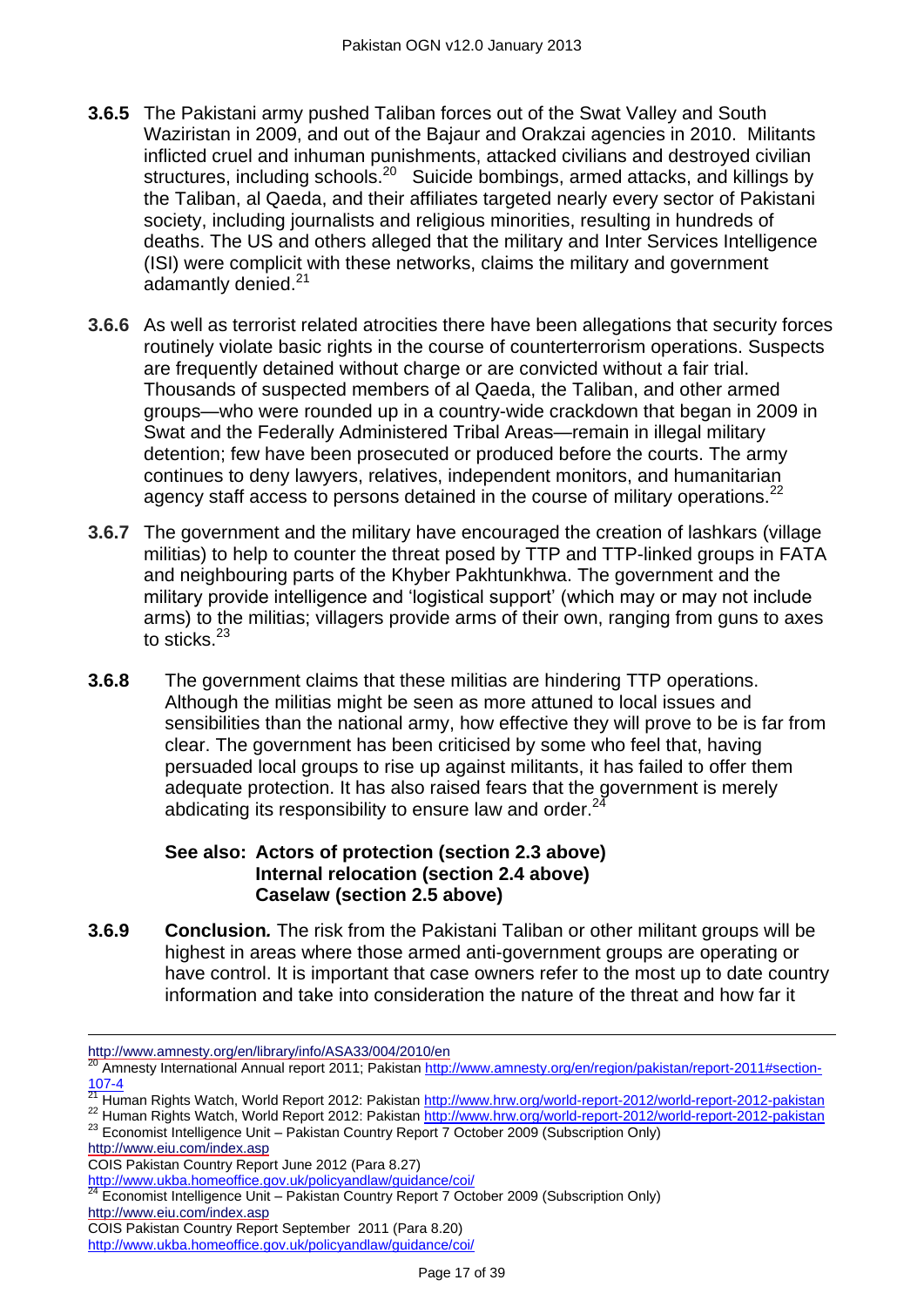would extend. Whilst there may be a sufficiency of protection generally in Pakistan, in each case the case owner must consider whether there are specific circumstances that give rise to a particular need for protection which would not be provided and, if such protection is not available, whether the claimant could relocate internally to a place where they would not face a real risk of serious harm and where they can reasonably be expected to stay. This assessment will need to be based on the facts of the individual case. For claimants who can demonstrate a well-founded fear of persecution for reason of on account of their imputed political opinion and who are unable to acquire protection or relocate internally, a grant of asylum will be appropriate.

## **3.7 Ahmadis**

- **3.7.1** Some applicants will apply for asylum or make a human rights claim based on fear of persecution by the Pakistani authorities or by non state actors due to their Ahmadi religious faith.
- **3.7.2 Treatment**. The Pakistan constitution establishes Islam as the state religion and it requires that laws be consistent with Islam. The constitution states that "subject to law, public order, and morality, every citizen shall have the right to profess, practice, and propagate his religion;" in practice however, the government limited freedom of religion. Freedom of speech was also constitutionally "subject to any reasonable restrictions imposed by law in the interest of the glory of Islam.<sup>25</sup>
- **3.7.3** The Ahmadi community, founded in 1889, is the only Islamic organisation to believe that the long-awaited Messiah has come in the person of Mirza Ghulam Ahmad (1835-1908) who claimed to be the metaphorical second coming of Jesus of Nazareth and the divine guide, whose advent was foretold by the Prophet of Islam, Muhammad. Ahmadis believe that God sent Ahmad, like Jesus, to end religious wars, condemn bloodshed and reinstitute morality, justice and peace. His teachings unsettled conventional Muslim thinking. The Ahmadi community continues to spread Ahmad's teachings of moderation and restraint in the face of bitter opposition from parts of the Muslim world.<sup>26</sup>
- **3.7.4** The Ahmadi community has put the number of Ahmadis living in Pakistan at nearly 600,000, although it is difficult to establish an accurate estimate because Ahmadis, who are legally prohibited from identifying themselves as Muslims, generally choose to not identify themselves as non-Muslims**.** The US Commission on International Religious Freedom report 2010 estimated that there are 3-4 million Ahmadis in Pakistan. <sup>27</sup> T**h**e Ahmadi population is centred in and around Rabwah.<sup>28</sup>

# **Fear of Persecution by the Authorities**

**3.7.5** Ahmadis are prevented by law from engaging in the full practice of their faith and may face criminal charges for a range of religious practices, including the use of religious terminology.<sup>29</sup> A 1974 constitutional amendment declared that Ahmadis

 $\overline{a}$ <sup>25</sup> US State Department Religious Freedom Report 2010; Pakistan<http://www.state.gov/j/drl/rls/irf/2010/148800.htm> <sup>26</sup> The Official Website of the Ahmadiyya Muslim Community – An Overview, Undated

<http://www.alislam.org/introduction/index.html><br>27 LIC Care

<sup>27</sup> US Commission on International Religious Freedom Annual Report 2012, Published March 2012 [http://www.uscirf.gov/images/Annual%20Report%20of%20USCIRF%202012\(2\).pdf](http://www.uscirf.gov/images/Annual%20Report%20of%20USCIRF%202012(2).pdf)

<sup>&</sup>lt;sup>28</sup> Parliamentary Human Rights Group - Rabwah: A Place for Martyrs?', January 2007, Accessed via <http://www.thepersecution.org/archive/phrg/index.html>

<sup>29</sup> United States Commission on International Religious Freedom Annual Report 2012, Published March 2012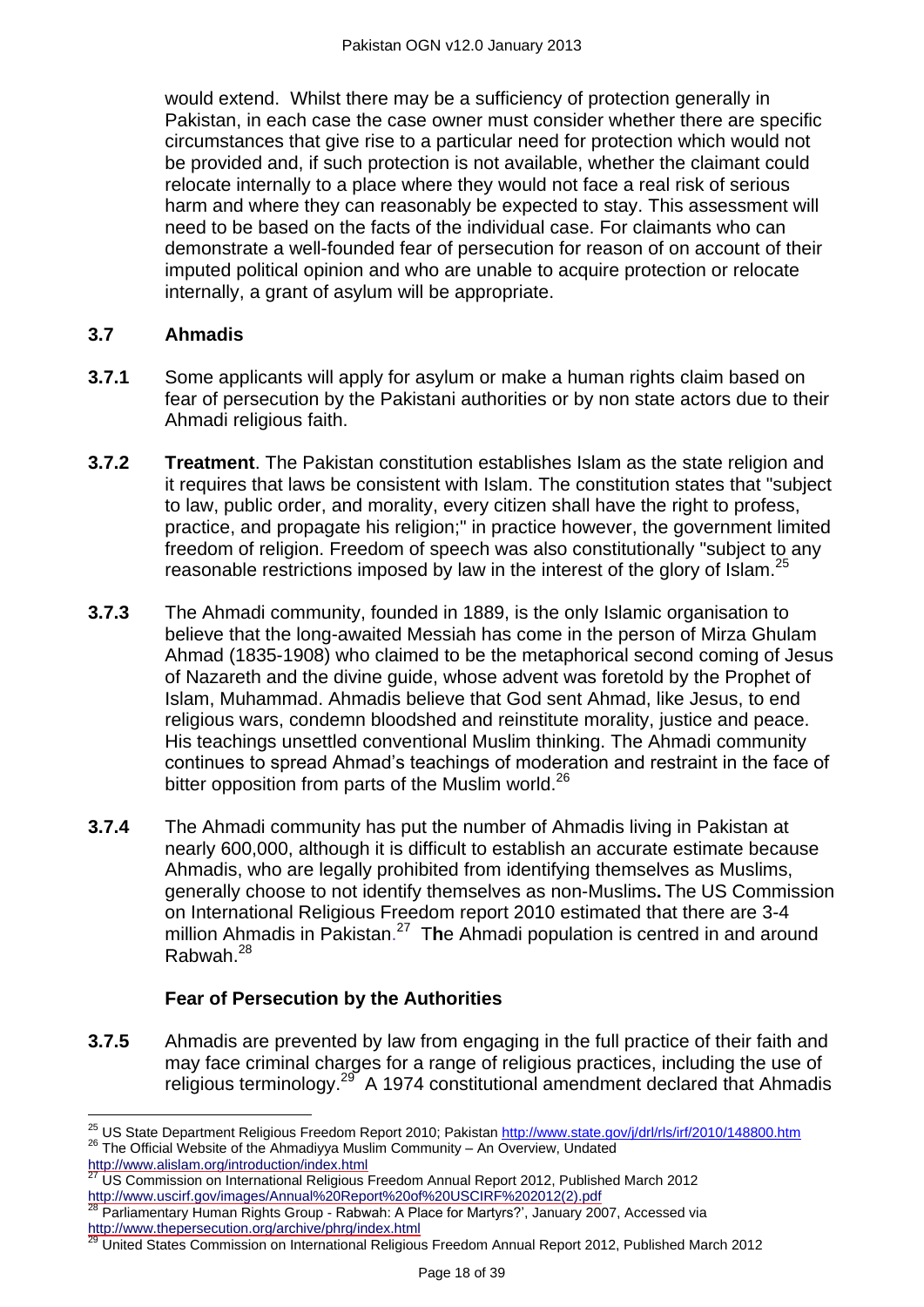are non-Muslims. Sections 298(b) and 298(c) of the penal code, commonly referred to as the 'anti-Ahmadi laws,' prohibited Ahmadis from calling themselves Muslims, referring to their religious beliefs as Islam, preaching or propagating their religious beliefs, inviting others to accept Ahmadi teachings, or insulting the religious feelings of Muslims. The punishment for violation of these provisions is imprisonment for up to three years and a fine. $30$  Ahmadis are subject to the most severe legal restrictions and officially-sanctioned discrimination, egregious acts of violence have been perpetrated against Ahmadis and anti-Ahmadi laws have helped create a permissive climate for vigilante violence against the members of this community.<sup>31</sup>

- **3.7.6** The government used anti-Ahmadi laws to target and harass Ahmadis and often accused converts to the Ahmadiyya community of blasphemy, violations of anti-Ahmadi laws, or other crimes. The vague wording of the provision that forbids Ahmadis from directly or indirectly identifying themselves as Muslims enabled officials to bring charges against Ahmadis for using the standard Muslim greeting and for naming their children Muhammad. According to the Rabwah-based Jamaat-e-Ahmadiyya, between July and December 31 2010, three Ahmadis registered complaints of criminal charges under Ahmadi-specific laws and the blasphemy laws with the police, and 21 Ahmadis claimed that they faced false charges under other sections of the penal code.<sup>32</sup>
- **3.7.7** Authorities routinely used blasphemy laws to harass religious minorities and vulnerable Muslims and to settle personal scores or business rivalries. Authorities detained and convicted individuals on spurious charges. Judges and magistrates, seeking to avoid confrontation with or violence from extremists, often continued trials indefinitely.<sup>33</sup> In several instances, the police have been complicit in harassment and the framing of false charges against Ahmadis, or stood by in the face of anti-Ahmadi violence.<sup>34</sup>

# **Fear of Persecution by Non State Actors**

- **3.7.8** All religious minorities in Pakistan are reported to have claimed to have experienced discrimination in recruitment for government jobs, but the Ahmadis particularly suffered and contended that a 'glass ceiling' prevented their promotion to senior positions, and certain government departments refused to hire or retain qualified Ahmadis.<sup>35</sup>
- **3.7.9** The Ahmadis tend to be an educated and successful community whose members have historically risen to important positions in government and civil society. Today, Ahmadis are prevented from accessing senior employment in state defence or civil institutions. Faiz ur Rehman (President of Amnesty International Pakistan) described the situation in similar terms: prior to 1974 there had been a large number of Ahmadis in senior positions in the Pakistan administration. This

 $\overline{a}$ 

[http://www.uscirf.gov/images/Annual%20Report%20of%20USCIRF%202012\(2\).pdf](http://www.uscirf.gov/images/Annual%20Report%20of%20USCIRF%202012(2).pdf) <sup>30</sup> The Dissolution of Muslim Marriages Act, 1939 Section II: Legal/Policy Framework

http://www.vakilno1.com/saarclaw/pakistan/dissolution\_of\_muslim\_marriages\_act.htm

<sup>31</sup> United States Commission on International Religious Freedom Annual Report 2012, Published March 2012 [http://www.uscirf.gov/images/Annual%20Report%20of%20USCIRF%202012\(2\).pdf](http://www.uscirf.gov/images/Annual%20Report%20of%20USCIRF%202012(2).pdf)

<sup>&</sup>lt;sup>32</sup> The Dissolution of Muslim Marriages Act, 1939 Section II: Section II: Restrictions on Religious Freedom http://www.vakilno1.com/saarclaw/pakistan/dissolution\_of\_muslim\_marriages\_act.htm

US State Department Religious Freedom Report 2010; Pakistan<http://www.state.gov/j/drl/rls/irf/2010/148800.htm> <sup>34</sup> Human Rights Watch, Massacre of Minority Ahmadis, 1 June 201[0 http://www.hrw.org/news/2010/06/01/pakistan](http://www.hrw.org/news/2010/06/01/pakistan-massacre-minority-ahmadis)[massacre-minority-ahmadis](http://www.hrw.org/news/2010/06/01/pakistan-massacre-minority-ahmadis)

<sup>35</sup> The Dissolution of Muslim Marriages Act, 1939 Section II: Section II: Restrictions on Religious Freedom http://www.vakilno1.com/saarclaw/pakistan/dissolution\_of\_muslim\_marriages\_act.htm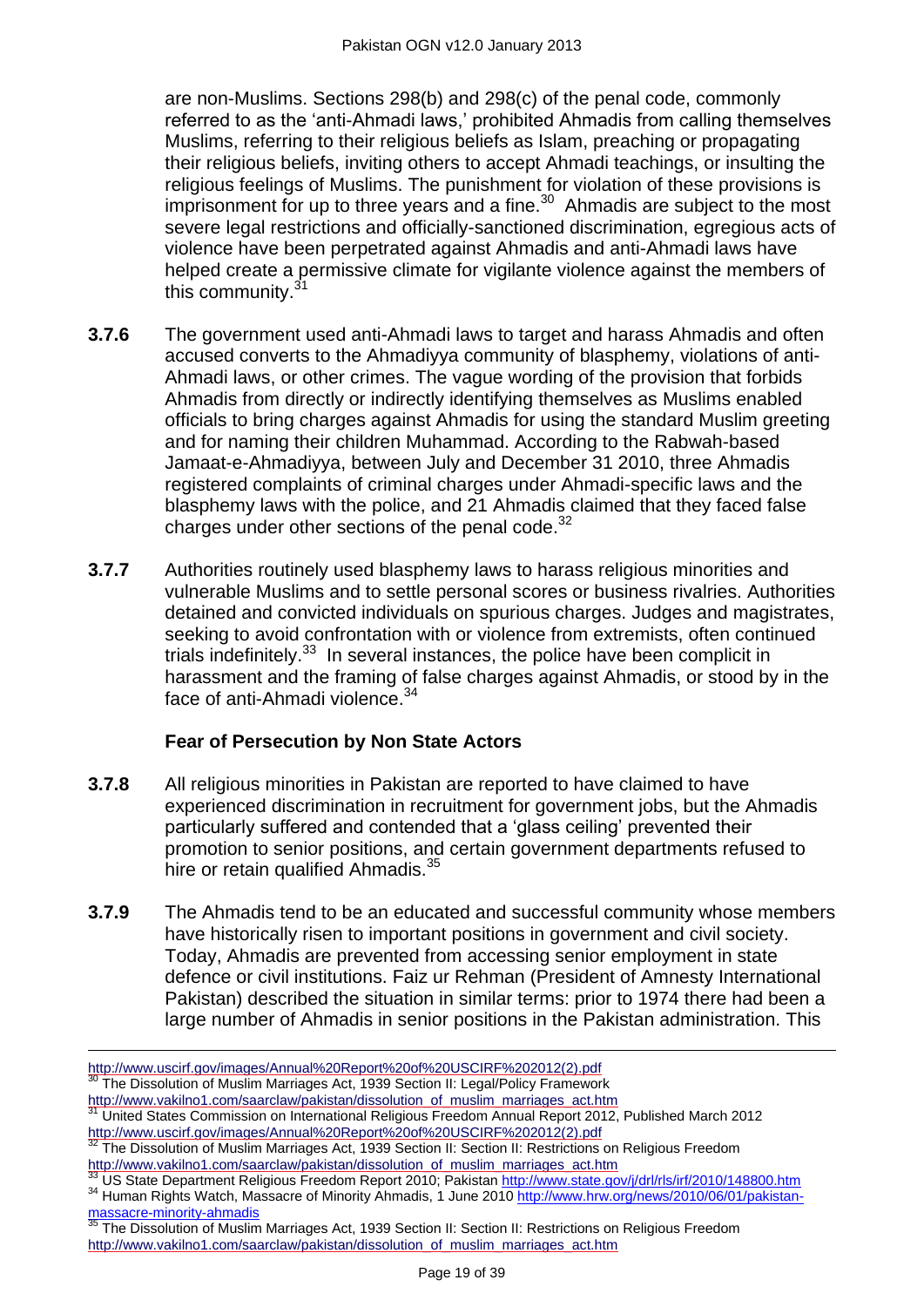is now no longer the case: there are no Ahmadi policy makers, judges, or educationalists.<sup>36</sup>

- **3.7.10** The public school curriculum included derogatory remarks in textbooks against minority religious groups, particularly Ahmadis, Hindus, and Jews, and the teaching of religious intolerance was widespread. The government continued to revise the curriculum to eliminate such teachings and remove Islamic overtones from secular subjects. Officials used bureaucratic demands and bribes to delay religious groups trying to build houses of worship or obtain land. Although Ahmadis were often prevented from building houses of worship, Sunni Muslim groups built mosques and shrines without government permission, at times in violation of zoning ordinances and on government-owned lands without repercussions.<sup>37</sup>
- **3.7.11** Amnesty International report that the state failed to prevent and prosecute discrimination, harassment and violence against religious minorities and, increasingly, moderate Sunni Muslims. Ahmadis, Shi'as and Christians were attacked and killed in apparent sectarian violence. Sectarian groups reportedly linked to the Taliban attacked Shi'as, Ahmadis and Sufis with impunity. Blasphemy laws continued to be misused against Ahmadis and Christians, as well as Shi'a muslims and Sunnis. Abuse of blasphemy laws persisted. At least 67 Ahmadis, 17 Christians, eight Muslims and six Hindus were charged with blasphemy and several cases were dismissed following dubious accusations or improper investigations by the authorities, according to the National Commission for Justice and Peace.<sup>38</sup>
- **3.7.12** On 13 June 2011, reports revealed that terrorists were chalking out a plan to attack prominent members of the Ahmadi community in the country, starting from Faisalabad. Sources in the local Law Enforcement Agencies also revealed that different terrorist outfits have joined together in this mission and had initiated the campaign with the distribution of pamphlets and organisation of meetings in local seminaries against the Ahmadis, claiming that the Ahmadi citizens of the country were involved in conspiracies against Islam and Pakistan.<sup>39</sup> Human Rights Watch reported that Ahmadis face increasing social discrimination, as illustrated by the October 2011 expulsion of 10 students from a school in Hafizabad, Punjab province, for being Ahmadi.<sup>40</sup>
- **3.7.13** The Human Rights Commission of Pakistan (HRCP) described the vernacular press as having become virulently anti-Ahmadi. State television contains broadcasts of anti-Ahmadi rhetoric, including phrases such as 'Ahmadis deserve to die.' Even in the traditionally liberal English language press religious freedom is becoming harder to defend as journalists increasingly fear attack if they defend Ahmadis. The British High Commission stated that public opinion on Ahmadis, encouraged by the vernacular press, is conservative. Whilst Christian rights may be upheld in the press, Ahmadi rights are not. The effect is that most people have accepted the proposition that Ahmadis are non-Muslim and this is as far as they take the issue. However, others use the discrimination as an opportunity for

<sup>39</sup> South Asia Terrorism Portal: South Asia Intelligence Review, Volume 9, No.51, 27 June 2011 [http://www.satp.org/satporgtp/sair/Archives/sair9/9\\_51.htm](http://www.satp.org/satporgtp/sair/Archives/sair9/9_51.htm)

 $\overline{a}$ <sup>36</sup> Parliamentary Human Rights Group (PHRG)

<sup>‗</sup>Rabwah: A Place for Martyrs?', January 2007, Accessed via <http://www.thepersecution.org/archive/phrg/index.html>

US State Department Religious Freedom Report 2010; Pakistan<http://www.state.gov/j/drl/rls/irf/2010/148800.htm> 38 Amnesty International Annual Report 2011; Pakistan<http://www.amnesty.org/en/region/pakistan/report-2011>

Human Rights Watch World report 2012: Pakistan<http://www.hrw.org/world-report-2012/world-report-2012-pakistan>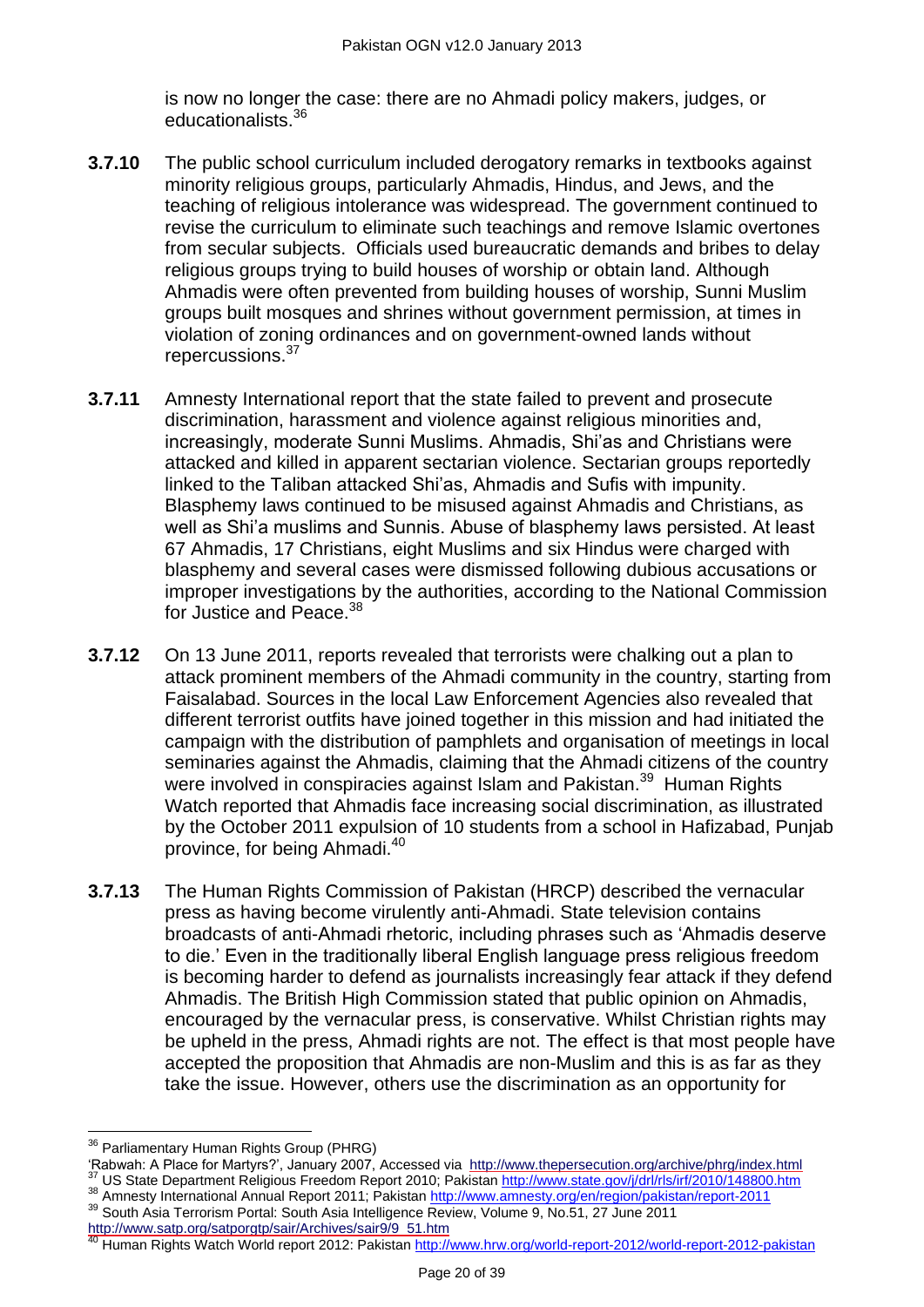personal or political gain.<sup>41</sup>

- **3.7.14** The September 2010 report of a Parliamentary Human Rights Group (PHRG) fact finding mission to Pakistan to examine the human rights situation of the Ahmadi community stated that "The Mission were told about several cases of the murder of Ahmadis, reportedly for their religious beliefs. In many of these cases it appears that the police are slow to carry out a proper investigation and that even following a religiously motivated murder, the family of the deceased is not being given any protection.<sup>42</sup> Representatives of the Ahmadiyya community told the Mission that the situation [of discrimination and violence] that currently exists cannot be attributed solely to extremist Mullahs who openly incite hatred and murder. It is also the state and political parties in power who are contributing to the discrimination against and persecution of Ahmadis.<sup>43</sup>
- **3.7.15** The Mission met several state representatives, who without exception stated that state bodies were pressurised by religious extremists and that their own ability to reign in these parties was very limited. Representatives of the Islamabad Ahmadiyya community told the Mission that the reason for the failure of the government to take active steps against religious extremists was the fact that even the government was reliant on their support. In Lahore the Mission was told that [sic] the Human Rights Commission of Pakistan that extremist Mullahs have developed a power base and now wield much influence because they are being encouraged by the government's failure to act against them. While there is impunity there is no reason for these groups to stop. According to the Commission the government must make examples of extremist Mullahs. At the local level, the police are often reluctant to touch the Mullahs – again this reflects the failure of the government to deal with the situation at any level. $44$

#### **See also: [Actors of protection](#page-1-1) (section 2.3 above) [Internal relocation](#page-5-0) (section 2.4 above) [Caselaw](#page-6-0) (section 2.5 above)**

**3.7.16 Conclusion***.* In the country guidance case of [MN and others \(Ahmadis](http://www.bailii.org/uk/cases/UKUT/IAC/2012/00389_ukut_iac_2012_mn_ors_pakistan_cg.html) – country conditions – [risk\) Pakistan CG \[2012\] UKUT 00389\(IAC\)](http://www.bailii.org/uk/cases/UKUT/IAC/2012/00389_ukut_iac_2012_mn_ors_pakistan_cg.html) the Upper Tribunal found that it is, and has long been, possible in general for Ahmadis to practise their faith on a restricted basis either in private or in community with other Ahmadis, without infringing domestic Pakistan law. However the legislation that restricts the way in which Ahmadis are able openly to practise their faith not only prohibits preaching and other forms of proselytising but also in practice restricts other elements of manifesting one's religious beliefs, such as holding open discourse about religion with non-Ahmadis, although not amounting to proselytising. The prohibitions include openly referring to one's place of worship as a mosque and to one's religious leader as an Imam. In addition, Ahmadis are

 $\overline{\phantom{a}}$ <sup>41</sup> Parliamentary Human Rights Group (PHRG)

<sup>‗</sup>Rabwah: A Place for Martyrs?', January 2007, Accessed via<http://www.thepersecution.org/archive/phrg/index.html> <sup>42</sup> Report of the PHRG Fact Finding Mission to Pakistan to Examine the Human Rights Situation of the Ahmadiyya Community, 13 – 22 February 2010, Published 24 September 2010, Accessed via <http://www.unhcr.org/refworld/country,,,,PAK,,4cc7ea9c2,0.html>

<sup>&</sup>lt;sup>43</sup> Report of the PHRG Fact Finding Mission to Pakistan to Examine the Human Rights Situation of the Ahmadiyya Community, 13 – 22 February 2010, Published 24 September 2010, Accessed via http://www.unhcr.org/refworld/country...,PAK,,4cc7ea9c2,0.html<br><sup>44</sup> Report of the PHPC Fest Finding to the control of the PHPC fest Finding to the control of the PHPC fest finding to the control of the PHPC fest finding to

Report of the PHRG Fact Finding Mission to Pakistan to Examine the Human Rights Situation of the Ahmadiyya Community, 13 – 22 February 2010, Published 24 September 2010, Accessed via <http://www.unhcr.org/refworld/country,,,,PAK,,4cc7ea9c2,0.html>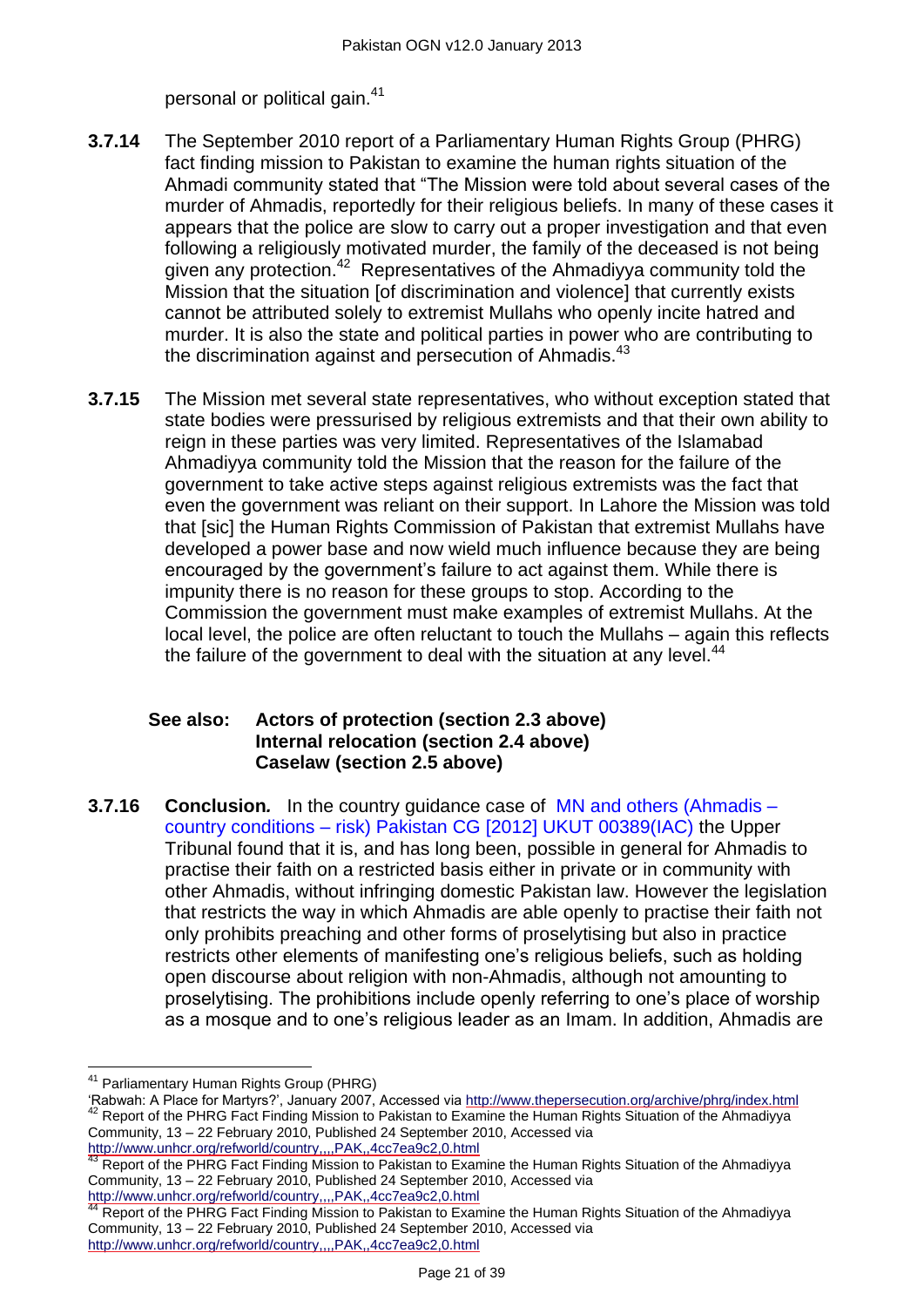not permitted to refer to the call to prayer as azan nor to call themselves Muslims or refer to their faith as Islam. Sanctions include a fine and imprisonment and if blasphemy is found, there is a risk of the death penalty which to date has not been carried out although there is a risk of lengthy incarceration if the penalty is imposed. There is clear evidence that this legislation is used by non-state actors to threaten and harass Ahmadis. This includes the filing of First Information Reports (FIRs) (the first step in any criminal proceedings) which can result in detentions whilst prosecutions are being pursued. Ahmadis are also subject to attacks by non-state actors from sectors of the majority Sunni Muslim population.

- **3.7.17** Accordingly if an Ahmadi is able to demonstrate that it is of particular importance to his religious identity to practise and manifest his faith openly in Pakistan in defiance of the restrictions in the Pakistan Penal Code, he or she is likely to be in need of protection, in the light of the serious nature of the sanctions that potentially apply as well as the risk of prosecution for blasphemy.
- **3.7.18** In assessing the risk to an individual, case owners must first establish whether the claimant genuinely is an Ahmadi. Case owners will need to reach conclusions on all the evidence as a whole giving such weight to aspects of that evidence as appropriate. This is likely to include an enquiry whether the claimant was registered with an Ahmadi community in Pakistan and worshipped and engaged there on a regular basis. Post-arrival activity will also be relevant. Evidence likely to be relevant includes confirmation from the UK Ahmadi headquarters regarding the activities relied on in Pakistan and confirmation from the local community in the UK where the claimant is worshipping.
- **3.7.19** Case owners should then go on to consider the claimant's intentions or wishes as to his or her faith, if returned to Pakistan. This is relevant because of the need to establish whether it is of particular importance to the religious identity of the Ahmadi concerned to engage in practise and manifest his or her faith openly in Pakistan in defiance of the restrictions in the Pakistan Penal Code. The burden is on the claimant to demonstrate that any intention or wish to practise and manifest aspects of the faith openly that are not permitted by the claimant to preserve his or her religious identity. Case owners need to evaluate all the evidence. Behaviour since arrival in the UK may also be relevant. If the claimant discharges this burden he is likely to be in need of protection.
- **3.7.20** The option of internal relocation, previously considered to be available in Rabwah, is not in general reasonably open to a claimant who genuinely wishes to practise and manifest his or her faith openly in Pakistan in defiance of the restrictions in the Pakistan Penal Code, in the light of the nationwide effect in Pakistan of the anti-Ahmadi legislation.
- **3.7.21** Ahmadis who are not able to show that they practised their faith at all in Pakistan or that they did so on anything other than the restricted basis are in general unlikely to be able to show that their genuine intentions or wishes are to practise and manifest their faith openly on return in defiance of the restrictions in the Pakistan Penal Code.
- **3.7.22** A sur place claim by an Ahmadi based on post-arrival conversion or revival in belief and practice will require careful evidential analysis. This will probably include consideration of evidence of the head of the claimant's local UK Ahmadi Community and from the UK headquarters, the latter particularly in cases where there has been a conversion. Any adverse findings in the claimant's account as a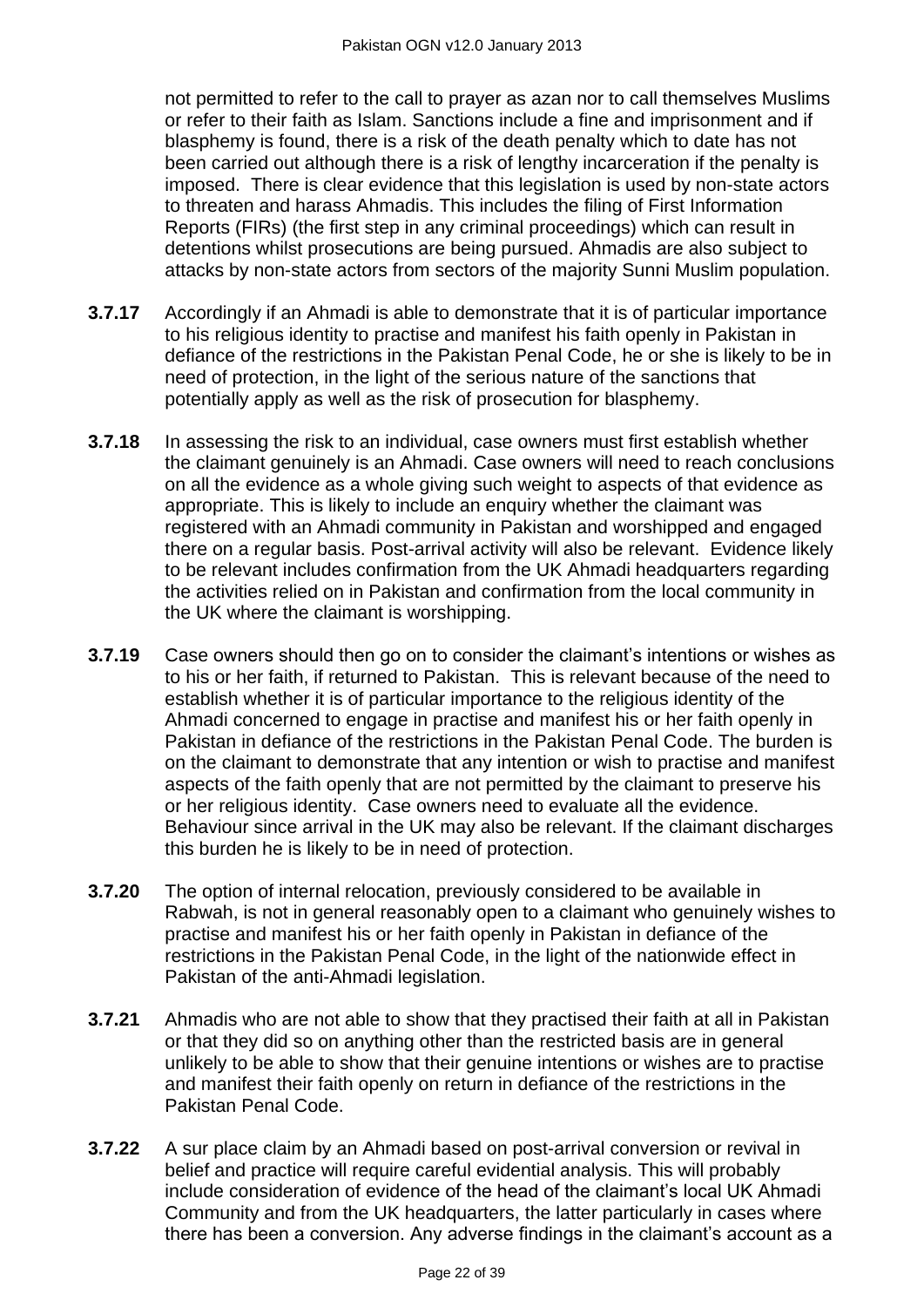whole may be relevant to the assessment of likely behaviour on return.

#### **3.8 Christians**

- **3.8.1** Some Christians may apply for asylum or make a human rights claim based on fear of persecution from extremist militant groups and/or from individuals on account of their faith. They claim that the authorities are not able or willing to offer sufficient protection.
- **3.8.2 Treatment.** The Writenet report, Pakistan: The Situation of Religious Minorities, dated May 2009 estimated there were three to four million Christians (about two to three per cent of the population) living in Pakistan, with an approximate equal split between Protestants and Catholics. Some sources estimated the number of Christians to be at least twice the official number. The report noted ―Approximately 80 percent of Christians live in the Punjab, with around 14 percent in Sindh, 4 percent in the Khyber Pukhtunkhwa (formerly the NWFP), and 2 percent in Balochistan". 45
- **3.8.3** Christians and Muslims generally live in harmony, but many say they are treated as second-class citizens and feel insecure for several reasons, including the blasphemy law and sporadic militant attacks on churches. While Muslims are charged with blasphemy in more than 50 percent of cases, human rights activists say the legislation is often used to persecute minorities, or settle personal scores.<sup>46</sup>
- **3.8.4** The government's Ministry of Minorities, along with the president and the prime minister, have made public their commitment to protect minorities and their freedom to worship. Some positive measures have been taken such as reserving quotas in the public sector and parliament for minorities and setting up complaints procedures for those encountering discrimination or abuse. However, this is countered by a growing culture of intolerance led by religious groups who have stepped into the gap left by the government's inability to deliver justice or basic services.<sup>47</sup>
- **3.8.5** Despite the government's steps to protect religious minorities, relations between religious communities are tense; societal discrimination remains widespread and violence against religious minorities on the increase. There are also instances in which law enforcement personnel abused religious minorities in custody. Security forces and other government agencies do not adequately prevent or address societal abuse against minorities. Discriminatory legislation and the government's failure or delay in addressing religious hostility by societal actors foster religious intolerance, acts of violence, and intimidation against religious minorities.  $44$
- **3.8.6** Pakistan's religious minorities continued to face a series of human rights violations and targeted attacks. The country's Christian population face increasing threats to their lives from the Pakistani Taliban, as well as other Muslim extremists, who demand that they convert to Islam. At village level,

<sup>48</sup> US State Department International Religious Freedom Report 2010. [www.state.gov/g/drl/rls/irf/2010/148800.htm](http://www.state.gov/g/drl/rls/irf/2010/148800.htm)

 $\overline{a}$ <sup>45</sup> Writenet - Pakistan: The Situation of Religious Minorities, May 2009

Accessed via<http://www.unhcr.org/refworld/pdfid/4b01856e2.pdf><br>46 Reuters Coversed:

<sup>46</sup> Reuters - Governor's murder deepens fears of Pakistani Christians, 10 January 2011 <http://www.reuters.com/article/idUSTRE70921I20110110>

<sup>&</sup>lt;sup>47</sup> FCO Human Rights Report 2010 [http://centralcontent.fco.gov.uk/resources/en/pdf/human-rights-reports/accessible](http://centralcontent.fco.gov.uk/resources/en/pdf/human-rights-reports/accessible-hrd-report-2010)[hrd-report-2010](http://centralcontent.fco.gov.uk/resources/en/pdf/human-rights-reports/accessible-hrd-report-2010)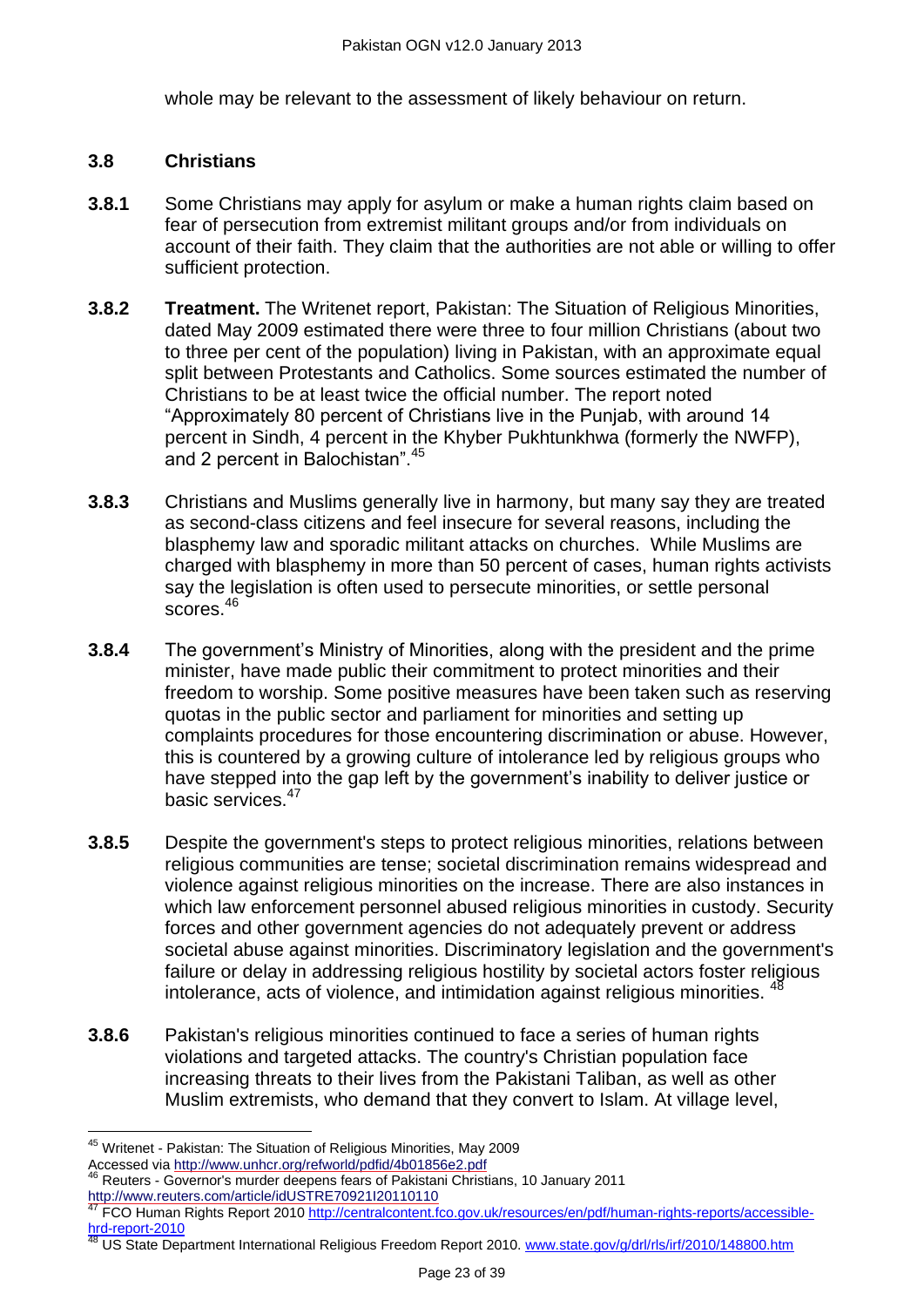Christians are also vulnerable to arbitrary arrest and detention, as they have limited access to justice. $49$ 

- **3.8.7** The FCO Human Rights Report stated that the assassination of the governor of Punjab in early January 2011 because of his outspoken position in favour of religious tolerance indicated an increasing culture of intolerance and violence perpetrated against minority groups and their supporters. The blasphemy legislation continued to be misused to target both Muslims and non-Muslims, often resulting in prison sentences. In one high-profile case, Asia Bibi became the first woman to be sentenced to death for blasphemy. Several people accused of blasphemy died in custody, or were murdered by unknown individuals when they were granted bail or acquitted. Attacks against Christians and other religious minorities, particularly Ahamadis, continued, with suicide bombers in Lahore killing more than 100 people in May. The case of Shazia Masih, an adolescent girl employed illegally as a domestic servant who was allegedly tortured and murdered by her employers, underlined the marginalised position of the Christian community.<sup>50</sup>
- **3.8.8** On 2 March 2011, Shahbaz Bhatti, a longtime Christian activist for religious freedom and the first-ever Christian in Pakistan's federal cabinet, was assassinated outside his mother's home in Islamabad by members of Tehrik-i-Taliban, commonly known as the Pakistani Taliban. Bhatti had received multiple death threats because of his advocacy against the blasphemy law, including one from Tehrik-i-Taliban threatening to kill him if he was reappointed to the cabinet.<sup>51</sup>
- **3.8.9** The situation is far more difficult for people in Pakistan who are known to have converted to Christianity, than it is for people who were born Christian. It would be rare for someone to convert to Christianity. It is therefore something of note for the community, with potential repercussions. It would be difficult for Christian converts to live freely and openly in Pakistan, as converts over and above being Christian. People who are known to have converted to Christianity suffer serious discrimination, for example in the workplace or by the authorities.<sup>52</sup>

# **See also: [Actors of protection](#page-1-1) (section 2.3 above) [Internal relocation](#page-5-0) (section 2.4 above) [Caselaw](#page-6-0) (section 2.5 above)**

**3.8.10 Conclusion** Societal attitudes towards Christians may result in ill-treatment of individuals which in individual cases may reach the level of persecution, torture or inhuman and degrading treatment. However although there are incidents of some Christians being harmed in Pakistan, the sheer number of Christians as a whole in the country does not indicate that those concerned are generally subject to treatment which would be persecutory or otherwise inhuman or degrading treatment. Where in individual cases the claimant does face a serious risk of

 $\overline{a}$ 

<sup>&</sup>lt;sup>49</sup> Minority Rights Group International - State of the World's Minorities and Indigenous Peoples 2010 - Asia and Oceania, 1 July 2010 [http://www.minorityrights.org/10068/state-of-the-worlds-minorities/state-of-the-worlds-minorities](http://www.minorityrights.org/10068/state-of-the-worlds-minorities/state-of-the-worlds-minorities-and-indigenous-peoples-2010.html)[and-indigenous-peoples-2010.html](http://www.minorityrights.org/10068/state-of-the-worlds-minorities/state-of-the-worlds-minorities-and-indigenous-peoples-2010.html) 

<sup>50</sup> FCO Human Rights Report 2010 [http://centralcontent.fco.gov.uk/resources/en/pdf/human-rights-reports/accessible](http://centralcontent.fco.gov.uk/resources/en/pdf/human-rights-reports/accessible-hrd-report-2010)[hrd-report-2010](http://centralcontent.fco.gov.uk/resources/en/pdf/human-rights-reports/accessible-hrd-report-2010)

<sup>51</sup> United States Commission on International Religious Freedom-Annual Report 2012, Published March 2012 [http://www.uscirf.gov/images/Annual%20Report%20of%20USCIRF%202012\(2\).pdf](http://www.uscirf.gov/images/Annual%20Report%20of%20USCIRF%202012(2).pdf)<br><sup>52</sup> COIS Pakistan Country Report, June 2012 (Para 19.182)

<sup>52</sup> COIS Pakistan Country Report June 2012 (Para 19.182)

<http://www.ukba.homeoffice.gov.uk/policyandlaw/guidance/coi/>

FCO letter to UK Border Agency Dated 2 March 2011, Christian Converts. Available on Request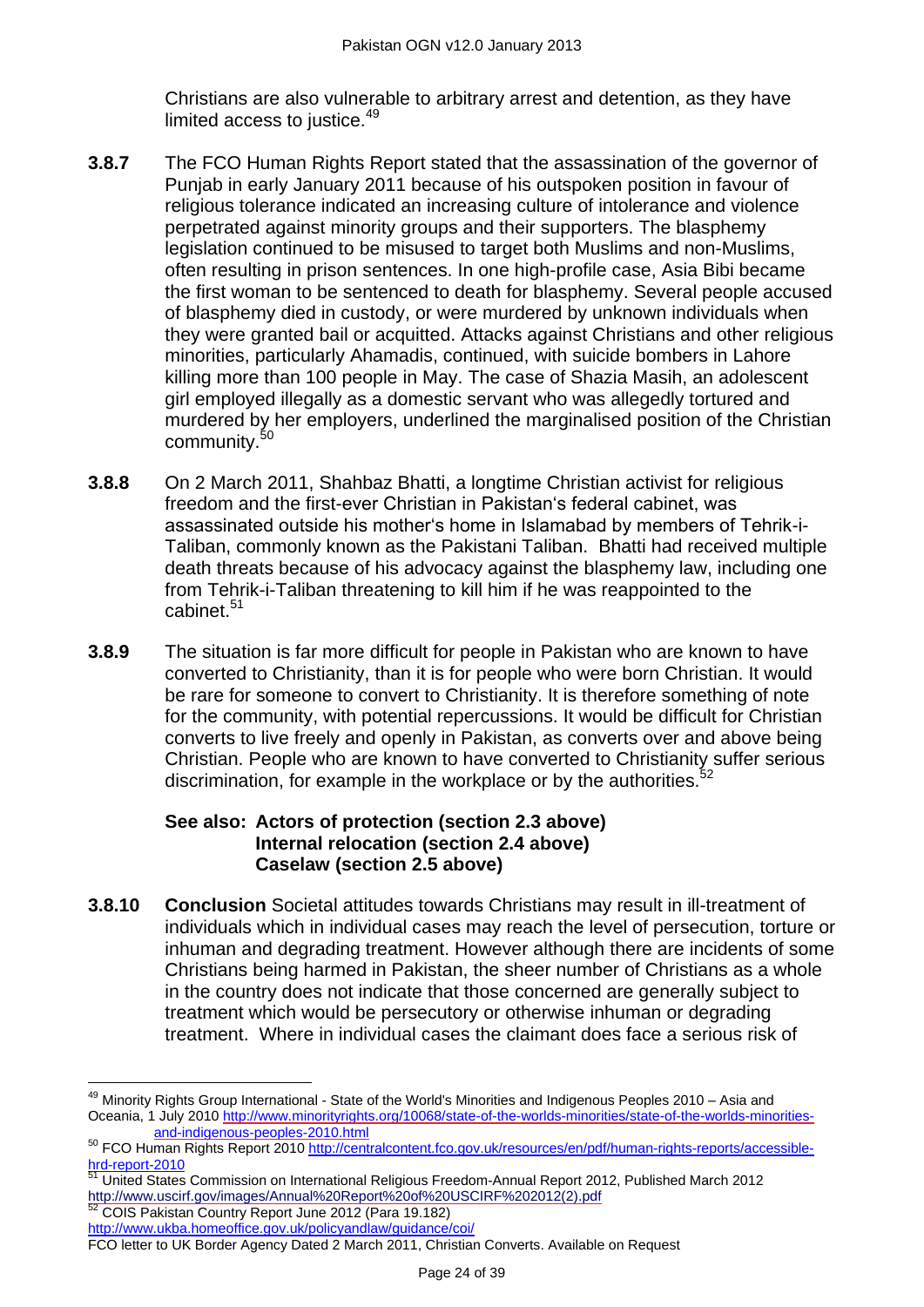persecution, torture or inhuman or degrading treatment, case owners will need to consider whether there is effective protection for the particular individual and whether they could relocate internally to a place where they would not face a real risk of serious harm and where they can reasonably be expected to stay. In cases where it is found that a Christian will be "discreet" on return the reasons for such discretion will need to be considered in the light of HJ (Iran).

# **3.9 Gay Men, Lesbians, Bisexual and Transgender Persons**

- **3.9.1** Some applicants may make an asylum and/or human rights claim based on illtreatment amounting to persecution as gay men, lesbians, bi-sexual or transgender persons in Pakistan.
- **3.9.2** Homosexual acts are illegal in Pakistan. The Penal Code does not explicitly refer to homosexuality but 'carnal intercourse against the order of nature' is punishable by a fine and/or imprisonment for a period of two years to life. In addition, under Pakistan's Sharia law, homosexual acts are punishable by corporal punishment (whipping), imprisonment, or death.<sup>53</sup> It is reported however that in practice the authorities rarely prosecute cases<sup>54</sup> and gay men, transvestites and transsexuals live relatively undisturbed by the police. They would however, receive little protection from the authorities<sup>55</sup> and there are no laws to protect against discrimination on the basis of sexual orientation.<sup>56</sup> The general population and the family does not see homosexuality in a positive light at all, but is generally tolerant enough to accept the situation as long as they are not affected. $57$ Assaults on gay men are said to be 'rare'. $58$
- **3.9.3** There is no known grassroots activism among lesbians, gays, bisexuals, transsexuals and transgender (zenana) communities in Pakistan. This lack of activism, the silences around sexualities, and deeply closeted status of most gays and lesbians in Pakistan (many of whom live double lives to avoid revealing their sexual orientation) makes it difficult to accurately assess their living conditions and human rights situation. Anecdotal information from Pakistani gay people who have left the country describes fear, secrecy, isolation, suicides, forced marriage and family and community pressure to conform to heterosexual norms.<sup>59</sup> Some sources stated that if an individual openly campaigned for gay rights in the country, he or she could end up being killed by religious followers. Nevertheless, several sources indicate that homosexuality may, in general, be 'silently accepted' in Pakistan.<sup>60</sup>

 $\overline{a}$ 

 $^{53}$  Immigration and Refugee Board of Canada (IRB), Research Directorate - PAK102660.E, 29 November 2007, Accessed Vi[a http://www.unhcr.org/refworld/country,,IRBC,,PAK,,4784def1c,0.html](http://www.unhcr.org/refworld/country,,IRBC,,PAK,,4784def1c,0.html) <sup>54</sup> US State Department Human Rights Report 2011 Pakistan Section 6 <http://www.state.gov/j/drl/rls/hrrpt/2010/sca/186685.htm>

<sup>&</sup>lt;sup>55</sup> COIS Pakistan Country Report June 2012 (Para 21.09)<http://www.ukba.homeoffice.gov.uk/policyandlaw/guidance/coi/> Spartacus International Gay Guide 2009, 38th Edition (Available in Hard Copy Only)

<sup>56</sup> US State Department Human Rights Report 2011 Pakistan Section 6 <http://www.state.gov/j/drl/rls/hrrpt/2010/sca/186685.htm>

<sup>&</sup>lt;sup>57</sup> COIS Pakistan Country Report June 2012 (Para 21.09)<http://www.ukba.homeoffice.gov.uk/policyandlaw/guidance/coi/> Spartacus International Gay Guide 2009, 38th Edition (Available in Hard Copy Only)

Immigration and Refugee Board of Canada (IRB), Research Directorate - PAK102660.E, 29 November 2007, Accessed Vi[a http://www.unhcr.org/refworld/country,,IRBC,,PAK,,4784def1c,0.html](http://www.unhcr.org/refworld/country,,IRBC,,PAK,,4784def1c,0.html)

<sup>59</sup> International Gay and Lesbian Human Rights Commission (IGLHRC) -

Human Rights and Transgender People in Pakistan – Submission to the UN Universal Periodic Review, Published February 2008

http://www.iglhrc.org/binary-data/ATTACHMENT/file/000/000/73-1.pdf

Immigration and Refugee Board of Canada (IRB), Research Directorate - PAK102660.E, 29 November 2007, Accessed Vi[a http://www.unhcr.org/refworld/country,,IRBC,,PAK,,4784def1c,0.html](http://www.unhcr.org/refworld/country,,IRBC,,PAK,,4784def1c,0.html)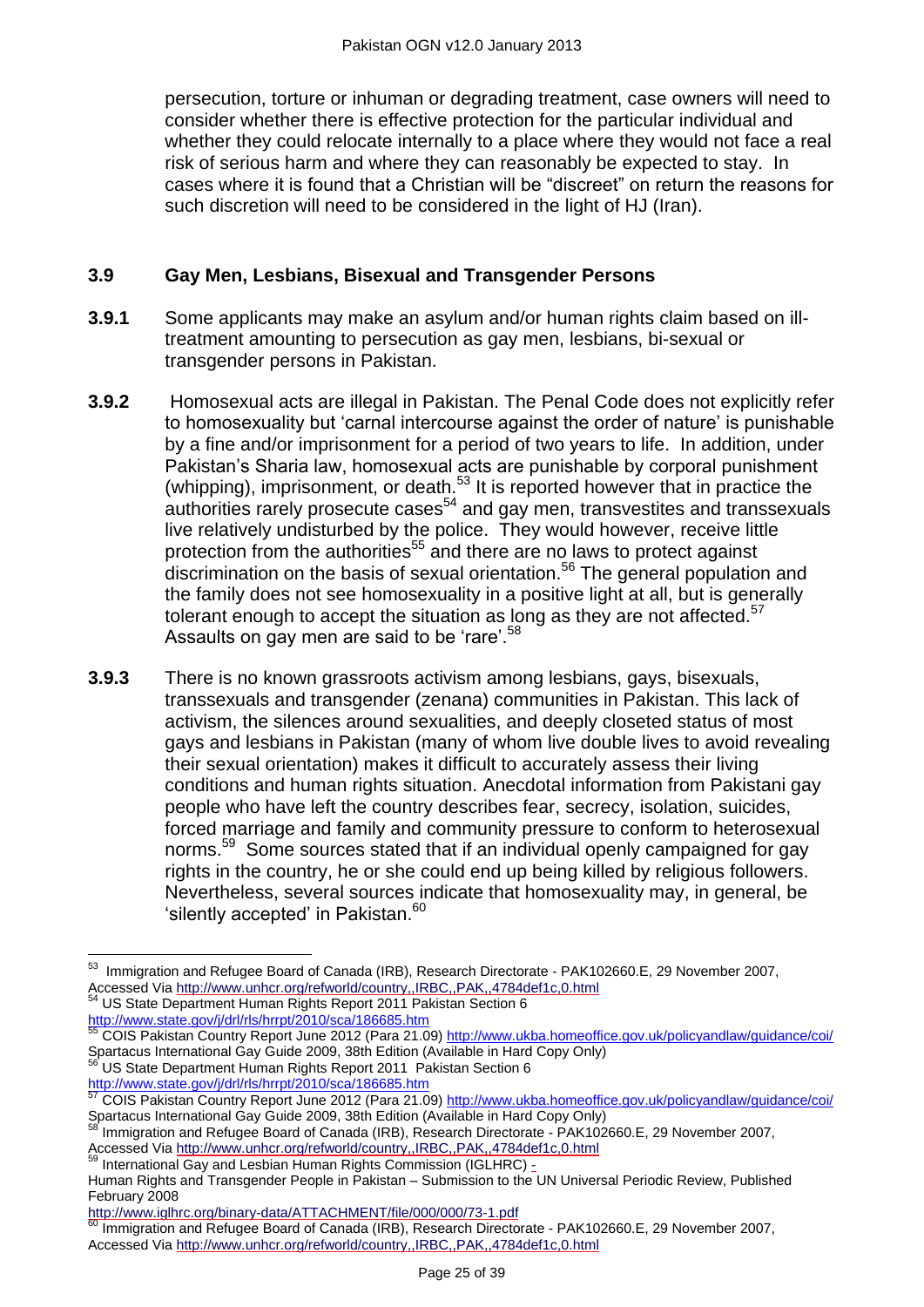**3.9.4** The atmosphere in larger cities such as Islamabad, Karachi and Lahore is 'mildly' more tolerant, in rural areas, conservatism is 'extreme' and homosexuals remain ‗closeted'. Two sources indicate that cultural practices in Pakistan, which permit public displays of affection between members of the same gender, make it possible for gay men to socialise without attracting attention.<sup>61</sup>

#### **See also: [Actors of protection](#page-1-1) (section 2.3 above) [Internal relocation](#page-5-0) (section 2.4 above) [Caselaw](#page-6-0) (section 2.5 above)**

- **3.9.5 Conclusion***.* In general the Pakistan authorities do not provide gay men, lesbians and bisexuals or those perceived as such with effective protection. There are also likely to be difficulties in finding safety through internal relocation. The law provides for freedom of movement within the country and Government generally respects this right in practice. However, in the Supreme Court case of HJ (Iran) made the point that internal relocation is not the answer if it depends on the person concealing their sexual orientation in the proposed new location for fear of persecution.
- **3.9.6** Gay rights activists and other individuals who openly campaign for gay rights in Pakistan would be at real risk from religious extremists and in the absence of adequate protection from the authorities this would amount to persecution. As gay men, lesbians and bisexuals in Pakistan may be considered to be members of a particular social group, they should be granted asylum.
- **3.9.7** Each case must be examined on its own merits. Case owners should consider how the applicant has been treated whilst in Pakistan. Caseowner should always establish how an applicant will behave on return to Pakistan. If the applicant will modify their behaviour to avoid persecution then, following HJ, the applicant is a refugee. Where case owners conclude that a claimant is at real risk of persecution in Pakistan on account of their sexual orientation then they should be granted asylum because gay men, lesbians and bisexuals in Pakistan are members of a particular social group.
- **3.9.8** However, if an individual chooses to live discreetly because he/she wants to avoid embarrassment or distress to her or his family and friends he/she will not be deemed to have a well founded fear of persecution and will not qualify for asylum. This is because he/she has adopted a lifestyle to cope with social pressures and not because he/she fears persecution due to her or his sexual orientation.
- **3.9.9** If an individual chooses to live discreetly because he/she fears persecution if he/she were to live as openly gay, lesbian or bisexual then he/she will have a well founded fear and should be granted asylum. It is important that gay, lesbian and bisexual people enjoy the right to live openly without fear of persecution. They should not be asked or be expected to live discreetly because of their well founded fear of persecution due to their sexual orientation.

 $\overline{\phantom{a}}$ 

<sup>&</sup>lt;sup>61</sup> Immigration and Refugee Board of Canada (IRB), Research Directorate - PAK102660.E, 29 November 2007, Accessed Vi[a http://www.unhcr.org/refworld/country,,IRBC,,PAK,,4784def1c,0.html](http://www.unhcr.org/refworld/country,,IRBC,,PAK,,4784def1c,0.html)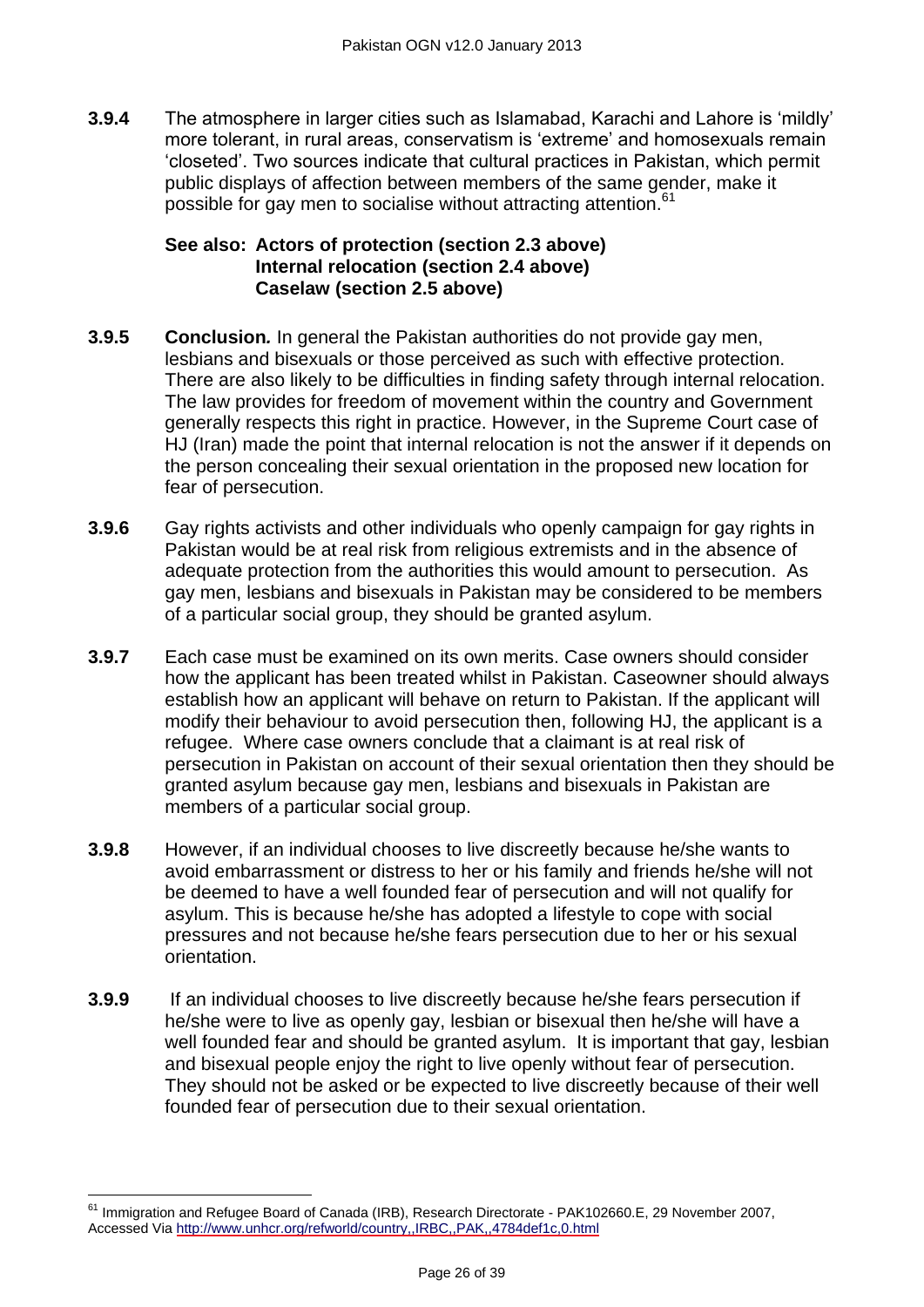#### **3.10 Women Victims of Domestic Violence**

- **3.10.1** Some female applicants will apply for asylum or make a human rights claim based on the grounds that they are the victims of domestic violence and are unable to seek protection from the authorities.
- **3.10.2** Domestic violence is reportedly a widespread and serious problem. Husbands reportedly beat and occasionally killed their wives. Other forms of domestic violence included torture, physical disfigurement, and shaving the eyebrows and hair off women's heads. In-laws abused and harassed the wives of their sons. Dowry and family-related disputes often resulted in death or disfigurement by burning or acid.<sup>62</sup>
- **3.10.3** The Aurat Foundation cited that there were 610 cases of domestic violence against women in 2011.<sup>63</sup>
- **3.10.4** The HRCP had reported that 80% of wives in rural Punjab feared violence from their husbands, and nearly 50% of wives in developed urban areas admitted that their husbands beat them  $64$
- **3.10.5** Women who tried to report abuse faced serious challenges. Police and judges were sometimes reluctant to take action in domestic violence cases, viewing them as family problems. Instead of filing charges, police typically responded by encouraging the parties to reconcile. Abused women usually were returned to their abusive family members. Women were reluctant to pursue charges because of the stigma attached to divorce and their economic and psychological dependence on relatives. Relatives were hesitant to report abuse due to fear of dishonouring the family.<sup>65</sup>
- **3.10.6** The government operated the Crisis Centre for Women in Distress, which referred abused women to NGOs for assistance. A total of 26 government-funded Shaheed Benazir Bhutto centres for women across the country provided women with temporary shelter, legal aid, medical treatment, and psychosocial counselling. These centres served women who were victims of exploitation and violence. Victims were later referred to "darul aman" (approximately 200 centres for women and child victims established under the Provincial Women Development Department funds). These centres provided shelter, access to medical treatment, limited legal representation, and some vocational training. Many government centres were full beyond capacity and lacked sufficient staff and resources. In some cases women were abused at the government-run shelters, found their movements severely restricted, or were pressured to return to their abusers.<sup>66</sup>
- **3.10.7** The Human Rights Watch World report for 2012 noted that the government has failed to honour its commitment to reintroduce the Domestic Violence (Prevention and Protection) Bill, unanimously passed by the National Assembly in August

<http://www.state.gov/j/drl/rls/hrrpt/2010/sca/186685.htm> 65 US State Department Human Rights Report 2011 Pakistan Section 6 Let Journal in the Hights Report 2011 Pal<br><http://www.state.gov/j/drl/rls/hrrpt/2010/sca/186685.htm>

 $\overline{a}$  $^{62}$  Immigration and Refugee Board of Canada (IRB), Research Directorate - PAK102656.E, 4 December 2007, Accessed via<http://www.unhcr.org/refworld/country,,IRBC,,PAK,,4784deeec,0.html>

<sup>63</sup> The Aurat Foundation, Incidents of Violence against Women in Pakistan Reported during 2011,

<http://www.af.org.pk/PDF/VAW%20Reports%20AND%20PR/PR/Press%20Release%202011%20%20English.pdf> <sup>64</sup> US State Department Human Rights Report 2011 Pakistan Section 6

US State Department Human Rights Report 2011 Pakistan Section 6 <http://www.state.gov/j/drl/rls/hrrpt/2010/sca/186685.htm>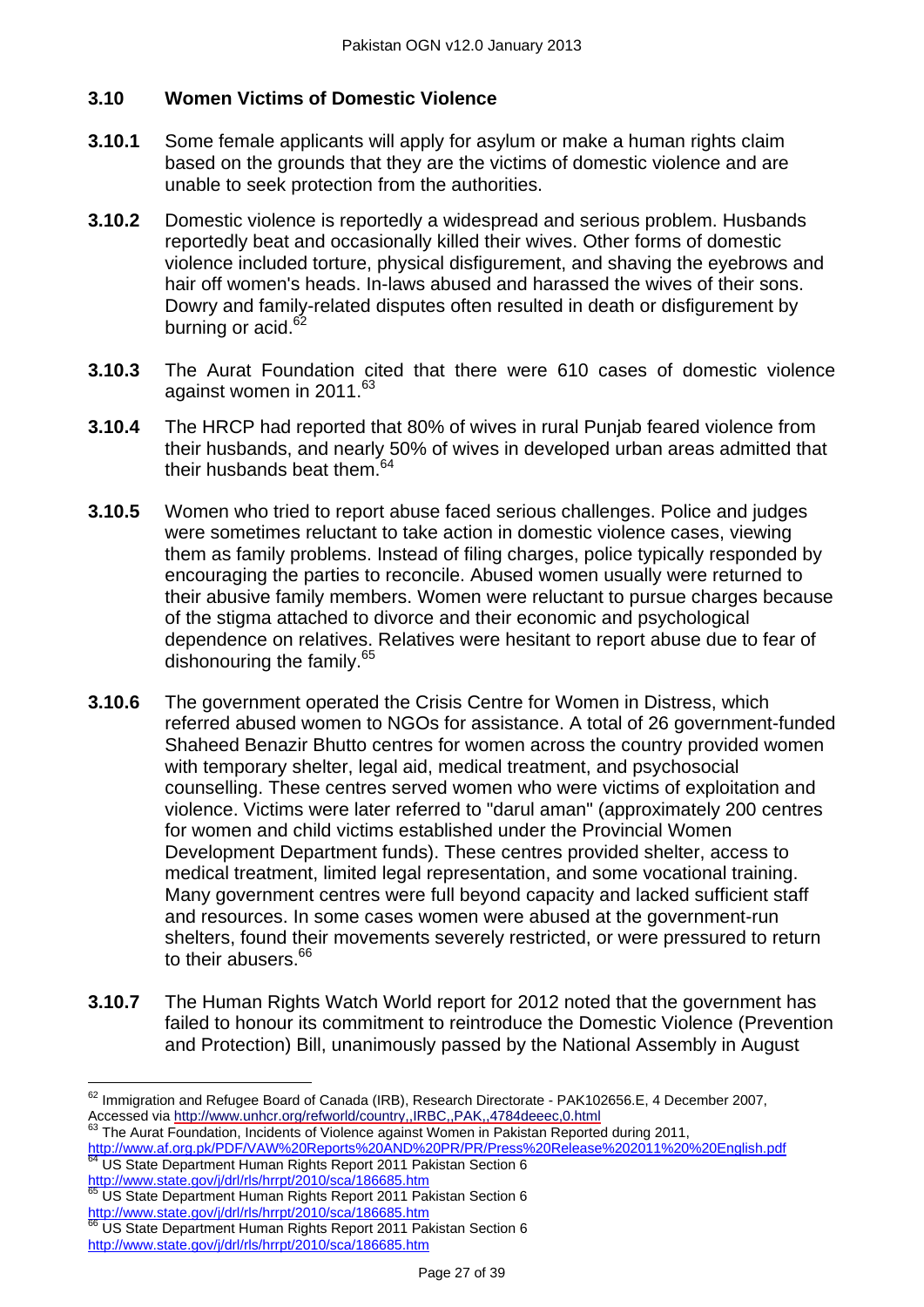2009, but lapsed after the Senate failed to pass it within three months as required under Pakistan's constitution.<sup>67</sup> 

#### **See also: [Actors of protection](#page-1-1) (section 2.3 above) [Internal relocation](#page-5-0) (section 2.4 above) [Caselaw](#page-6-0) (section 2.5 above)**

- **3.10.8 Conclusion***.* In the country guidance case of [KA and Others \(domestic violence](http://www.bailii.org/cgi-bin/markup.cgi?doc=/uk/cases/UKUT/IAC/2010/00216_ukut_iac_2010_ka_others_pakistan_cg.html&query=Pakistan&method=boolean)  – [risk on return\) Pakistan CG \[2010\] UKUT 216 IAC,](http://www.bailii.org/cgi-bin/markup.cgi?doc=/uk/cases/UKUT/IAC/2010/00216_ukut_iac_2010_ka_others_pakistan_cg.html&query=Pakistan&method=boolean) the Tribunal found that the Protection of Women (Criminal Laws Amendment) Act 2006, one of a number of legislative measures undertaken to improve the situation of women in Pakistan in the past decade, has had a significant effect on the operation of the Pakistan criminal law as it affects women accused of adultery. It led to the release of 2,500 imprisoned women. Most sexual offences now have to be dealt with under the Pakistan Penal Code rather than under the more punitive Offence of Zina (Enforcement of Hudood) Ordinance 1979. Husbands no longer have power to register a First Information Report (FIR) with the police alleging adultery; since 1 December 2006 any such complaint must be presented to a court which will require sufficient grounds to be shown for any charges to proceed. A senior police officer has to conduct the investigation. Offences of adultery (both zina liable to hadd and zina liable to tazir) have been made bailable. However, Pakistan remains a heavily patriarchal society and levels of domestic violence continue to be high.
- **3.10.9** Sufficiency of protection must be considered on the facts of each individual case, but there are likely to be women who are not able to access assistance and protection. In each case, case owners should identify whether attempts were made to seek protection and what the response of the authorities was. If the applicant did not seek the protection of the authorities, case owners should assess why it was not sought. In such cases, there are likely to be applicants who are able to establish a well-founded fear of seeking protection from the authorities.
- **3.10.10** Taking into account the general position of women in Pakistani society where they are subordinate to men, may not be educated or even literate and may have to depend on relatives for economic support, internal relocation may be unduly harsh for women who are genuinely fleeing a risk of serious domestic violence. Factors such as the social and professional background of the individual applicant should be considered when determining relocation as an option. Educated and professional women may however find it possible to support themselves in alternative locations
- **3.10.11** Claimants who have demonstrated:
- (i) a real risk or reasonable likelihood of continuing hostility from her husband (or former husband) or his family members, such as to raise a real risk of serious harm in her former home; and
- (ii) that they would have no effective in her home area against such a risk, including protection available from the Pakistani state, from her own family members, or from a current partner or his family; and
- (iii) having regard to the available state support, shelters, crisis centres, and family members or friends in other parts of the country is unable to relocate elsewhere

 $\overline{a}$ <sup>67</sup> Human Rights Watch, World report 2012: Pakistan<http://www.hrw.org/world-report-2012/world-report-2012-pakistan>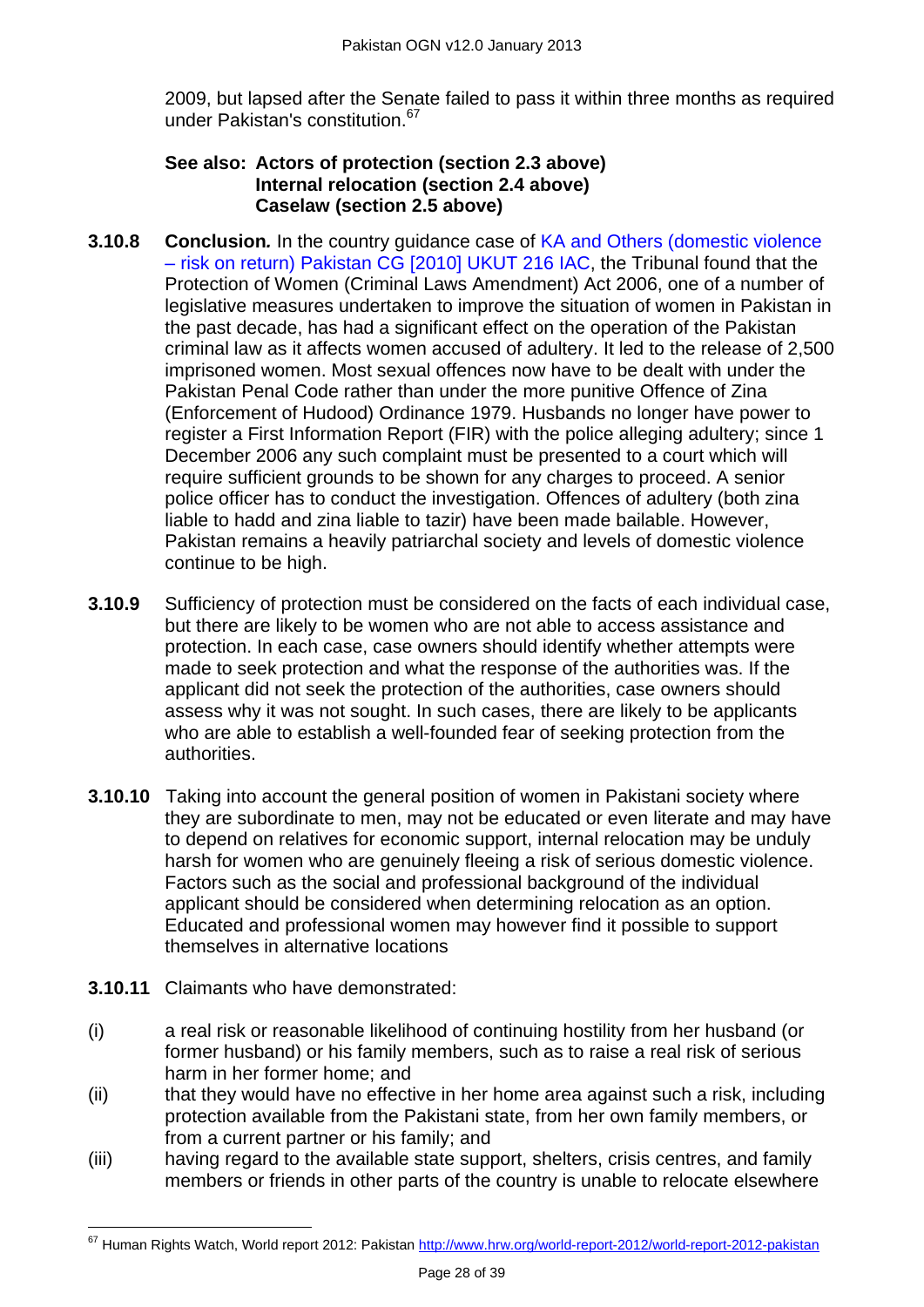in Pakistan, will qualify for asylum as Pakistani women are to be regarded as members of a particular social group within the terms of 1951 Refugee Convention.

# **3.11 Women Who Have Reported Being Raped**

- **3.11.1** Some female applicants will claim asylum based on fear of ill-treatment by the state authorities or societal discrimination as a result of having reported or attempted to report having been raped.
- **3.11.2** Rape, other than by one's spouse, is a criminal offence, with punishment that ranges from a minimum of 10 to 25 years in prison and a fine to the death penalty. The penalty for gang rape is either death or life imprisonment, but sentences were often less severe. Although rape was frequent, prosecutions were rare.<sup>68</sup> There were no reliable national statistics on rape due to the underreporting and the lack of a central law enforcement data collection system.<sup>69</sup> However, based on media reports, the NGO Aurat Foundation reported that 827 women were raped during 2011.<sup>70</sup>
- **3.11.3** The Protection of Women (Criminal Laws Amendment) Act 2006 brought the crime of rape under the jurisdiction of criminal rather than Islamic courts. The NGO Aurat Foundation estimated that 88 percent of women in prison were convicted of adultery, many of them after reporting rape. Under the law in cases of rape police are not allowed to arrest or hold a woman overnight at a police station without a civil court judge's consent. The law requires a complaint to be made directly to a session court. After recording the victim's statement, the session court judge officially lodges a complaint, after which police can then make any arrests. While this procedure was meant to eliminate problems relating to social norms that make it difficult for women to go to the police, NGOs reported that it created other barriers for rape victims who did not have money to travel to the courts or access to the courts. Rape continued to be a severely underreported crime.<sup>71</sup> A February 2009 ruling by the Federal Shariat Court invalidated a 25-year-old legal provision allowing a man accused of rape to question the credibility of the victim by offering evidence that she was "of generally immoral character.<sup>72</sup>
- **3.11.4** Police were at times implicated in rape cases. Police often abused or threatened victims and demanded they drop charges, especially when the accused had bribed police. Police demanded bribes from some victims prior to registering rape charges, and investigations were often superficial. Medical personnel did not have sufficient forensics training, which further complicated prosecutions.<sup>73</sup>

# **3.11.5 Conclusion***.* The Protection of Women (Criminal Laws Amendment) Act 2006

 $\overline{a}$ 

<sup>&</sup>lt;sup>68</sup> [US](file://Poise.HomeOffice.Local/data/L01C/Users/GOPPYS/OutlookSecureTemp/US) State Department Human Rights Report 2011 Pakistan Section 6 <http://www.state.gov/j/drl/rls/hrrpt/2010/sca/186685.htm>

<sup>69</sup> Human Rights Commission of Pakistan (HRCP) - State of Human Rights in 2010, 14 April 2011 <http://www.hrcp-web.org/Publications/AR2010.pdf>

 $70$  The Aurat Foundation, Incidents of Violence against Women in Pakistan Reported during 2011, <http://www.af.org.pk/PDF/VAW%20Reports%20AND%20PR/PR/Press%20Release%202011%20%20English.pdf>

<sup>&</sup>lt;sup>71</sup> US State Department Human Rights Report 2011 Pakistan Section 6 <http://www.state.gov/j/drl/rls/hrrpt/2010/sca/186685.htm>

<sup>&</sup>lt;sup>72</sup> US State Department Human Rights Report 2010 Pakistan Section 6 . [http://www.state.gov/j/drl/rls/hrrpt/2010/sca/154485.htm](http://www.ukba.homeoffice.gov.uk/policyandlaw/guidance/coi/)

<sup>&</sup>lt;sup>73</sup> [US](file://Poise.HomeOffice.Local/data/L01C/Users/GOPPYS/My%20Documents/Operational%20Guidance%20Notes/US) State Department Human Rights Report 2011 Pakistan Section 6 <http://www.state.gov/j/drl/rls/hrrpt/2010/sca/186685.htm>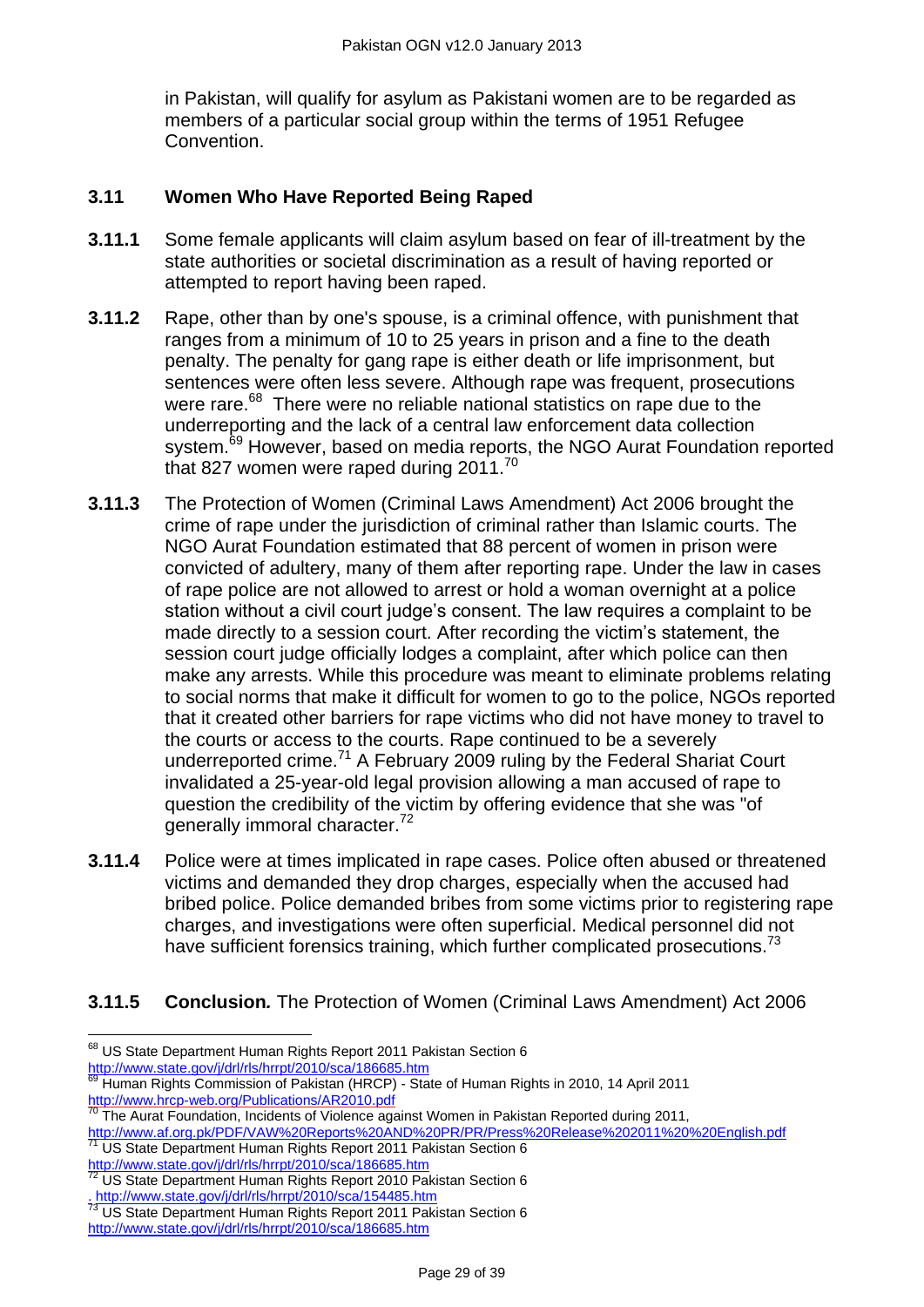has introduced significant changes to the consideration of rape cases in the courts and demonstrates the will of the authorities to address the problem. The police have however reportedly been implicated in rape cases in some instances, especially with regard to the treatment of the victim.

- **3.11.6** Sufficiency of protection must be considered on the facts of each individual case, but there are likely to be women who are not able to access assistance and protection. In each case, case owners should identify whether attempts were made to seek protection and what the response of the authorities was. If the applicant did not seek the protection of the authorities, case owners should assess why it was not sought.
- **3.11.7** Taking into account the general position of women in Pakistani society where they are subordinate to men, may not be educated or even literate and may have to depend on relatives for economic support, internal relocation may be unduly harsh for some women. Factors such as the social and professional background of the individual applicant should be considered when determining relocation as an option. Educated and professional women may however find it possible to support themselves in alternative locations.
- **3.11.8** Claimants who demonstrate a real risk or reasonable likelihood of continuing illtreatment on return to Pakistan on account of having previously been raped and who are also able to show that they are unable to secure effective protection or relocate elsewhere in Pakistan to escape that risk will qualify for asylum as Pakistani women are to be regarded as members of a particular social group within the terms of 1951 Refugee Convention.

# **3.12 Women Who Fear Becoming the Victim of an Honour Crime**

- **3.12.1** Some applicants will apply for asylum or make a human rights claim based on illtreatment amounting to persecution at the hands of non-state agents because they have breached or are perceived to have breached family honour. Applicants in this category may be in fear of their husbands, their husband's family and in some cases their own family.
- **3.12.2** Honour killings are described as a custom in which mostly women and some men are murdered after accusations of sexual infidelity. The killers seek to avenge the shame that victims are accused of bringing to their families. However, even girls and, on a smaller scale, boys are victims of the practice. Honour killings are known by different names depending on the area in Pakistan in which they are practised. In Sindh province they are referred to as karo kari, where karo refers to the 'blackened' or dishonoured man and kali [kari] to the 'blackened' woman; they are called tor tora in the Khyber Pakhtunkhwa (formerly the NWFP), where tor refers to the accused man and tora to the accused woman; kala kali in Punjab province, where kala refers to the accused man and kali refers to the accused woman; and sinyahkari in Balochistan.<sup>74</sup> Honour killings are reportedly most prevalent in rural areas of Pakistan.<sup>75</sup>
- **3.12.3** Hundreds of women reportedly were killed in the name of honour. Many cases

 $\overline{a}$ <sup>74</sup> .Immigration and Refugee Board of Canada (IRB), Research Directorate PAK101175.E, 24 January 2007, Accessed vi[a http://www.unhcr.org/refworld/country,,IRBC,,PAK,,46fa538b1e,0.html](http://www.unhcr.org/refworld/country,,IRBC,,PAK,,46fa538b1e,0.html)

<sup>75</sup> .Immigration and Refugee Board of Canada (IRB), Research Directorate PAK101175.E, 24 January 2007, Accessed vi[a http://www.unhcr.org/refworld/country,,IRBC,,PAK,,46fa538b1e,0.html](http://www.unhcr.org/refworld/country,,IRBC,,PAK,,46fa538b1e,0.html)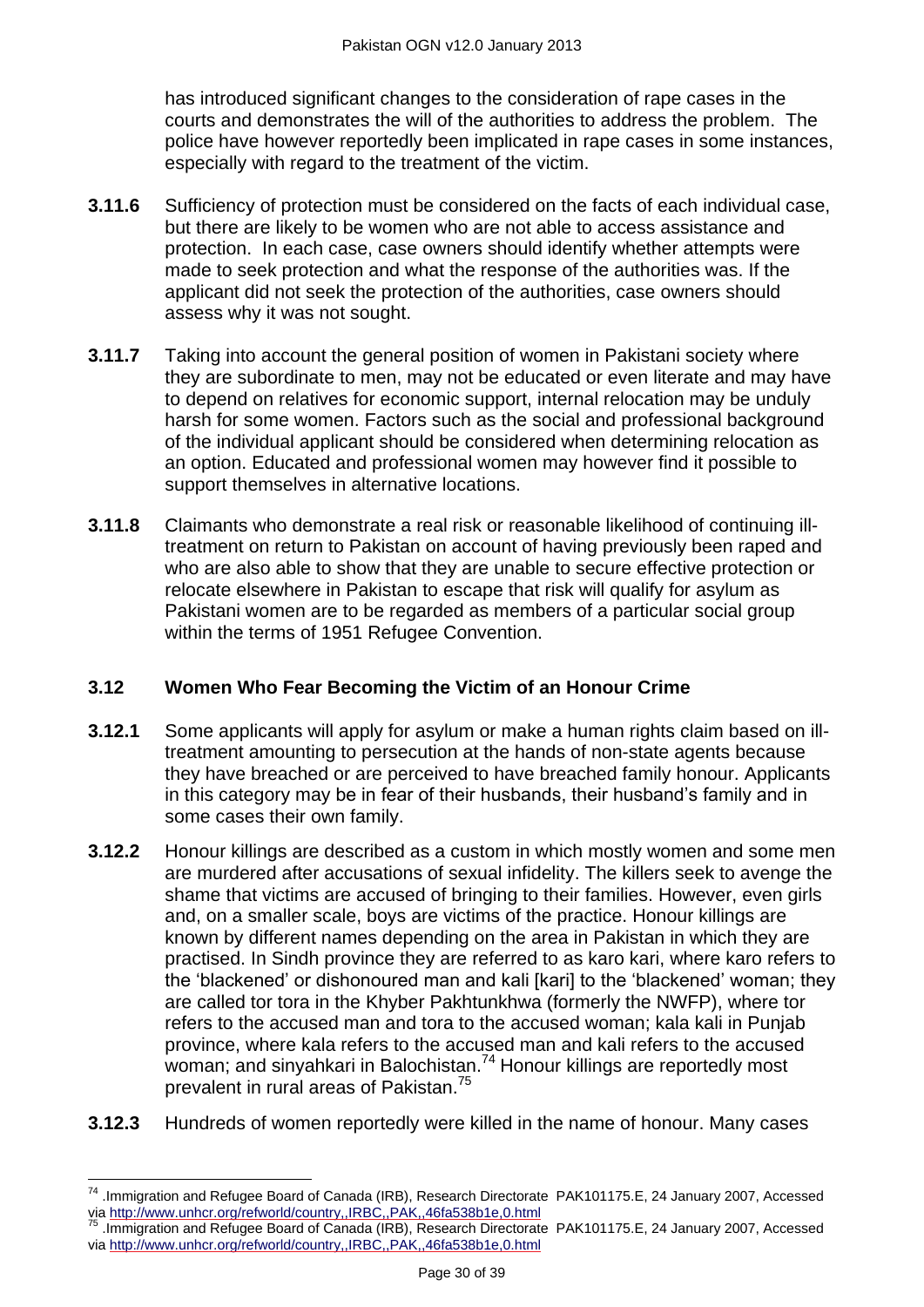went unreported and unpunished.<sup>76</sup> A Telegraph report from December 2011 stated that at least 675 honour killings were carried out in Pakistan during the first nine months of 2011. The murders include at least 71 victims under the age of 18. About 450 of the women killed from January to September were accused of having "illicit relations" and 129 of marrying without permission. Some victims were raped or gang-raped before being killed, according to a preliminary report by the Human Rights Commission of Pakistan. At least 19 were killed by their sons, 49 by their fathers and 169 by their husbands. Many cases were dismissed when relatives of the victim accept "diyat" or blood money from the accused.<sup>77</sup>

- **3.12.4** The Criminal Law (Amendment) Act of 2005 increased penalties for karo-kari and other forms of honour killing. However, human rights groups criticised the act because it allows the victim or the victim's heirs to negotiate physical or monetary restitution with the perpetrator in exchange for dropping charges, known as "qisas" and "diyat."<sup>78</sup>
- **3.12.5** Activists have cast doubt on the authorities' willingness to enforce the 2005 law that introduced stiffer sentences and the possibility of the death penalty for honour killings. Commenting on its revised laws for honour killings, the UN Committee on the Rights of the Child report, dated 19 March 2009, that the low level implementation of laws was a problem, which was "Mostly due to lack of adequate training to appropriately deal with the situation and apply the relevant provisions of the law."7

#### **See also: [Actors of protection](#page-1-1) (section 2.3 above) [Internal relocation](#page-5-0) (section 2.4 above) [Caselaw](#page-6-0) (section 2.5 above)**

- **3.12.6 Conclusion** In the recent country guidance case of KA and Others (see above), the courts found that whether a woman on return faces a real risk of an honour killing will depend on the particular circumstances; however, in general such a risk is likely to be confined to tribal areas such as the Khyber Pakhtunkhwa and is unlikely to impact on married women.
- **3.12.7** There is evidence to show that the Government has taken steps against honour killings. Sufficiency of protection must be considered on the facts of each individual case, but there are likely to be women who are not able to access assistance and protection. In each case, case owners should identify whether attempts were made to seek protection and what the response of the authorities was. If the applicant did not seek the protection of the authorities, case owners should assess why it was not sought.
- **3.12.8** Taking into account the general position of women in Pakistani society where they are subordinate to men, may not be educated or even literate and may have

 $\overline{a}$  $^{76}$  US State Department Human Rights Report 2011 Pakistan Section 6 <http://www.state.gov/j/drl/rls/hrrpt/2010/sca/154485.htm>

 $77$  The Telegraph, Pakistan honour killings reach 675 this year, 20 December 2011

<http://www.telegraph.co.uk/news/worldnews/asia/pakistan/8968120/Pakistan-honour-killings-reach-675-this-year.html> <sup>78</sup> US State Department Human Rights Report 2010; Pakistan<http://www.state.gov/j/drl/rls/hrrpt/2010/sca/154485.htm>  $79$  Office of the High Commissioner for Human Rights (OHCHR)

Consideration Of Reports Submitted By States Parties Under Article 44 Of The Convention, Third and fourth periodic reports of States parties due in 2007: Pakistan, 4 January 2008, published 19 March 2009 <http://www2.ohchr.org/english/bodies/crc/docs/AdvanceVersions/CRC.C.PAK.3-4.pdf>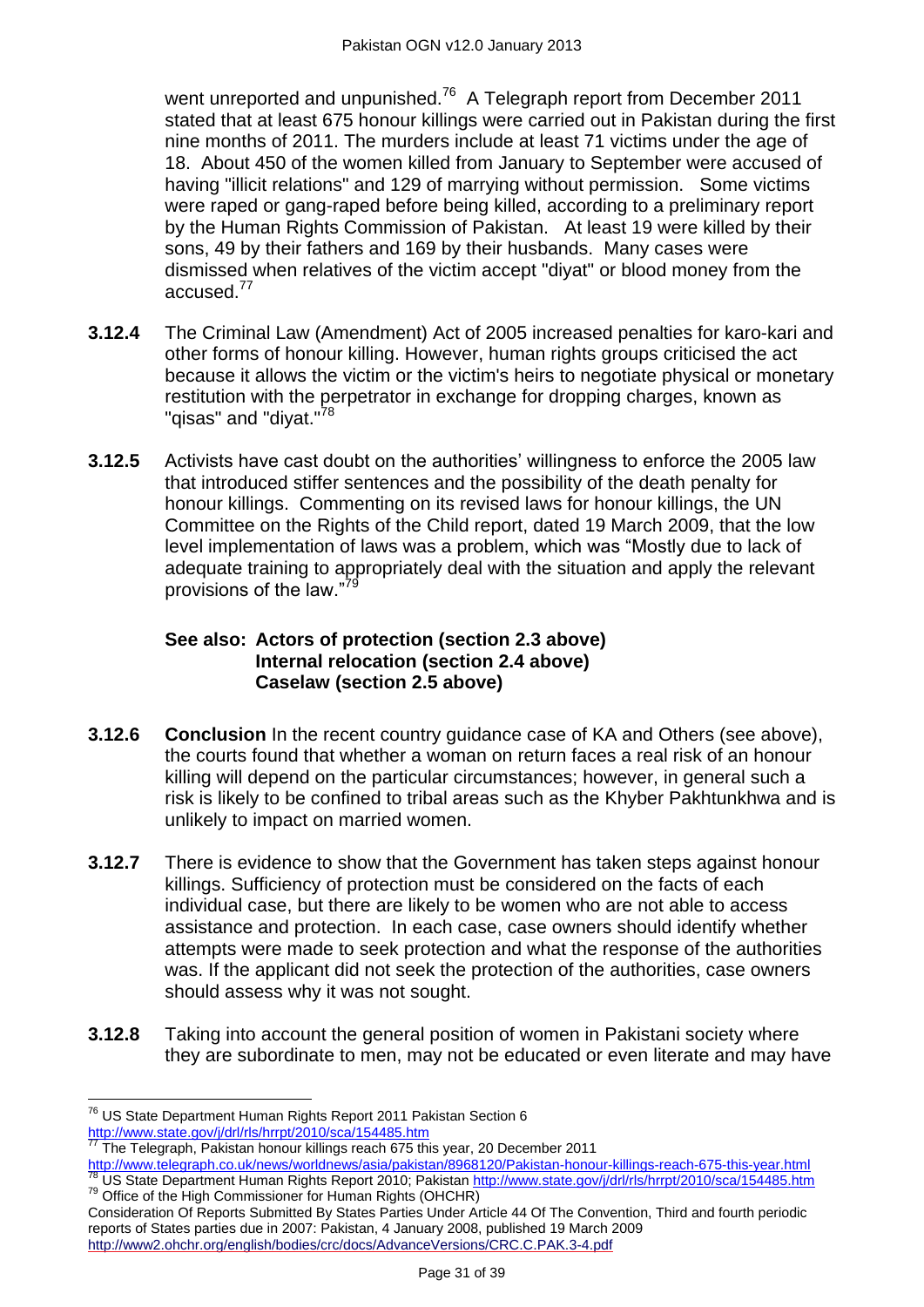to depend on relatives for economic support, internal relocation may be unduly harsh for some women. Factors such as the social and professional background of the individual applicant should be considered when determining relocation as an option. Educated and professional women may however find it possible to support themselves in alternative locations.

**3.12.9** Claimants who demonstrate a real risk or reasonable likelihood of continuing risk of honour killing on return to Pakistan and who are also able to show that they are unable to secure effective protection or relocate elsewhere in Pakistan to escape that risk will qualify for asylum as Pakistani women are to be regarded as members of a particular social group within the terms of 1951 Refugee Convention.

## **3.13 Women Accused of Committing Adultery**

- **3.13.1** Some women will apply for asylum or make a human rights claim based on illtreatment by the authorities because they have committed or are accused of committing adultery and fear a disproportionately harsh sentence under the Hudood Ordinance. Some applicants accused of adultery may fear punishment by family members rather than the authorities. If this is the case, case owners should refer to section 3.10 above.
- **3.13.2** Under the Offence of Zina (Enforcement Of Hudood) Ordinance 1979, a man and a woman are said to commit 'Zina' if they wilfully have sexual intercourse without being married to each other. Zina is liable to 'hadd' - meaning punishment ordained by the Koran – if one of the parties is married at the time intercourse occurs. The Protection of Women (Criminal Laws Amendment) Act 2006 took all offences out of the Zina Hudood Ordinance except Zina liable to hadd punishment. <sup>80</sup>
- **3.13.3** Although the Hudood Ordinance provides for Koranic punishments, including death by stoning for adultery, as well as jail terms and fines, it is reported that the authorities have never carried out the these punishments due mainly to the strict evidentiary standards required. <sup>81</sup>
- **3.13.4** The Protection of Women (Criminal Law Amendment) 2006 Act also introduced a new offence of fornication into the penal code. Fornication is described as consensual sexual intercourse between a man and a woman where neither are married. The offence is punishable by imprisonment for up to five years and a fine not exceeding 10,000 Rupees (approx £70). The new offence is, however, safeguarded from abuse by the creation of a new offence of false accusation of fornication. The new provision provides that anyone who brings or gives false evidence of fornication shall be punished with imprisonment up to five years and a fine of up to 10,000 Rupees (approx £70). Very importantly, once a prosecution for fornication results in an acquittal, the trial judge can, in the same proceedings, try and sentence the person bringing the charge. <sup>82</sup>

 $\overline{a}$ 

<sup>&</sup>lt;sup>80</sup> Offence of Zina (Enforcement of Hudood) Ordinance 1979 [http://www.pakistani.org/pakistan/legislation/zia\\_po\\_1979/ord7\\_1979.html](http://www.pakistani.org/pakistan/legislation/zia_po_1979/ord7_1979.html)

Freedom in the World 2010: Pakistan

<http://www.freedomhouse.org/template.cfm?page=22&year=2010&country=7893>

<sup>82</sup> University of London, Recent developments 2009, 2660028 Introduction to Islamic law, undated [http://www.londoninternational.ac.uk/current\\_students/programme\\_resources/laws/llb\\_diplaw/recent\\_dev/introduction\\_isl](http://www.londoninternational.ac.uk/current_students/programme_resources/laws/llb_diplaw/recent_dev/introduction_islamic_law.pdf) [amic\\_law.pdf](http://www.londoninternational.ac.uk/current_students/programme_resources/laws/llb_diplaw/recent_dev/introduction_islamic_law.pdf)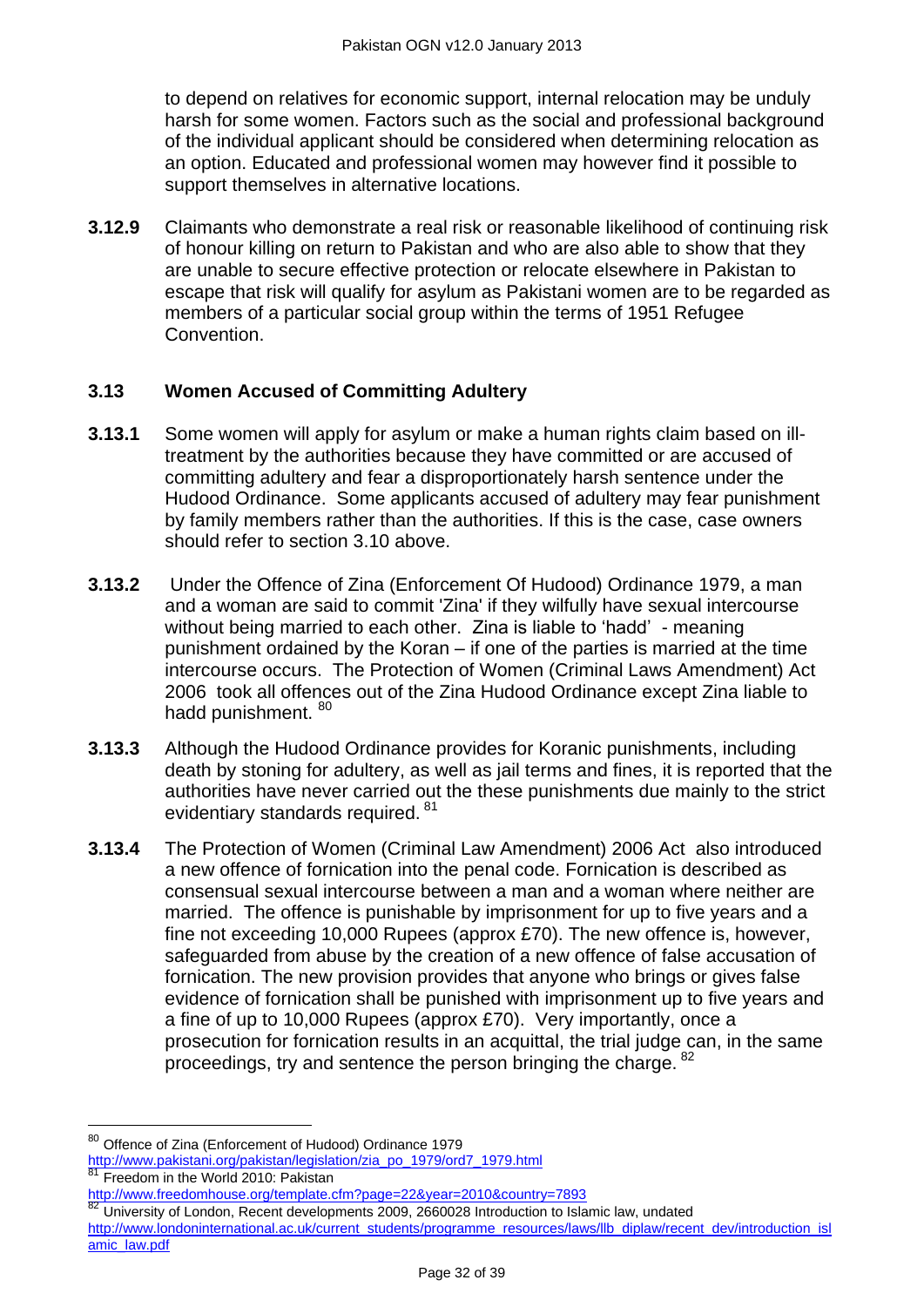**3.13.5** The 2006 Act also amended the procedure governing sexual offences under both the penal code and the Zina Ordinance. Any complaint of adultery must be lodged directly in court, not made to the police. The judge hearing the case must examine on oath the complainant and at least four adult male eve-witnesses, who the court has established to be truthful. The witnesses must testify on oath to the committing of the act of penetration, i.e. the strict evidence required by the Sharia. The procedure regarding allegations of fornication follows that of allegations of adultery, but only two actual eye-witnesses are required. The complainant and the eye-witnesses must be examined in court before the judge can issue a summons for the accused to attend the court. <sup>83</sup>

#### **See also: [Actors of protection](#page-1-1) (section 2.3 above) [Internal relocation](#page-5-0) (section 2.4 above) [Caselaw](#page-6-0) (section 2.5 above)**

- **3.13.6 Conclusion***.* The Protection of Women (Criminal Laws Amendment) Act 2006 has introduced significant changes to the consideration of most cases involving sexual offences. However cases of adultery (Zina liable to hadd) continue to be dealt with under the relevant Hudood Ordinance and can attract severe punishment including death by stoning. It is however reliably reported that such sentences have never been carried out due mainly to the strict evidentiary standards required. Husbands no longer have power to register a First Information Report (FIR) with the police alleging adultery and any such complaint must be presented to a court which will require sufficient grounds to be shown for any charges to proceed. A senior police officer has to conduct the investigation.
- **3.13.7** As noted in the country guidance case of KA & others (see above), in general persons who on return face prosecution in the Pakistan courts will not be at real risk of a flagrant denial of their right to a fair trial, although it will always be necessary to consider the particular circumstances of the individual case.

# **3.14 Land Disputes**

- **3.14.1** Some applicants may claim asylum on the grounds that they fear persecution after having become involved in a dispute over land typically with a family member.
- **3.14.2** Freehold land in Pakistan tends to be retained by families and passed from one generation to another by inheritance. Ownership is rarely registered. Despite formal laws mandating registration, incentives for registering land are weak or nonexistent, procedures complicated, and loopholes numerous. Land is typically titled in the name of the head of household or eldest male family member of an extended family. While community property rights are recognized in formal law, joint titling of land is uncommon. Islamic law is often inconsistent with statutory law; Islamic law permits oral, unrecorded declarations of gifts of land, while statutory law requires a writ, with the Benami Act legalising documented but unrecorded transactions. Land in FATA is not recorded. The amount of land actually registered countrywide is unreported.<sup>84</sup>

84 USAID Land Tenure and Property Rights Portal: USAID Country Profile: Pakistan Property Rights & Resource Governance

 $\overline{a}$ 83 University of London. Recent developments 2009, 2660028 Introduction to Islamic law, undated [http://www.londoninternational.ac.uk/current\\_students/programme\\_resources/laws/llb\\_diplaw/recent\\_dev/introduction\\_isl](http://www.londoninternational.ac.uk/current_students/programme_resources/laws/llb_diplaw/recent_dev/introduction_islamic_law.pdf) [amic\\_law.pdf](http://www.londoninternational.ac.uk/current_students/programme_resources/laws/llb_diplaw/recent_dev/introduction_islamic_law.pdf)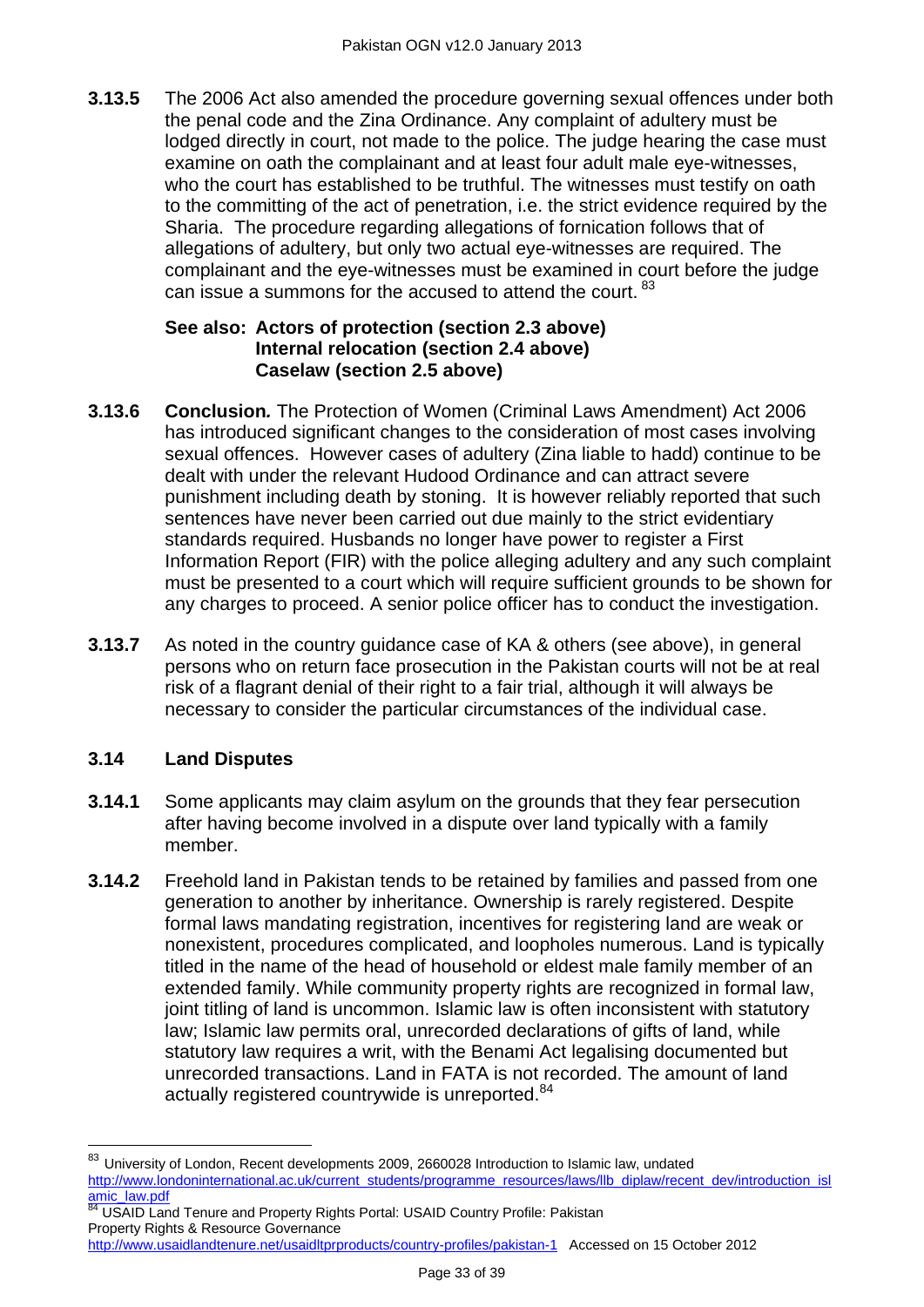- **3.14.3** Pakistan has poorly functioning, inadequate, and duplicative systems of land administration, and an overburdened and ineffective formal court system. Parallel customary systems of transferring land and resolving land disputes prove more accessible and efficient, creating a pluralistic legal environment.<sup>85</sup>
- **3.14.4** The Provincial Land Registrar and Provincial Board of Revenue have responsibility to maintain registries of landholdings and revenue payments, but the records are not comprehensive. Junior revenue officers known as patwaris survey land, perform boundary demarcation, resolve conflicts, and in many jurisdictions register land ownership, land transactions and mutations of records, and manage land distribution. The patwari has custody of the original land records (17 separate registers) for rural and urban land in a given area.<sup>86</sup>
- **3.14.5** Registering a land transaction in Pakistan involves six procedures, requires an average of 50 days, and costs 5.3% of the total property value. The formal landregistration process begins with engagement of a lawyer or deed writer to draft the transaction document on required stamp paper. The parties to the transaction present the document to the Land Registrar who verifies the identity of the parties and their authority to enter into the transaction, and enters certain endorsements. The owner must take the document to the Board of Revenue, or to the patwari, to enter a record of the mutation in the Record of Rights. The patwari issues a fard, which is an extract of the Record of Rights and evidences ownership of the  $land.<sup>87</sup>$
- **3.14.6** Landholders report that the land administration system is complicated, the procedures are not published for the public, and the processes are not transparent, leaving opportunities for corruption and insecure land tenure.<sup>88</sup>
- **3.14.7** Land disputes are prevalent in rural and urban areas throughout Pakistan. A revenue court system has jurisdiction over disputes regarding land documents, tenancy, land revenue, and land transactions. Disputes are heard at the tehsil level (a level of local government similar to a county) by the tehsildar, the officer responsible for the collection of land revenue and land administration. A Chief Settlement Officer and the provincial-level Board of Revenue are the appellate authorities within the revenue court system. The revenue court system, which is designed to provide a specialised, local, rapid resolution of disputes, has been criticised by landholders as time-consuming, complex, and subject to corruption. Land administration offices do not publish procedures for bringing a claim, documentation of land rights is often missing, land records maintained by the local authorities are often incomplete or of questionable validity, and land administration officials such as the patwari often do not appear to provide evidence. Cases may take years to resolve.<sup>89</sup>

 $\overline{a}$ <sup>85</sup> USAID Land Tenure and Property Rights Portal: USAID Country Profile: Pakistan Property Rights & Resource Governance

<http://www.usaidlandtenure.net/usaidltprproducts/country-profiles/pakistan-1>Accessed on 15 October 2012 86 USAID Land Tenure and Property Rights Portal: USAID Country Profile: Pakistan Property Rights & Resource Governance

<http://www.usaidlandtenure.net/usaidltprproducts/country-profiles/pakistan-1>Accessed on 15 October 2012 USAID Land Tenure and Property Rights Portal: USAID Country Profile: Pakistan

Property Rights & Resource Governance <http://www.usaidlandtenure.net/usaidltprproducts/country-profiles/pakistan-1>Accessed on 15 October 2012 88 USAID Land Tenure and Property Rights Portal: USAID Country Profile: Pakistan

Property Rights & Resource Governance <http://www.usaidlandtenure.net/usaidltprproducts/country-profiles/pakistan-1>Accessed on 15 October 2012 89 United States Agency for International Development (USAID - Land tenure and

property rights portal, Country profile – Pakistan, 21 September 2010 <http://usaidlandtenure.net/usaidltprproducts/country-profiles/pakistan-1>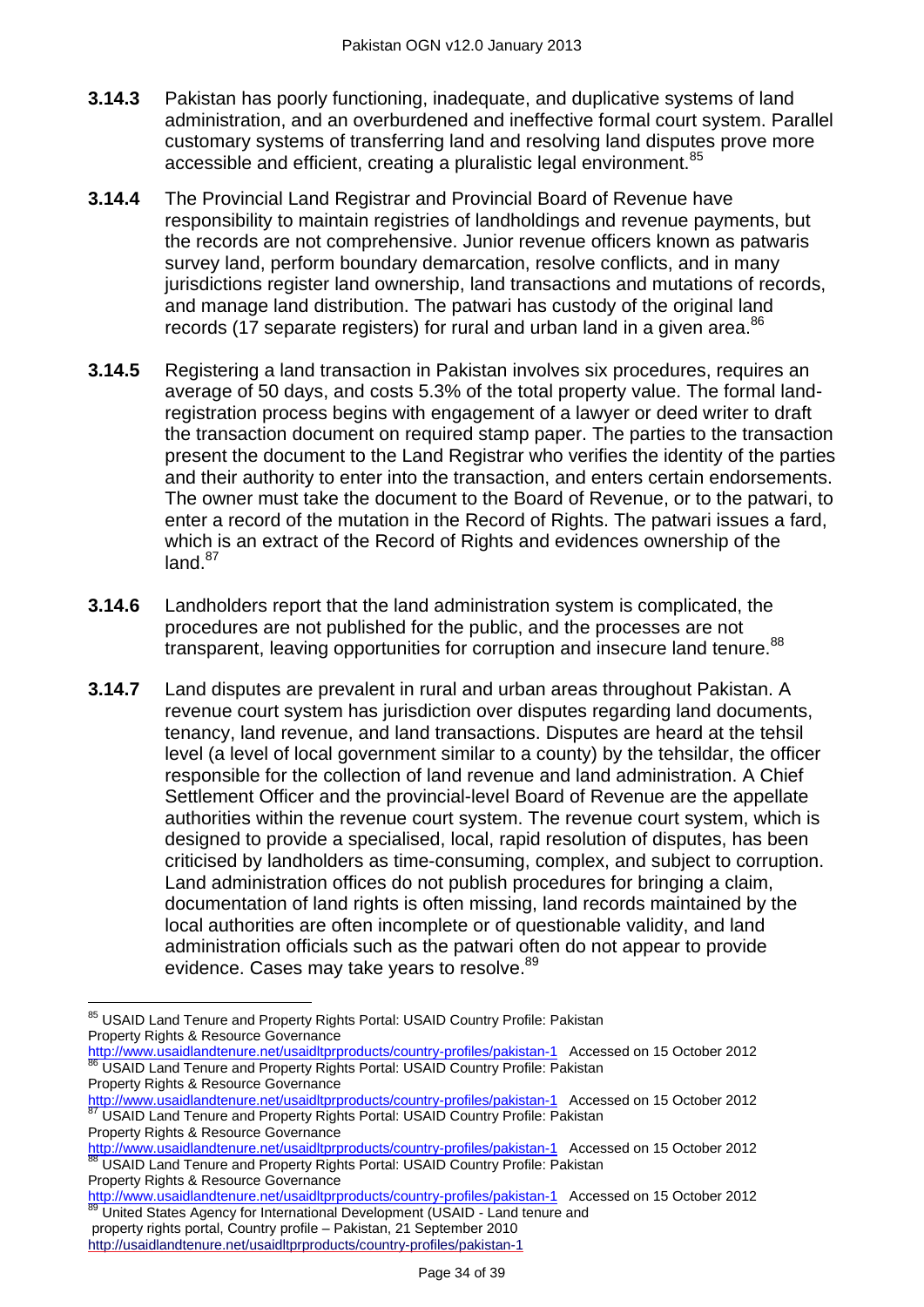**3.14.8** Pakistan's formal court system also has jurisdiction to hear land cases, creating a parallel structure of courts. Land disputes are the most common form of dispute filed with the formal court system, perhaps in part because filing a case may stay a pending revenue court proceeding. Pakistan's judiciary is hampered by low pay, poor training, and a large volume of cases. Between 50% and 75% of cases brought before lower-level civil courts and the high courts are land-related disputes. By one estimate, over a million land cases are pending countrywide. Major causes of land disputes are inaccurate or fraudulent land records, erroneous boundary descriptions that create overlapping claims, and multiple registrations to the same land by different parties. Credible evidence of land rights is often nearly impossible to obtain. Land cases can take between 4 and 10 years to resolve, with the party in possession of the land delaying adjudication in order to prolong the period of beneficial use.<sup>90</sup>

#### **See also: [Actors of protection](#page-1-1) (section 2.3 above) [Internal relocation](#page-5-0) (section 2.4 above) [Caselaw](#page-6-0) (section 2.5 above)**

**3.14.9 Conclusion** There are established judicial processes in place in Pakistan for the resolution of land disputes. Claimants who fear ill treatment by other parties to land disputes will in general be able to seek sufficient protection from the authorities. However in each case the caseowner must consider whether there are specific circumstances that give rise to a particular need for protection which would not be provided and, if such protection is not available, whether the claimant could relocate internally to a place where they would not face a real risk of serious harm and where they can reasonably be expected to stay. This assessment will need to be based on the facts of the individual case.

# **3.15 Prison Conditions**

- **3.15.1** Applicants may claim that they cannot return to Pakistan due to the fact that there is a serious risk that they will be imprisoned on return and that prison conditions in Pakistan are so poor as to amount to torture or inhuman treatment or punishment.
- **3.15.2** The guidance in this section is concerned solely with whether prison conditions are such that they breach Article 3 of ECHR and warrant a grant of Humanitarian Protection. If imprisonment would be for a Refugee Convention reason or in cases where for a Convention reason a prison sentence is extended above the norm, the asylum claim should be considered first before going on to consider whether prison conditions breach Article 3 if the asylum claim is refused.
- **3.15.3 Consideration***.* Prison conditions are often extremely poor and fail to meet international standards. Overcrowding is common, except for the cells of wealthy or influential prisoners.<sup>91</sup> In 2011 the Human Rights Commission stated the prisons across the country remained overcrowded and the penal system beset with corruption, poorly trained prison staff, torture, prisoner abuse and weak

 $\overline{a}$ **<sup>90</sup>** United States Agency for International Development (USAID - Land tenure and property rights portal, Country profile – Pakistan, 21 September 2010 http://usaidlandtenure.net/usaidltprproducts/country-profiles/pakistan-1<br>http://usaidlandtenure.net/usaidltprproducts/country-profiles/pakistan-1

US State Department Human Rights Report 2011 Pakistan Section 1 <http://www.state.gov/documents/organization/186685.pdf>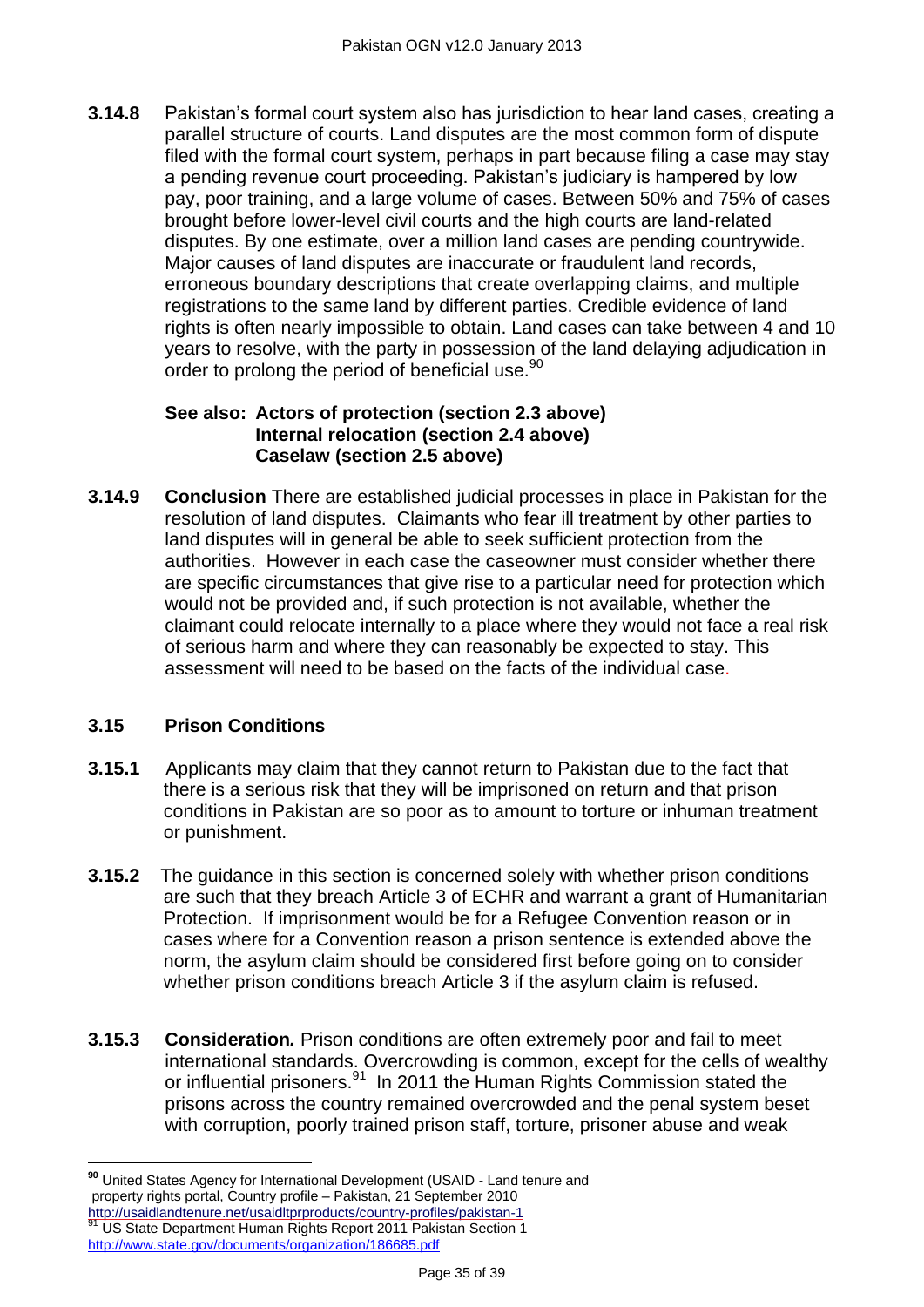accountability mechanisms.<sup>92</sup> According to an August 2010 report in Dawn, all 32 jails in Punjab Province faced acute overcrowding. Official figures indicated that these jails operated at 40 percent over capacity during 2011. As of 2 April 2011, 53,208 prisoners were in Punjab's 32 prisons, which had an authorised capacity of 21,527 inmates. According to Punjabi prisons department officials, overcrowding not only caused security, accommodation and health problems for inmates but also adversely affected the general administration of jails. <sup>93</sup>

- **3.15.4** Inadequate food and medical care in prisons has led to chronic health problems and malnutrition for those unable to supplement their diet with help from family or friends. In many facilities provisions for sanitation, ventilation, temperature, lighting and access to potable water are also inadequate.  $94$
- **3.15.5** Most prison facilities are of antiquated construction, without the capacity to control indoor temperatures. A system existed for basic and emergency medical care but it did not always function effectively. Prisoners sometimes also have to pay bribes, and bureaucratic procedures slowed access to medical care. Foreign prisoners often remained in prison long after completion of their sentences because they were unable to pay for deportation to their home countries. There were various reports of prison riots during 2011 which were provoked by overcrowding, deprivation of legal rights, slow disposition of cases, behaviour of the jail administration and lack of facilities.<sup>95</sup>
- **3.15.6** Christian and Ahmadi communities claim that their members are more likely to be abused in prison. Minority prisoners generally afforded poorer facilities than Muslims and often suffered violence at the hands of fellow inmates. Police reportedly sometimes torture and mistreat those in custody and at times engage in extrajudicial killings.<sup>96</sup>
- **3.15.7 Conclusion** Although conditions in prisons in Pakistan remain extremely poor, in the country guidance case of KA and Others (see above) the courts found that the evidence does not demonstrate that in general such conditions are persecutory or amount to serious harm or ill-treatment contrary to Article 3 ECHR. However, the individual factors of each case should be considered to determine whether detention will cause a particular individual in his particular circumstances to suffer treatment contrary to Article 3, relevant factors being the likely length of detention the likely type of detention facility and the individual's age and state of health. Where in an individual case treatment does reach the Article 3 threshold a grant of Humanitarian Protection will be appropriate.

# <span id="page-35-0"></span>**4. Discretionary Leave**

 $\overline{a}$ 

**4.1** Where an application for asylum and Humanitarian Protection falls to be refused there may be compelling reasons for granting Discretionary Leave (DL) to the individual concerned. (See Asylum Instruction on [Discretionary Leave\)](http://www.ukba.homeoffice.gov.uk/sitecontent/documents/policyandlaw/asylumpolicyinstructions/apis/discretionaryleave.pdf?view=Binary)

 $92$  Human Rights Commission of Pakistan (HRCP) State of Human Rights in 2011, March 2012 <http://www.hrcp-web.org/pdf/AR2011/Complete.pdf>

<sup>93</sup> US State Department Human Rights Report 2011 Pakistan Section 1 <http://www.state.gov/documents/organization/186685.pdf>

<sup>&</sup>lt;sup>94</sup> US State Department Human Rights Report 2011 Pakistan Section 1 <http://www.state.gov/documents/organization/186685.pdf>

<sup>95</sup> US State Department Human Rights Report 2011 Pakistan Section 1 <http://www.state.gov/documents/organization/186685.pdf>

US State Department Human Rights Report 2011 Pakistan Section 1 <http://www.state.gov/documents/organization/186685.pdf>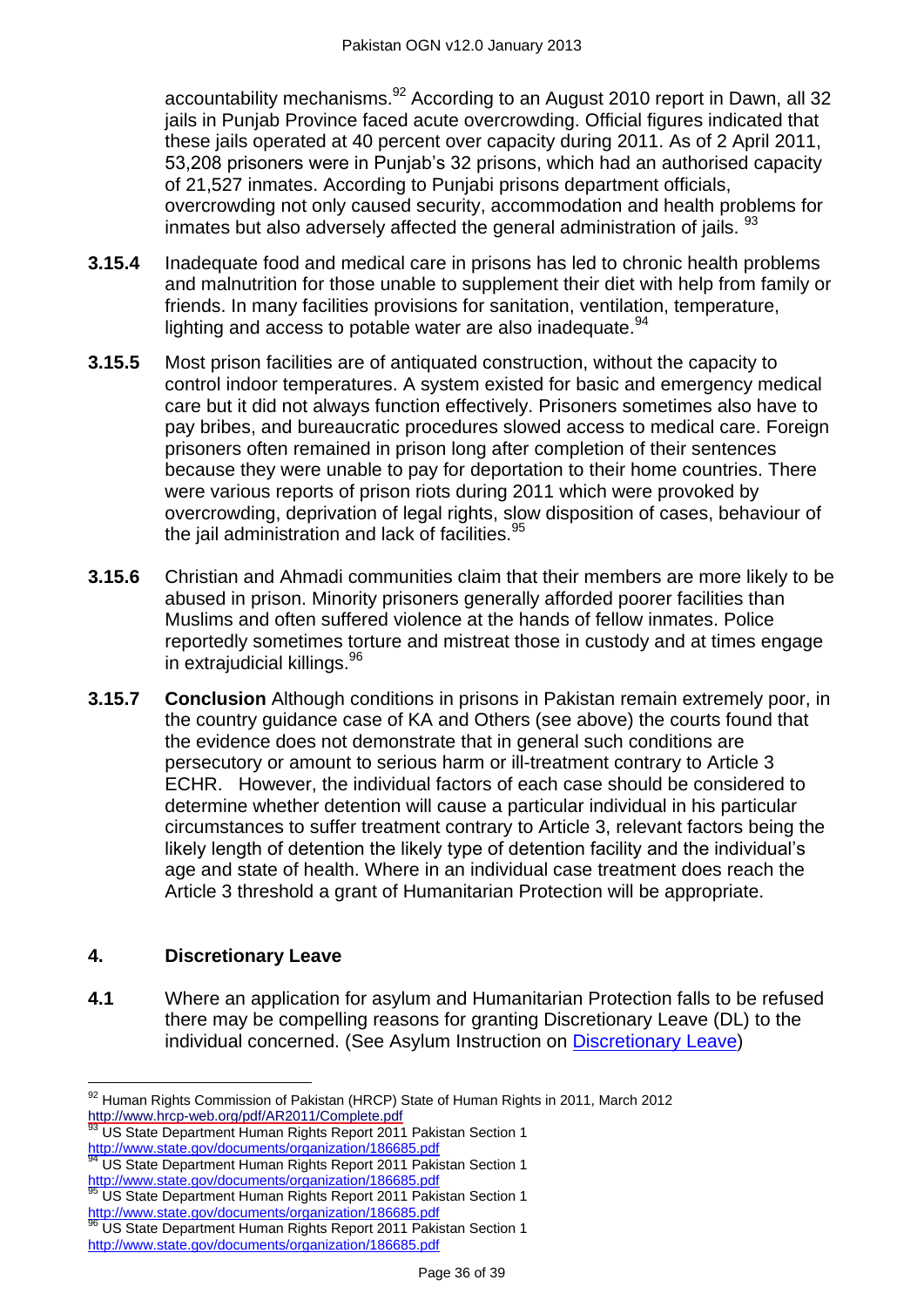**4.2** With particular reference to Pakistan the types of claim which may raise the issue of whether or not it will be appropriate to grant DL are likely to fall within the following categories. Each case must be considered on its individual merits and membership of one of these groups should **not** imply an automatic grant of DL. There may be other specific circumstances related to the applicant, or dependent family members who are part of the claim, not covered by the categories below which warrant a grant of DL - see the Asylum Instruction on [Discretionary Leave.](http://www.ukba.homeoffice.gov.uk/sitecontent/documents/policyandlaw/asylumpolicyinstructions/apis/discretionaryleave.pdf?view=Binary)

# <span id="page-36-0"></span>**4.3 Minors Claiming in Their Own Right**

- **4.3.1** Minors claiming in their own right who have not been granted asylum or HP can only be returned where (a) they have family to return to; or (b) there are adequate reception and care arrangements. Case owners should refer to the Agency's guidance on Family Tracing following the Court of Appeal's conclusions in the case of [KA \(Afghanistan\) & Others \[2012\] EWCA civ1014.](http://www.bailii.org/ew/cases/EWCA/Civ/2012/1014.html) In this case the Court found that Regulation 6 of the Asylum Seekers (Reception Conditions) Regulations 2005 imposes a duty on the Secretary of State to endeavour to trace the families of Unaccompanied Asylum Seeking Children (UASCs).
- **4.3.2** At present there is insufficient information to be satisfied that there are adequate reception, support and care arrangements in place for minors with no family in Pakistan. Those who cannot be returned should, if they do not qualify for leave on any more favourable grounds, be granted Discretionary Leave for a period as set out in the relevant [Asylum Instructions](http://www.ukba.homeoffice.gov.uk/sitecontent/documents/policyandlaw/asylumpolicyinstructions/apis/discretionaryleave.pdf?view=Binary)

#### <span id="page-36-1"></span>**4.4 Medical Treatment**

- **4.4.1** Individuals whose asylum claims have been refused and who seek to remain on the grounds that they require medical treatment which is either unavailable or difficult to access in their countries of origin, will not be removed to those countries if this would be inconsistent with our obligations under the ECHR. Case owners should give due consideration to the individual factors of each case and refer to the latest available country of origin information concerning the availability of medical treatment in the country concerned. If the information is not readily available, an information request should be submitted to the COI Service (COIS).
- **4.4.2** The threshold set by Article 3 ECHR is a high one. It is not simply a question of whether the treatment required is unavailable or not easily accessible in the country of origin. According to the House of Lords' judgment in the case of  $N$ [\(FC\) v SSHD \[2005\] UKHL31,](http://www.bailii.org/uk/cases/UKHL/2005/31.html) it is "whether the applicant's illness has reached such a critical stage (i.e. he is dying) that it would be inhuman treatment to deprive him of the care which he is currently receiving and send him home to an early death unless there is care available there to enable him to meet that fate with dignity". That judgment was upheld in May 2008 by the European Court of Human Rights.
- **4.4.3** That standard continues to be followed in the Upper Tribunal (UT) where, in the case of GS and EO (Article 3 – [health cases\) India \[2012\] UKUT 00397\(IAC\)](http://www.bailii.org/uk/cases/UKUT/IAC/2012/00397_ukut_iac_2012_gs_eo_india_ghana.html) the UT held that a dramatic shortening of life expectancy by the withdrawal of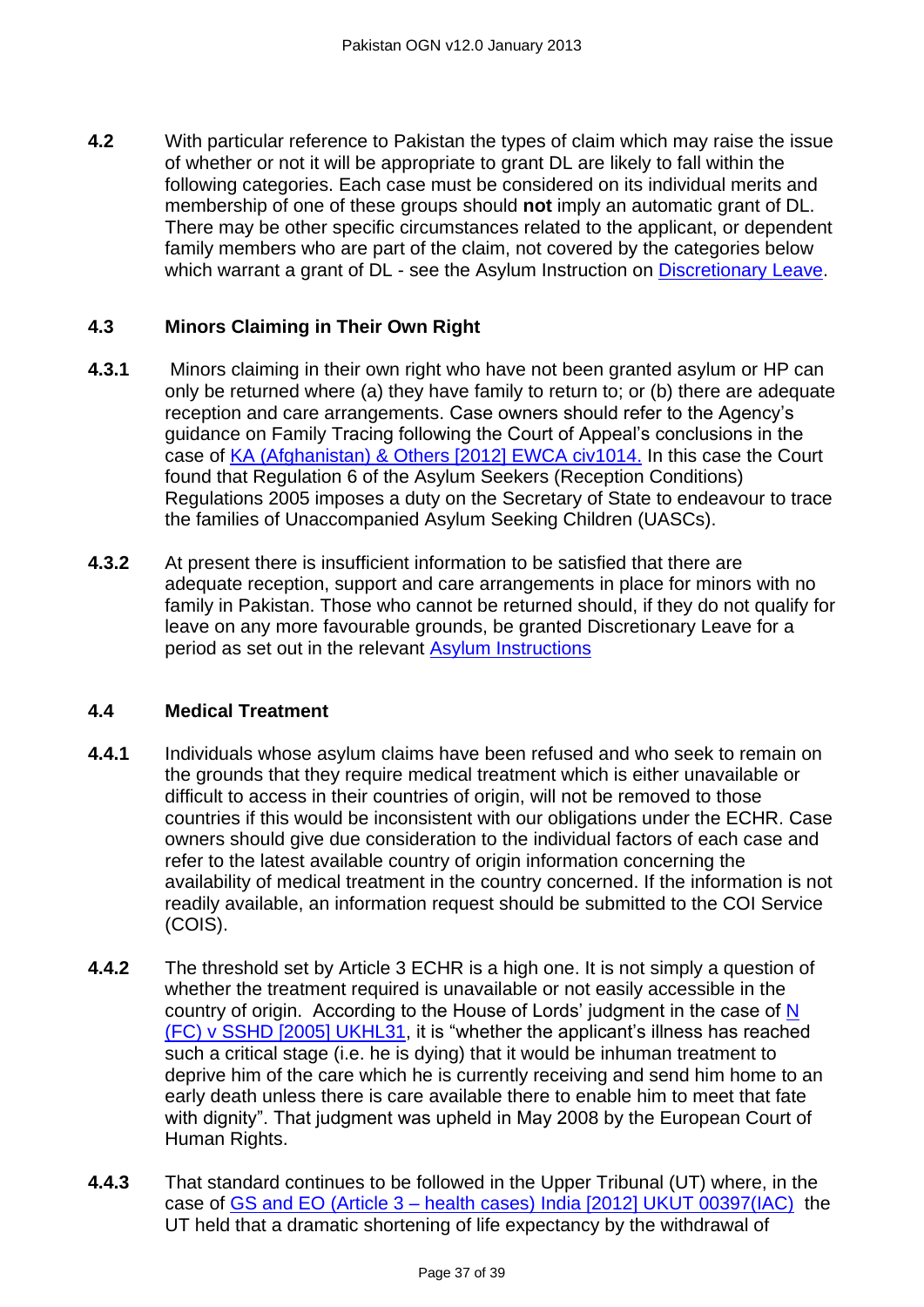medical treatment as a result of removal cannot amount to the highly exceptional case that engages the Article 3 duty. But the UT also accepted that there are recognised departures from the high threshold approach in cases concerning children, discriminatory denial of treatment, the absence of resources through civil war or similar human agency.

- **4.4.4** The improvement or stabilisation in an applicant's medical condition resulting from treatment in the UK and the prospect of serious or fatal relapse on expulsion will therefore not in itself render expulsion inhuman treatment contrary to Article 3 ECHR. All cases must be considered individually, in the light of the conditions in the country of origin, but an applicant will normally need to show exceptional circumstances that prevent return, namely that there are compelling humanitarian considerations, such as the applicant being in the final stages of a terminal illness without prospect of medical care or family support on return.
- **4.4.5** Where a case owner considers that the circumstances of the individual applicant and the situation in the country would make removal contrary to Article 3 or 8 a grant of Discretionary Leave to remain will be appropriate. Such cases should always be referred to a Senior Caseworker for consideration prior to a grant of Discretionary Leave. Case owners must refer to the Asylum Instruction on [Discretionary Leave](http://www.ukba.homeoffice.gov.uk/sitecontent/documents/policyandlaw/asylumpolicyinstructions/apis/discretionaryleave.pdf?view=Binary) for the appropriate period of leave to grant.

## <span id="page-37-0"></span>**5. Returns**

- **5.1** There is no policy which precludes the enforced return to Pakistan of failed asylum seekers who have no legal basis of stay in the United Kingdom.
- **5.2** Factors that affect the practicality of return such as the difficulty or otherwise of obtaining a travel document should not be taken into account when considering the merits of an asylum or human rights claim. Where the claim includes dependent family members their situation on return should however be considered in line with the Immigration Rules.
- **5.3** Any medical conditions put forward by the person as a reason not to remove them and which have not previously been considered, must be fully investigated against the background of the latest available country of origin information and the specific facts of the case. A decision should then be made as to whether removal remains the correct course of action, in accordance with [Chapter 53.8 of the Enforcement](http://www.ukba.homeoffice.gov.uk/sitecontent/documents/policyandlaw/enforcement/detentionandremovals/chapter53?view=Binary)  [Instructions and Guidance.](http://www.ukba.homeoffice.gov.uk/sitecontent/documents/policyandlaw/enforcement/detentionandremovals/chapter53?view=Binary)
- **5.4** Pakistani nationals may return voluntarily to any region of Pakistan at any time in one of three ways: (a) leaving the UK by themselves, where the applicant makes their own arrangements to leave the UK, (b) leaving the UK through the voluntary departure procedure, arranged through the UK Immigration service, or (c) leaving the UK under one of the Assisted Voluntary Return (AVR) schemes.
- **5.5** The AVR scheme is implemented on behalf of the UK Border Agency by Refugee Action which will provide advice and help with obtaining any travel documents and booking flights, as well as organising reintegration assistance in Pakistan. The programme was established in 1999, and is open to those awaiting an asylum decision or the outcome of an appeal, as well as failed asylum seekers. Pakistani nationals wishing to avail themselves of this opportunity for assisted return to Pakistan should be put in contact with Refugee Action Details can be found on